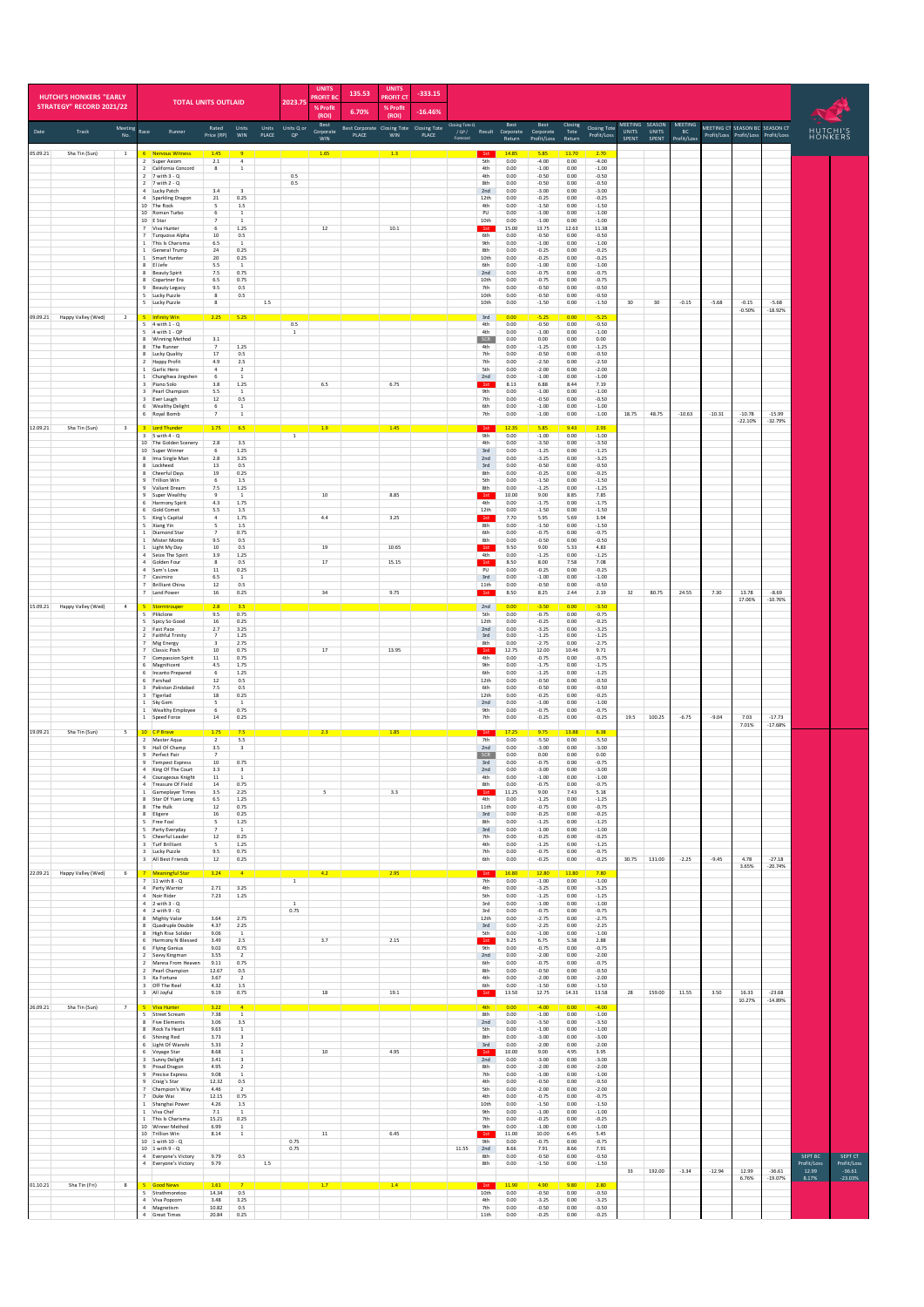|                                                                   | Leap Of Faith<br>3.29<br>2.5<br>$\mathbf{Q}$<br>All For St Paul's<br>5.43<br>1.5<br>Cheerful Days<br>11.28<br>0.5<br>3.59<br>2.5<br>Romantic Combo<br>6 Brilliant China<br>7.9<br>1.5<br><b>Sight Success</b><br>3.49<br>2.25<br>Sea Of Life<br>6.84<br>$\overline{1}$<br>13.11<br>0.5<br>Amazing One Plus<br>3.42<br>2.25<br>Speed Fay Fay<br>3 Super Fast<br>4.7<br>1.25<br>3 Shanghai Dragon<br>12.53<br>0.5<br>5.97<br>Hong Kong Win                               | 9.5<br>6.45                                               | 3rd<br>0.00<br>$-2.50$<br>0.00<br>$-2.50$<br>1st<br>14.25<br>12.75<br>9.68<br>8.18<br><b>5th</b><br>$-0.50$<br>0.00<br>$-0.50$<br>0.00<br>$-2.50$<br>$-2.50$<br>3rd<br>0.00<br>0.00<br>9th<br>0.00<br>$-1.50$<br>0.00<br>$-1.50$<br>9th<br>0.00<br>$-2.25$<br>0.00<br>$-2.25$<br>3rd<br>0.00<br>$-1.00$<br>0.00<br>$-1.00$<br>$-0.50$<br>10th<br>0.00<br>$-0.50$<br>0.00<br>10th<br>$-2.25$<br>0.00<br>$-2.25$<br>0.00<br>2nd<br>0.00<br>$-1.25$<br>0.00<br>$-1.25$<br>5th<br>0.00<br>$-0.50$<br>0.00<br>$-0.50$<br>5th<br>$-1.00$<br>$-1.00$<br>0.00<br>0.00                                                                                 |                           |                                                                                                                           |
|-------------------------------------------------------------------|------------------------------------------------------------------------------------------------------------------------------------------------------------------------------------------------------------------------------------------------------------------------------------------------------------------------------------------------------------------------------------------------------------------------------------------------------------------------|-----------------------------------------------------------|-----------------------------------------------------------------------------------------------------------------------------------------------------------------------------------------------------------------------------------------------------------------------------------------------------------------------------------------------------------------------------------------------------------------------------------------------------------------------------------------------------------------------------------------------------------------------------------------------------------------------------------------------|---------------------------|---------------------------------------------------------------------------------------------------------------------------|
| 06.10.21<br>Happy Valley (Wed)<br>$^{\rm g}$                      | Super Wealthy<br>6.63<br>9.85<br>0.75<br>8 Valiant Dream<br>2 Young Victory<br>6.06<br><sup>1</sup><br>2 Pride Of Dragon<br>16.72<br>0.5<br>22.3<br>0.5<br>2 E Brother<br>1.79<br><b>Savvy Kingman</b><br>$1 \quad 1$ with $2 - Q$<br>3.38<br>3.25<br>8 Winning Method<br>8 Rhapsody<br>9.5<br>0.75<br>Yoo Yoo King<br>3.75<br>4.13<br>2.75<br>Superbella<br>M M Johnny<br>4.19<br>2.25<br>$\overline{z}$                                                              | 8.5<br>5.25<br>1.8<br>1.6<br>1.25                         | 4.25<br>1st<br>8.50<br>7.50<br>5.25<br>6th<br>0.00<br>$-0.75$<br>0.00<br>$-0.75$<br>3rd<br>0.00<br>$-1.00$<br>0.00<br>$-1.00$<br>5th<br>0.00<br>$-0.50$<br>0.00<br>$-0.50$<br>$-0.50$<br>$-0.50$<br>2nd<br>0.00<br>0.00<br>1st<br>10.80<br>4.80<br>3.60<br>4.35<br>2nd<br>5.44<br>4.19<br>5.44<br>4.19<br>2nd<br>0.00<br>$-3.25$<br>0.00<br>$-3.25$<br>7th<br>0.00<br>$-0.75$<br>0.00<br>$-0.75$<br><b>DNF</b><br>0.00<br>$-3.00$<br>0.00<br>$-3.00$<br><b>9th</b><br>0.00<br>$-2.75$<br>0.00<br>$-2.75$<br>$-2.25$<br>$-2.25$<br>7th<br>0.00<br>0.00                                                                                         | 224.50<br>2.15<br>32.5    | $-44.39$<br>$-7.78$<br>15.14<br>6.74%<br>$-19.77%$                                                                        |
| 10.10.21<br>Sha Tin (Sun)<br>10                                   | 2 On Excel Star<br>5.76<br>1.5<br>Spicy Grill<br>4.67<br>$\overline{z}$<br>4.47<br>1.75<br>Nunchuks<br>5.18<br>Chater Pins<br>1.5<br>6 Shadow Breaker<br>14.31<br>0.5<br>5 Aurora Pegasus<br>4.44<br>1.5<br>Winmore Star<br>6.97<br>$\mathbf{1}$<br>5.<br>8.75<br>0.75<br>Happy Time<br>9.4<br>0.75<br><b>Beauty Fit</b><br>The Anomaly<br>2.26<br>4.5<br>3<br>4 Little Player<br>3.4<br>2.5                                                                           | $\scriptstyle\rm 7$<br>4.15<br>51<br>34.05<br>3.4<br>3.05 | 1st<br>10.50<br>9.00<br>6.23<br>4.73<br>6th<br>0.00<br>$-2.00$<br>0.00<br>$-2.00$<br>6th<br>0.00<br>$-1.75$<br>0.00<br>$-1.75$<br>$-1.50$<br>12th<br>0.00<br>$-1.50$<br>0.00<br>1st<br>25.00<br>17.03<br>25.50<br>16.53<br>5th<br>0.00<br>$-1.50$<br>0.00<br>$-1.50$<br>11th<br>0.00<br>$-1.00$<br>0.00<br>$-1.00$<br>10th<br>0.00<br>$-0.75$<br>0.00<br>$-0.75$<br>6th<br>$-0.75$<br>0.00<br>0.00<br>$-0.75$<br>1st<br>15.30<br>10.80<br>13.73<br>9.23<br>11th<br>0.00<br>$-2.50$<br>0.00<br>$-2.50$                                                                                                                                         | 255.00<br>21.74<br>30.5   | $-36.60$<br>7.79<br>36.88<br>14.46%<br>$-14.35%$                                                                          |
|                                                                   | <b>Telecom Elite</b><br>8.55<br>0.5<br>4.04<br>True Legend<br>$1.5\,$<br>Gold Comet<br>6.64<br>0.75<br>4.58<br>6 Solar Power<br>1.25<br>6 Super Mission<br>6.11<br>0.75<br>6 Harmony Win Win<br>6.53<br>0.75<br>12.39<br>0.5<br>6 City Legend<br>1.25<br>10 Horsesain Bolt<br>5.5<br>7.72<br>10 King's Capital<br>0.75<br>10 Golden Link<br>10.39<br>0.5<br>2 Spicy So Good<br>5.16<br>$\,$ 1<br>9.1<br>0.5<br>2 Chicken Dance                                         | $13\,$<br>7.85<br>$_{\rm 21}$<br>18.2                     | 5th<br>0.00<br>$-0.50$<br>0.00<br>$-0.50$<br>$3rd$<br>$-1.50$<br>$-1.50$<br>0.00<br>0.00<br>$-0.75$<br>$-0.75$<br>6th<br>0.00<br>0.00<br>9th<br>0.00<br>$-1.25$<br>0.00<br>$-1.25$<br>$3rd$<br>0.00<br>$-0.75$<br>0.00<br>$-0.75$<br>1st<br>9.75<br>9.00<br>5.89<br>5.14<br>7th<br>$-0.50$<br>0.00<br>$-0.50$<br>0.00<br>$-1.25$<br>3rd<br>0.00<br>0.00<br>$-1.25$<br>5th<br>0.00<br>$-0.75$<br>0.00<br>$-0.75$<br>1st<br>10.50<br>10.00<br>9.10<br>8.60<br>11th<br>0.00<br>$-1.00$<br>0.00<br>$-1.00$<br>6th<br>0.00<br>$-0.50$<br>0.00<br>$-0.50$                                                                                           | 272.00<br>18.55<br>17     | $-24.89$<br>11.71<br>55.43<br>20.38%<br>$-9.15%$                                                                          |
| 13.10.21<br>Happy Valley (Wed)<br>11<br>17.10.21<br>Sha Tin (Sun) | <b>Awesome Treasure</b><br>2.47<br><b>Enchanting Start</b><br>11.9<br>0.5<br>C P Brave<br>2.36<br>$\ddot{a}$<br>10.52<br>0.5<br>Charity Go<br>6 Naboo Attack<br>3.13<br>3.5<br>6 Super Wealthy<br>9.09<br><sup>1</sup><br>6 Lucky Patch<br>10.71<br>0.75<br>King Of The Court<br>2.72<br>3.25<br>11.34<br>Infinite Power<br>0.5<br>5 Leap Of Faith<br>4.02<br>2.25<br>5.36<br>5 Enzemble<br>1.25                                                                       | ABANDONED - TYPHOON KOMPASU<br>15<br>9.35                 | 2nd<br>0.00<br>$-5.00$<br>0.00<br>$-5.00$<br>7th<br>0.00<br>$-0.50$<br>0.00<br>$-0.50$<br>4th<br>0.00<br>$-4.00$<br>0.00<br>$-4.00$<br>7th<br>$-0.50$<br>0.00<br>$-0.50$<br>0.00<br><b>9th</b><br>$-3.50$<br>0.00<br>$-3.50$<br>0.00<br>2nd<br>0.00<br>$-1.00$<br>0.00<br>$-1.00$<br>11.25<br>10.50<br>7.01<br>6.26<br>11th<br>0.00<br>$-3.25$<br>0.00<br>$-3.25$<br>4th<br>$-0.50$<br>0.00<br>$-0.50$<br>0.00<br>11th<br>$-2.25$<br>$-2.25$<br>0.00<br>0.00<br>10th<br>0.00<br>$-1.25$<br>0.00<br>$-1.25$                                                                                                                                    |                           |                                                                                                                           |
|                                                                   | 5 Vincy<br>11.69<br>0.5<br>9<br><b>Tempest Express</b><br>3.62<br>2.25<br>9.79<br>0.75<br>Packing Famous<br>16.77<br>0.5<br>9 Green Aeon<br>10 Fantastic Way<br>4.08<br>$\overline{2}$<br>10 Trillion Win<br>5.98<br>$\overline{1}$<br>4.4<br>1.25<br>8 Waikuku<br>9.7<br>Champion's Way<br>0.75<br>18.35<br>Southern Legend<br>0.5<br>1 Dragon Commander<br>3.6<br>1.5<br>1 Ezra<br>6.45<br>$\mathbf{1}$<br>9.72<br>0.5<br>1 Joyful Heart                             | $\bf{8}$<br>4.25                                          | 8th<br>0.00<br>$-0.50$<br>0.00<br>$-0.50$<br>4th<br>0.00<br>$-2.25$<br>0.00<br>$-2.25$<br>6thDH<br>0.00<br>$-0.75$<br>0.00<br>$-0.75$<br>8th<br>$-0.50$<br>0.00<br>$-0.50$<br>0.00<br>4th<br>0.00<br>$-2.00$<br>0.00<br>$-2.00$<br>1st<br>8.00<br>7.00<br>4.25<br>3.25<br>9th<br>0.00<br>$-1.25$<br>0.00<br>$-1.25$<br>12th<br>$-0.75$<br>0.00<br>$-0.75$<br>0.00<br>$-0.50$<br>11th<br>0.00<br>0.00<br>$-0.50$<br>10th<br>0.00<br>$-1.50$<br>0.00<br>$-1.50$<br>2nd<br>0.00<br>$-1.00$<br>0.00<br>$-1.00$<br>$3rd$<br>0.00<br>$-0.50$<br>0.00<br>$-0.50$                                                                                     | 307.00<br>35<br>$-15.75$  | $-48.63$<br>$-23.74$<br>39.68<br>12.92%<br>$-15.84%$                                                                      |
| 20.10.21 Happy Valley (Wed)<br>$12\,$                             | 2.01<br>Stormtro<br>3.2<br>All Joyful<br>4<br>5<br><b>Oriental Amigo</b><br>15.67<br>0.5<br>Harmony Fire<br>3.79<br>2.75<br>6<br>11.91<br>0.5<br>6 Flying High<br>4.81<br>1.5<br>9 Harmony Spirit<br>Piano Solo<br>6.41<br>1.25<br>9 Parterre<br>10.59<br>0.75<br>4 Happy Good Guys<br>4.6<br>1.25<br>5.75<br>Destin<br>$\,$ 1<br>0.75<br>4 Prance Dragon<br>6.55<br>After Me<br>4.32<br>1.25<br>Goodmanship<br>6.15<br>0.75<br>1<br>Golden Mission<br>10.85<br>0.5    | 1.9<br>2.4<br>4.1<br>5                                    | 14.40<br>8.40<br>5.40<br>11.40<br>1st<br>16.00<br>12.40<br>20.00<br>16.40<br>9th<br>0.00<br>$-0.50$<br>0.00<br>$-0.50$<br>2nd<br>0.00<br>$-2.75$<br>0.00<br>$-2.75$<br>0.00<br>$-0.50$<br>$_{0.00}$<br>$-0.50$<br>7th<br>3rd<br>$-1.50$<br>0.00<br>$-1.50$<br>0.00<br>12th<br>0.00<br>$-1.25$<br>0.00<br>$-1.25$<br>6th<br>0.00<br>$-0.75$<br>0.00<br>$-0.75$<br>10th<br>0.00<br>$-1.25$<br>0.00<br>$-1.25$<br>8th<br>$-1.00$<br>$-1.00$<br>0.00<br>0.00<br>$-0.75$<br>4th<br>$-0.75$<br>0.00<br>0.00<br>11th<br>0.00<br>$-1.25$<br>0.00<br>$-1.25$<br>3rd<br>0.00<br>$-0.75$<br>0.00<br>$-0.75$<br>8th<br>0.00<br>$-0.50$<br>0.00<br>$-0.50$ |                           |                                                                                                                           |
| 24.10.21<br>Sha Tin (Sun)<br>13                                   | 5.26<br>Family Folks<br>$\,$ 1<br>8.04<br>0.75<br>8 Hurry Hurry Gains<br>Off The Reel<br>5.99<br>$\overline{z}$<br><sup>1</sup><br>11.87<br>Speed Force<br>n s<br>3 So Awesome<br>2.3<br>4.75<br>9 California Spangle<br>$3.5\,$<br>2.64<br>$9 - 11$ with $3 - Q$<br>$9 - 11$ with $9 - 0$<br>2.4<br>3.5<br>1 Super Fortune<br>1 Kowloon East Star<br>6.46<br>$\overline{1}$<br>10 Master Montaro<br>3.13<br>2.5                                                       | 4.2<br>2.95<br>$1.5\,$<br>0.5<br>2.4<br>1.5               | 0.00<br>$-1.00$<br>0.00<br>$-1.00$<br>2nd<br>$-0.75$<br>$-0.75$<br>10th<br>0.00<br>0.00<br>2nd<br>0.00<br>$-1.00$<br>0.00<br>$-1.00$<br>n nn<br>$-0.50$<br>0.00<br>$-0.50$<br><b>9th</b><br>1st<br>19.95<br>15.20<br>14.01<br>9.26<br>2nd<br>$-3.50$<br>0.00<br>$-3.50$<br>0.00<br>0.00<br>$-1.50$<br>0.00<br>$-1.50$<br>4th<br>7.5<br>3.75<br>3.25<br>3.75<br>3.25<br>1st<br>8.40<br>4.90<br>5.25<br>1.75<br>11th<br>0.00<br>$-1.00$<br>0.00<br>$-1.00$<br>$-2.50$<br>8th<br>0.00<br>$-2.50$<br>0.00                                                                                                                                         | 333.00<br>8.40<br>26      | 1.80<br>48.08<br>$-46.83$<br>14.44%<br>$-14.06%$                                                                          |
|                                                                   | 10 Sea Of Life<br>9.32<br>0.75<br>10 Sunshine Warrior<br>15.96<br>0.25<br>3.93<br>2 Fire Ball<br>2.25<br>2 Good Buddy<br>5.24<br>1.25<br>4.14<br>Beluga<br>1.75<br>10.07<br>0.5<br>7 Royal Pride<br>5 Light Of Wanshi<br>3.72<br>1.75<br>5 Casimiro<br>4.95<br>1.25<br>4 Courageous Knight<br>6.16<br>$\overline{1}$<br>8.77<br>0.75<br>4 Flying Victory<br>12.07<br>0.5<br>4 Fantastic Show<br>6 Xiang Yin<br>5.87<br><sup>1</sup><br>6 Hall Of Champ<br>7.89<br>0.75 | $\bf{8}$<br>$6.6\,$<br>3.1<br>6                           | 0.00<br>12th<br>0.00<br>$-0.75$<br>$-0.75$<br>7th<br>0.00<br>$-0.25$<br>0.00<br>$-0.25$<br>2nd<br>0.00<br>$-2.25$<br>0.00<br>$-2.25$<br>10.00<br>8.75<br>8.25<br>7.00<br>1st<br>3rd<br>0.00<br>$-1.75$<br>0.00<br>$-1.75$<br>0.00<br>$-0.50$<br>10th<br>0.00<br>$-0.50$<br>5th<br>0.00<br>$-1.75$<br>0.00<br>$-1.75$<br>11th<br>0.00<br>$-1.25$<br>0.00<br>$-1.25$<br>5th<br>0.00<br>$-1.00$<br>0.00<br>$-1.00$<br>$3rd$<br>$-0.75$<br>0.00<br>$-0.75$<br>0.00<br>0.00<br>$-0.50$<br>0.00<br>$-0.50$<br>11th<br>1st<br>6.00<br>5.00<br>3.10<br>2.10<br>3rd<br>0.00<br>$-0.75$<br>0.00<br>$-0.75$                                              |                           |                                                                                                                           |
| 27.10.21 Sha Tin AWT (Wed)<br>14                                  | 8 Gallant Express<br>9.97<br>0.75<br>$8$ 5 with $11 - Q$<br>$8$ 5 with $1 - Q$<br>8 5 with 12 - Q<br>5 <sub>1</sub><br>Super Fast<br>2.55                                                                                                                                                                                                                                                                                                                              | 0.75<br>0.5<br>0.5                                        | 4th<br>0.00<br>$-0.75$<br>0.00<br>$-0.75$<br>4th<br>$-0.75$<br>$-0.75$<br>0.00<br>0.00<br>12th<br>$-0.50$<br>0.00<br>0.00<br>$-0.50$<br>9th<br>0.00<br>$-0.50$<br>0.00<br>$-0.50$<br><b>4th</b><br>0.00<br>$-4.00$<br>0.00<br>$-4.00$                                                                                                                                                                                                                                                                                                                                                                                                         | 366.50<br>33.5<br>14.60   | 0.86<br>62.68<br>$-45.96$<br>17.10%<br>$-12.54%$                                                                          |
|                                                                   | $5 - 2$ with $4 - QP$<br>5 2 with 10 - QP<br>6 Sunny Delight<br>3.01<br>$\overline{\mathbf{3}}$<br>6 Border Control<br>4.51<br>$\overline{2}$<br>4 Super Mission<br>4.28<br>$\overline{2}$<br>6.54<br>Happy Tango<br>$\,$ 1<br>$\sqrt{4}$<br>Gold Comet<br>1.5<br>7 Chancheng Prince<br>4.47<br>1.5<br>Amazing Knight<br>4.21<br>1.25<br>1 Qipao Boss<br>5.26<br>$\,$ 1 $\,$<br>General Trump<br>6<br>$\,$ 1<br>5.01<br>3 Shanghai Grace<br>$\,$ 1                     | 0.25<br>0.25<br>6.5<br>6.15                               | <b>5th</b><br>$-0.25$<br>$-0.25$<br>0.00<br>0.00<br>9th<br>0.00<br>$-0.25$<br>0.00<br>$-0.25$<br>6th<br>0.00<br>$-3.00$<br>0.00<br>$-3.00$<br>12th<br>0.00<br>$-2.00$<br>0.00<br>$-2.00$<br>6th<br>0.00<br>$-2.00$<br>0.00<br>$-2.00$<br>12th<br>0.00<br>$-1.00$<br>0.00<br>$-1.00$<br>$-1.50$<br>0.00<br>$-1.50$<br>7th<br>0.00<br>1st<br>9.75<br>8.25<br>9.23<br>7.73<br>4th<br>0.00<br>$-1.25$<br>0.00<br>$-1.25$<br>6th<br>0.00<br>$-1.00$<br>0.00<br>$-1.00$<br>3rd<br>0.00<br>$-1.00$<br>0.00<br>$-1.00$<br>0.00<br>$-1.00$<br>0.00<br>$-1.00$<br>11th                                                                                  |                           |                                                                                                                           |
| 31.10.21<br>Happy Valley (Sun)<br>15                              | 3 Lucky Victor<br>6.61<br>0.75<br>3 Lightning Storm<br>2.69<br>3 Noir Rider<br>5.77<br>1.25<br>$2.4\,$<br>3.25<br>9 Keep You Warm<br>2 Classic Unicom<br>3.18<br>2.5                                                                                                                                                                                                                                                                                                   | 11.55<br>11<br>3.2<br>2.05<br>3.4<br>2.9                  | 1st<br>8.25<br>7.50<br>8.66<br>7.91<br>1st<br>11.20<br>7.70<br>3.68<br>5th<br>0.00<br>$-1.25$<br>0.00<br>$-1.25$<br>11.05<br>7.80<br>9.43<br>6.18<br>1st<br>7th<br>$-2.50$<br>0.00<br>0.00<br>$-2.50$                                                                                                                                                                                                                                                                                                                                                                                                                                         | 387.00<br>$-2.50$<br>20.5 | $-2.61$<br>60.18<br>$-48.58$<br>15.55%<br>$-12.55%$                                                                       |
|                                                                   | 2 Kurpany<br>3.4<br>2.25<br>8 Iron King<br>3.92<br>2.25<br>8 Hero Star<br>7.75<br>0.75<br>8 Baltic Whisper<br>10.35<br>0.5<br>4.9<br>6 Free Foal<br>1.5<br>5.94<br>6 Fast Pace<br><sup>1</sup><br>6 Seaweed Fortune<br>9.18<br>0.5<br>Murray's Partners<br>4.4<br>1.5<br>$\Lambda$<br>6.18<br>$1.25\,$<br>Royal Bomb                                                                                                                                                   | 17<br>17.6                                                | 3rd<br>0.00<br>$-2.25$<br>0.00<br>$-2.25$<br>8th<br>0.00<br>$-2.25$<br>0.00<br>$-2.25$<br>3rd<br>0.00<br>$-0.75$<br>0.00<br>$-0.75$<br>10th<br>$_{0.00}$<br>$-0.50$<br>$_{0.00}$<br>$-0.50$<br>8th<br>$-1.50$<br>$-1.50$<br>0.00<br>0.00<br>11th<br>0.00<br>$-1.00$<br>0.00<br>$-1.00$<br>1st<br>8.50<br>8.00<br>8.80<br>8.30<br>3rd<br>0.00<br>$-1.50$<br>0.00<br>$-1.50$<br><b>5th</b><br>$_{0.00}$<br>$-1.25$<br>$_{0.00}$<br>$-1.25$                                                                                                                                                                                                      |                           | OCT BC<br>OCTCT                                                                                                           |
| 03.11.21 Happy Valley (Wed)<br>16                                 | 7 Smiling City<br>8.31<br>$\mathbf{1}$<br>7 Incanto Prepared<br>12.54<br>0.5<br>2.51<br>Super Hong Kong<br>3.75<br>8 Carroll Street<br>3.78<br>2.5                                                                                                                                                                                                                                                                                                                     |                                                           | 9th<br>$-1.00$<br>0.00<br>0.00<br>$-1.00$<br>6th<br>$-0.50$<br>0.00<br>0.00<br>$-0.50$<br><b>4th</b><br>0.00<br>$-3.75$<br>0.00<br>$-3.75$<br>5th<br>0.00<br>$-2.50$<br>0.00<br>$-2.50$                                                                                                                                                                                                                                                                                                                                                                                                                                                       | 410.50<br>23.5<br>7.25    | Profit/Loss<br>Profit/Loss<br>54.44<br>67.43<br>$-46.68$<br>$-10.06$<br>1.90<br>16.43%<br>$-11.37%$<br>24.91%<br>$-4.61%$ |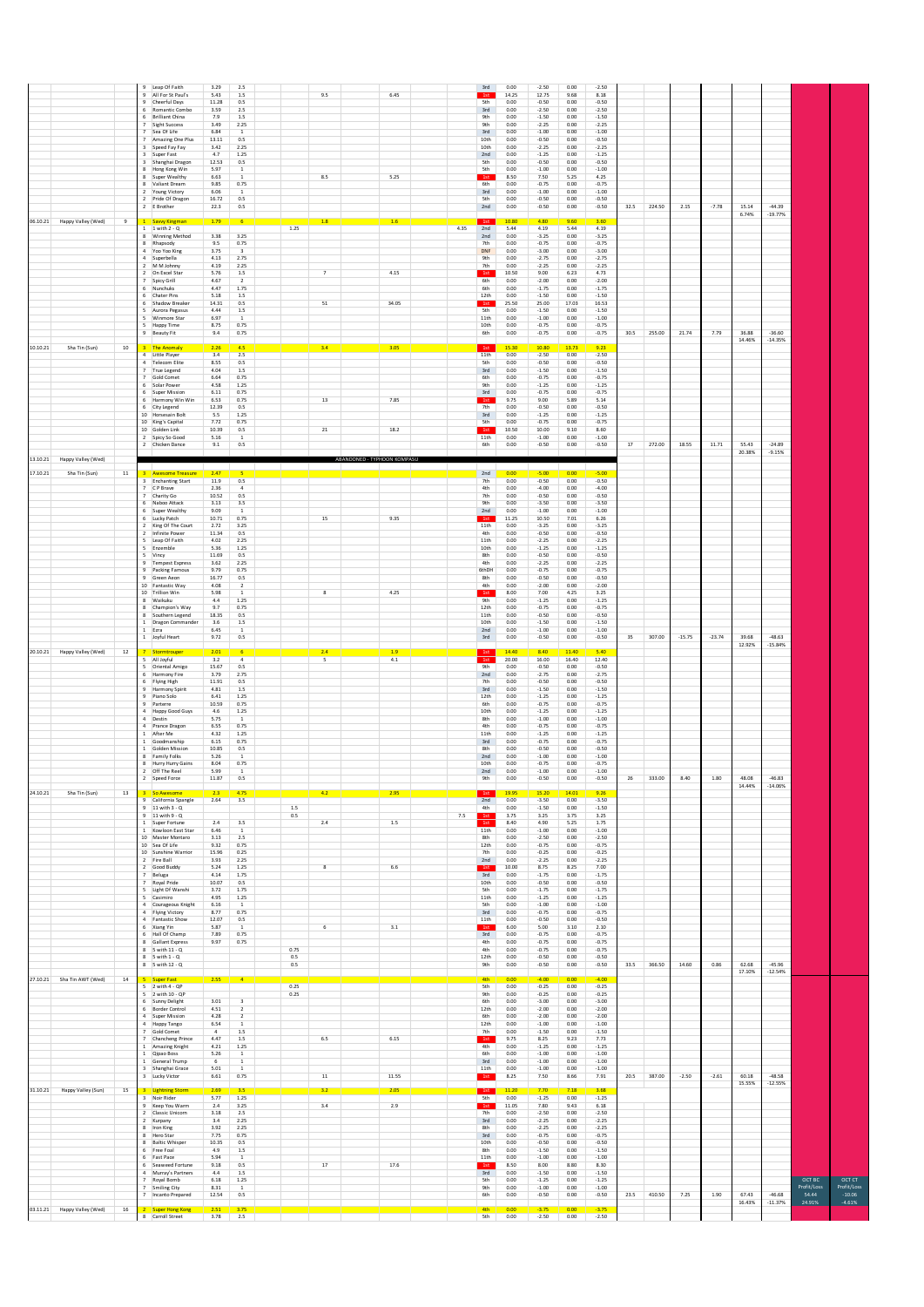|          |                             |               |                | Scores Of Fun<br>Mercurial                       | 6.67<br>3.71           | $1.5\,$<br>$2.5\,$                      |                       |                   |              |          | 4th<br>5th            | 0.00<br>0.00   | $-1.50$<br>$-2.50$ | 0.00<br>0.00       | $-1.50$<br>$-2.50$ |        |        |          |          |                 |                        |                         |                         |
|----------|-----------------------------|---------------|----------------|--------------------------------------------------|------------------------|-----------------------------------------|-----------------------|-------------------|--------------|----------|-----------------------|----------------|--------------------|--------------------|--------------------|--------|--------|----------|----------|-----------------|------------------------|-------------------------|-------------------------|
|          |                             |               |                | <b>Total Power</b><br>Cheerful Days              | 6.13<br>7.28           | 1.25<br><sup>1</sup>                    |                       | 13                | 7.9          |          | 3rd<br>1st            | 0.00<br>13.00  | $-1.25$<br>12.00   | 0.00<br>7.90       | $-1.25$<br>6.90    |        |        |          |          |                 |                        |                         |                         |
|          |                             |               |                | 5 All For St Paul's                              | 3.94                   | 2.25                                    |                       |                   |              |          | 5th                   | 0.00           | $-2.25$            | 0.00               | $-2.25$            |        |        |          |          |                 |                        |                         |                         |
|          |                             |               |                | Sunny Star<br>Looking Great                      | 4.73<br>8.32           | $\overline{2}$<br>$\overline{1}$        |                       |                   |              |          | 4th<br>6th            | 0.00<br>0.00   | $-2.00$<br>$-1.00$ | 0.00<br>0.00       | $-2.00$<br>$-1.00$ |        |        |          |          |                 |                        |                         |                         |
|          |                             |               |                | 3 Fortune Hero<br>3 A Smile Like Yours           | 4.2<br>7.41            | 1.5<br>0.75                             |                       | 9.5               | $\mathbf{g}$ |          | 11th<br>1st           | 0.00<br>7.13   | $-1.50$<br>6.38    | 0.00<br>6.00       | $-1.50$<br>5.25    |        |        |          |          |                 |                        |                         |                         |
|          |                             |               |                | Sunny Smile<br>1 Alloy Star                      | 4.35<br>6.19           | 1.25<br>0.75                            |                       |                   |              |          | 6th<br>8th            | 0.00<br>0.00   | $-1.25$<br>$-0.75$ | 0.00<br>0.00       | $-1.25$<br>$-0.75$ |        |        |          |          |                 |                        |                         |                         |
|          |                             |               |                | 1 Xiang Lan Qi                                   | 11.75                  | 0.5                                     |                       |                   |              |          | 7th                   | 0.00           | $-0.50$            | 0.00               | $-0.50$            | 22.5   | 433.00 | $-2.38$  | $-8.60$  | 65.05<br>15.02% | $-55.28$<br>$-12.77%$  |                         |                         |
| 07.11.21 | Sha Tin (Sun)               | 17            |                | 4 Whizz Kid                                      | 2.28                   | 4.75                                    |                       |                   |              |          | 4th                   | 0.00           | $-4.75$            | 0.00               | $-4.75$            |        |        |          |          |                 |                        |                         |                         |
|          |                             |               |                | 4 2 with *8 - Q<br>6 Fantastic Way               | 2.23                   | 4.5                                     | 1.5                   | $1.3\,$           | $1.3\,$      |          | 5th<br>1stDH          | 0.00<br>5.85   | $-1.50$<br>1.35    | 0.00<br>5.85       | $-1.50$<br>1.35    |        |        |          |          |                 |                        |                         |                         |
|          |                             |               |                | 6 Wishful Thinker<br>6 Hinchinlove               | 9.83<br>13.03          | 0.75<br>0.5                             |                       |                   |              |          | 7th<br>6th            | 0.00<br>0.00   | $-0.75$<br>$-0.50$ | 0.00<br>0.00       | $-0.75$<br>$-0.50$ |        |        |          |          |                 |                        |                         |                         |
|          |                             |               |                | Oscar Glory<br>3 Sunny Baby                      | 3.19<br>7.15           | $\overline{\mathbf{3}}$<br><sup>1</sup> |                       |                   |              |          | 2nd<br>13th           | 0.00<br>0.00   | $-3.00$<br>$-1.00$ | 0.00<br>0.00       | $-3.00$<br>$-1.00$ |        |        |          |          |                 |                        |                         |                         |
|          |                             |               |                | 10 Harmony Win Win<br>10 All Beauty              | 4.81                   | $\overline{z}$<br>1.25                  |                       |                   |              |          | 7th<br>5th            | 0.00<br>0.00   | $-2.00$            | 0.00<br>0.00       | $-2.00$            |        |        |          |          |                 |                        |                         |                         |
|          |                             |               |                | 10 Super Winner                                  | 7.55<br>8.97           | <sup>1</sup>                            |                       |                   |              |          | 11th                  | 0.00           | $-1.25$<br>$-1.00$ | 0.00               | $-1.25$<br>$-1.00$ |        |        |          |          |                 |                        |                         |                         |
|          |                             |               |                | 1 Sparkling Star<br>9 Super Ten                  | 4.35<br>5.25           | $\overline{2}$<br>1.75                  |                       |                   |              |          | 7th<br>4th            | 0.00<br>0.00   | $-2.00$<br>$-1.75$ | 0.00<br>0.00       | $-2.00$<br>$-1.75$ |        |        |          |          |                 |                        |                         |                         |
|          |                             |               |                | 9 Beauty Spirit<br>Infinite Power                | 7.53<br>$4.4\,$        | $\overline{1}$<br>1.75                  |                       | $\overline{\tau}$ | 3.8          |          | 10th<br>$1st$         | 0.00<br>12.25  | $-1.00$<br>10.50   | 0.00<br>6.65       | $-1.00$<br>4.90    |        |        |          |          |                 |                        |                         |                         |
|          |                             |               |                | Victory Scholars<br>Dr Winning                   | 4.91<br>5.95           | 1.75<br>1.25                            |                       |                   |              |          | 7th<br>5th            | 0.00<br>0.00   | $-1.75$<br>$-1.25$ | 0.00<br>0.00       | $-1.75$<br>$-1.25$ |        |        |          |          |                 |                        |                         |                         |
|          |                             |               |                | 5 Meridian Genius                                | 5.25<br>6.56           | 1.75<br>1.25                            |                       |                   |              |          | 9th<br>10th           | 0.00<br>0.00   | $-1.75$<br>$-1.25$ | 0.00<br>0.00       | $-1.75$            |        |        |          |          |                 |                        |                         |                         |
|          |                             |               |                | 5 Bella Baby<br>5 Lucky Maryknoll                | 8.66                   | 0.75                                    |                       |                   |              |          | 7th                   | 0.00           | $-0.75$            | 0.00               | $-1.25$<br>$-0.75$ | 33.5   | 466.50 | $-15.40$ | $-21.00$ | 49.65           | $-76.28$               |                         |                         |
|          | 10.11.21 Happy Valley (Wed) | 18            |                | Loyal Baby                                       | 2.2                    | 4.25                                    |                       |                   |              |          | 2nd                   | 0.00           | $-4.25$            | 0.00               | $-4.25$            |        |        |          |          | 10.64%          | $-16.35%$              |                         |                         |
|          |                             |               |                | Kung Fu Tea<br>Breeze Of Spring                  | 6.17<br>3.51           | <sup>1</sup><br>$\overline{\mathbf{3}}$ |                       |                   |              |          | 3rd<br>7th            | 0.00<br>0.00   | $-1.00$<br>$-3.00$ | 0.00<br>0.00       | $-1.00$<br>$-3.00$ |        |        |          |          |                 |                        |                         |                         |
|          |                             |               |                | 7 Swot Troopers Wind<br>6 Sight Success          | 12.01<br>2.96          | $0.5\,$<br>$\mathsf3$                   |                       | 4.5               | 3.05         |          | 8th<br>1st            | 0.00<br>13.50  | $-0.50$<br>10.50   | 0.00<br>9.15       | $-0.50$<br>6.15    |        |        |          |          |                 |                        |                         |                         |
|          |                             |               |                | $6$ 2 with $6 - Q$<br>$6$ 2 with $8 - Q$         |                        |                                         | 0.75<br>0.5           |                   |              |          | 4th<br>6th            | 0.00<br>0.00   | $-0.75$<br>$-0.50$ | 0.00<br>0.00       | $-0.75$<br>$-0.50$ |        |        |          |          |                 |                        |                         |                         |
|          |                             |               |                | 4 Meaningful Star                                | 2.92<br>5.06           | $\overline{\mathbf{3}}$                 |                       |                   |              |          | 8th<br>2nd            | 0.00<br>0.00   | $-3.00$            | 0.00<br>0.00       | $-3.00$            |        |        |          |          |                 |                        |                         |                         |
|          |                             |               |                | 4 Leap Of Faith<br>9 Sergeant Pepper             | 3.95                   | 1.25<br>$\overline{2}$                  |                       |                   |              |          | 12th                  | 0.00           | $-1.25$<br>$-2.00$ | 0.00               | $-1.25$<br>$-2.00$ |        |        |          |          |                 |                        |                         |                         |
|          |                             |               |                | 9 Gracylove<br>3 Happy Tango                     | 8.48<br>3.27           | 0.75<br>$\overline{2}$                  |                       |                   |              |          | 10th<br>5th           | 0.00<br>0.00   | $-0.75$<br>$-2.00$ | 0.00<br>0.00       | $-0.75$<br>$-2.00$ | 22     | 488.50 | $-8.50$  | $-12.85$ | 41.15           | $-89.13$               |                         |                         |
| 13.11.21 | Sha Tin (Sat)               | 19            |                | 1 Vento                                          | 1.8                    | 6.5                                     |                       |                   |              |          | 2nd                   | 0.00           | $-6.50$            | 0.00               | $-6.50$            |        |        |          |          | 8.42%           | $-18.24%$              |                         |                         |
|          |                             |               |                | $1 \quad 9$ with $2 - Q$<br>$1 - 9$ with $4 - Q$ |                        |                                         | $\overline{1}$<br>0.5 |                   |              |          | 3rd<br>13th           | 0.00<br>0.00   | $-1.00$<br>$-0.50$ | 0.00<br>0.00       | $-1.00$<br>$-0.50$ |        |        |          |          |                 |                        |                         |                         |
|          |                             |               |                | $1 - 9$ with $13 - Q$<br>10 Sauvestre            | 3.72                   | 3.25                                    | 0.5                   |                   |              |          | 7th<br>2nd            | 0.00<br>0.00   | $-0.50$<br>$-3.25$ | 0.00<br>0.00       | $-0.50$<br>$-3.25$ |        |        |          |          |                 |                        |                         |                         |
|          |                             |               |                | 10 Sky Forever                                   | 9.2                    | $\,$ 1                                  |                       |                   |              |          | 5th<br>5th            | 0.00           | $-1.00$            | 0.00               | $-1.00$            |        |        |          |          |                 |                        |                         |                         |
|          |                             |               |                | 10 10 with 13 - Q<br>$10 - 10$ with $5 - Q$      |                        |                                         | 0.75<br>0.5           |                   |              |          | 14th                  | 0.00<br>0.00   | $-0.75$<br>$-0.50$ | $_{0.00}$<br>0.00  | $-0.75$<br>$-0.50$ |        |        |          |          |                 |                        |                         |                         |
|          |                             |               |                | 10 10 with 8 - Q<br>9 Excellent Daddy            | 4.68                   | $\overline{\mathbf{3}}$                 | 0.25                  |                   |              |          | 7th<br>4th            | 0.00<br>0.00   | $-0.25$<br>$-3.00$ | 0.00<br>0.00       | $-0.25$<br>$-3.00$ |        |        |          |          |                 |                        |                         |                         |
|          |                             |               |                | 9 War Weapon<br>Gallant Express                  | 6.06<br>11.34          | $\overline{2}$<br>0.75                  |                       |                   |              |          | 5th<br>7th            | 0.00<br>0.00   | $-2.00$<br>$-0.75$ | 0.00<br>0.00       | $-2.00$<br>$-0.75$ |        |        |          |          |                 |                        |                         |                         |
|          |                             |               |                | 6 Hearty Wish<br>6 Courageous Knight             | 3.82<br>5.84           | 2.5<br>1.5                              |                       |                   |              |          | 8th<br>11th           | 0.00<br>0.00   | $-2.50$<br>$-1.50$ | 0.00<br>0.00       | $-2.50$<br>$-1.50$ |        |        |          |          |                 |                        |                         |                         |
|          |                             |               |                | 6 Plikclone                                      | 8.97                   | 0.75<br>$\overline{2}$                  |                       |                   |              |          | 2nd                   | 0.00           | $-0.75$            | 0.00               | $-0.75$            |        |        |          |          |                 |                        |                         |                         |
|          |                             |               |                | 2 Solar Power<br>Fairy Floss                     | 3.95<br>$\overline{9}$ | 0.75                                    |                       | 5.5               | $5.1\,$      |          | $1st$<br>10th         | 11.00<br>0.00  | 9.00<br>$-0.75$    | 10.20<br>$_{0.00}$ | 8.20<br>$-0.75$    |        |        |          |          |                 |                        |                         |                         |
|          |                             |               | -5             | 2 Fast Pace<br>Marvel Dragon                     | 12.62<br>6.2           | 0.5<br><sup>1</sup>                     |                       |                   |              |          | 3rd<br>5th            | 0.00<br>0.00   | $-0.50$<br>$-1.00$ | 0.00<br>0.00       | $-0.50$<br>$-1.00$ |        |        |          |          |                 |                        |                         |                         |
|          |                             |               | -5             | Polymer Glorious<br>3 Copartner Era              | 13.24<br>6.7           | 0.5<br>0.75                             |                       |                   |              |          | 10th<br>5th           | 0.00<br>0.00   | $-0.50$<br>$-0.75$ | 0.00<br>0.00       | $-0.50$<br>$-0.75$ |        |        |          |          |                 |                        |                         |                         |
|          |                             |               |                | 3 Sun Of Makfi                                   | 6.7                    | 0.75                                    |                       |                   |              |          | 7th                   | 0.00           | $-0.75$            | 0.00               | $-0.75$            | 31     | 519.50 | $-20.00$ | $-20.80$ | 21.15<br>4.07%  | $-109.93$<br>$-21.16%$ |                         |                         |
|          | 17.11.21 Happy Valley (Wed) | 20            | 8<br>-5        | California Cible<br>Party Warrior                | 1.83<br>3.08           | 3.5                                     |                       | 2.3<br>4.2        | 1.9<br>3.65  |          | 1st                   | 13.80<br>14.70 | 7.80<br>11.20      | 11.40<br>12.78     | 5.40<br>9.28       |        |        |          |          |                 |                        |                         |                         |
|          |                             |               | $\overline{ }$ | 5 Chiron                                         | 6.16                   | 1.5<br>$\overline{2}$                   |                       |                   |              |          | 5th                   | 0.00           | $-1.50$            | 0.00               | $-1.50$            |        |        |          |          |                 |                        |                         |                         |
|          |                             |               |                | <b>Happily Friends</b><br>Spicy Grill            | 3.88<br>4.95           | $1.5\,$                                 |                       |                   |              |          | 3rd<br>2nd            | 0.00<br>0.00   | $-2.00$<br>$-1.50$ | 0.00<br>0.00       | $-2.00$<br>$-1.50$ |        |        |          |          |                 |                        |                         |                         |
|          |                             |               |                | 9 Hall Of Champ<br>9 Exceptional Nice            | 4.36<br>5.82           | 1.75<br>1.25                            |                       |                   |              |          | 6th<br>2nd            | 0.00<br>0.00   | $-1.75$<br>$-1.25$ | 0.00<br>0.00       | $-1.75$<br>$-1.25$ |        |        |          |          |                 |                        |                         |                         |
|          |                             |               |                |                                                  | 13.72                  | 0.5                                     |                       |                   |              |          |                       |                |                    | 0.00               |                    |        |        |          |          |                 |                        |                         |                         |
|          |                             |               |                | 9 The Anomaly                                    |                        |                                         |                       |                   |              |          | 4th                   | 0.00<br>0.00   | $-0.50$<br>$-1.75$ | 0.00               | $-0.50$            |        |        |          |          |                 |                        |                         |                         |
|          |                             |               |                | 7 Beluga<br>Sunny Star                           | 4.92<br>6.15           | 1.75<br>$\,$ 1                          |                       | 9                 | $5.4\,$      |          | 3rd<br>$1st$          | 9.00           | 8.00               | 5.40               | $-1.75$<br>4.40    |        |        |          |          |                 |                        |                         |                         |
|          |                             |               |                | 4 All Joyful<br>4 Red Impact                     | 4.49<br>4.73           | 1.75<br>1.5                             |                       |                   |              |          | 7th<br>2nd            | 0.00<br>0.00   | $-1.75$<br>$-1.50$ | 0.00<br>0.00       | $-1.75$<br>$-1.50$ |        |        |          |          |                 |                        |                         |                         |
|          |                             |               |                | 6 Resolute<br>6 Propice                          | 5.49<br>8.36           | $1.5\,$<br>0.75                         |                       |                   |              |          | 3rd<br>12th           | 0.00<br>0.00   | $-1.50$<br>$-0.75$ | 0.00<br>0.00       | $-1.50$<br>$-0.75$ |        |        |          |          |                 |                        |                         |                         |
|          |                             |               |                | <b>Telecom Missile</b><br>1 Casa Kingdom         | 4.52<br>9.55           | 1.5<br>0.5                              |                       |                   |              |          | 7th<br>4th            | 0.00<br>0.00   | $-1.50$<br>$-0.50$ | 0.00<br>0.00       | $-1.50$<br>$-0.50$ |        |        |          |          |                 |                        |                         |                         |
|          |                             |               |                | 1 Island Sunshine                                | 18.83                  | 0.25                                    |                       |                   |              |          | <b>9th</b>            | 0.00           | $-0.25$            | 0.00               | $-0.25$            | 28.5   | 548    | 9.00     | 1.08     | 30.15<br>5.50%  | $-108.85$<br>$-19.86%$ |                         |                         |
| 21.11.21 | Sha Tin (Sun)               | $\mathbf{21}$ |                | 3 Nervous Witnes<br>3 Valiant Dream              | 1.69<br>10.07          | 0.75                                    |                       |                   |              |          | 2nd<br>6th            | 0.00<br>0.00   | $-6.25$<br>$-0.75$ | n nn<br>0.00       | $-6.25$<br>$-0.75$ |        |        |          |          |                 |                        |                         |                         |
|          |                             |               |                | 10 California Spangle<br>10 Carroll Street       | 1.72<br>8.62           | 5.75<br>$\overline{1}$                  |                       | 1.95              | 1.65         |          | 1st<br>8th            | 11.21<br>0.00  | 5.46<br>$-1.00$    | 9.49<br>0.00       | 3.74<br>$-1.00$    |        |        |          |          |                 |                        |                         |                         |
|          |                             |               |                | $10.6 with 1 - 0$                                |                        | $\overline{\mathbf{3}}$                 | 1.25                  |                   |              |          | 8th                   | 0.00           | $-1.25$            | 0.00               | $-1.25$            |        |        |          |          |                 |                        |                         |                         |
|          |                             |               |                | 1 En Pointe<br>Running Glory                     | 3.9<br>5.2             | $\overline{2}$                          |                       |                   |              |          | 3rd<br>11th           | 0.00<br>0.00   | $-3.00$<br>$-2.00$ | 0.00<br>0.00       | $-3.00$<br>$-2.00$ |        |        |          |          |                 |                        |                         |                         |
|          |                             |               |                | Good Buddy<br>2 Young Victory                    | 3.16<br>5.05           | $2.5\,$<br>1.5                          |                       | $_{\bf 3.6}$      | 3.05         |          | $1st$<br>4th          | 9.00<br>0.00   | 6.50<br>$-1.50$    | 7.63<br>0.00       | 5.13<br>$-1.50$    |        |        |          |          |                 |                        |                         |                         |
|          |                             |               |                | 9 C P Brave<br>Looking Great                     | 3.5<br>9.05            | 2.25<br>0.75                            |                       |                   |              |          | 4thDH<br>8th          | 0.00<br>0.00   | $-2.25$<br>$-0.75$ | 0.00<br>0.00       | $-2.25$<br>$-0.75$ |        |        |          |          |                 |                        |                         |                         |
|          |                             |               |                | 9 Charity Go<br>4 Speed Fay Fay                  | 12.47<br>8.28          | 0.5<br>0.75                             |                       |                   |              |          | 7th<br>13th           | 0.00<br>0.00   | $-0.50$<br>$-0.75$ | 0.00<br>0.00       | $-0.50$<br>$-0.75$ |        |        |          |          |                 |                        |                         |                         |
|          |                             |               |                | 4 Craig's Star<br>4 Royal Pride                  | 10.85<br>15.82         | 0.5<br>0.25                             |                       |                   |              |          | 4th<br>8th            | 0.00<br>0.00   | $-0.50$<br>$-0.25$ | 0.00<br>0.00       | $-0.50$<br>$-0.25$ | 29     | 577    | $-8.79$  | $-11.89$ | 21.36           | $-120.74$              |                         |                         |
|          | 24.11.21 Happy Valley (Wed) | 22            |                | 6 Romantic Warrior                               | 1.62                   |                                         |                       | 1.9               | 1.4          |          | 1st                   | 13.30          | 6.30               | 9.80               | 2.80               |        |        |          |          | 3.70%           | $-20.93%$              |                         |                         |
|          |                             |               |                | 6 Breeze Of Spring<br>$6 - 1$ with $8 - Q$       | 10.15                  | 0.5                                     | 0.5                   |                   |              |          | 4th<br>4th            | 0.00<br>0.00   | $-0.50$<br>$-0.50$ | 0.00<br>0.00       | $-0.50$<br>$-0.50$ |        |        |          |          |                 |                        |                         |                         |
|          |                             |               |                | $6 - 1$ with $8 - QP$<br>7 Toronado Phantom      | 2.76                   | 3.75                                    | $\,$ 1 $\,$           |                   |              |          | 4th<br>4th            | 0.00<br>0.00   | $-1.00$<br>$-3.75$ | 0.00<br>0.00       | $-1.00$<br>$-3.75$ |        |        |          |          |                 |                        |                         |                         |
|          |                             |               |                | 7 Super Winner                                   | 10.83<br>4.52          | 0.75<br>$\overline{2}$                  |                       |                   |              |          | 11th<br>4th           | 0.00<br>0.00   | $-0.75$<br>$-2.00$ | 0.00<br>0.00       | $-0.75$<br>$-2.00$ |        |        |          |          |                 |                        |                         |                         |
|          |                             |               |                | 8 Keep You Warm<br>8 Scores Of Fun               | 5.65                   | 1.75                                    |                       | $6.5\,$           | 4.8          |          | $1st$                 | 11.38          | 9.63               | 8.40               | 6.65               |        |        |          |          |                 |                        |                         |                         |
|          |                             |               |                | 8 Harmony Fire<br>2 Yee Cheong Warrior           | 7.46<br>3.57           | $\overline{1}$<br>$\overline{2}$        |                       | 5                 | 4.95         |          | 11th<br>1st           | 0.00<br>10.00  | $-1.00$<br>8.00    | 0.00<br>9.90       | $-1.00$<br>7.90    |        |        |          |          |                 |                        |                         |                         |
|          |                             |               |                | 2 Off The Reel<br>2 Super Red Dragon             | 6.99<br>9.64           | $\,$ 1<br>0.75                          |                       |                   |              |          | 10th<br>5th           | 0.00<br>0.00   | $-1.00$<br>$-0.75$ | 0.00<br>0.00       | $-1.00$<br>$-0.75$ |        |        |          |          |                 |                        |                         |                         |
|          |                             |               |                | 5 Flaming Passion<br>1 Seizing The Moment        | 4.68<br>3.91           | 1.5<br>$1.5\,$                          |                       | 5.5               | 3.4          |          | $1st$<br>3rd          | 8.25<br>0.00   | 6.75<br>$-1.50$    | 5.10<br>0.00       | 3.60<br>$-1.50$    |        |        |          |          |                 |                        |                         |                         |
|          |                             |               |                | $1 - 1$ with $7 - Q$                             |                        |                                         | $\,$ 1 $\,$           |                   |              |          | $1\mathrm{st}$        | 0.00           | $-1.00$            | 0.00               | $-1.00$            | $26\,$ | 603    | 16.93    | 7.20     | 38.29<br>6.35%  | $-113.54$<br>$-18.83%$ |                         |                         |
| 28.11.21 | Sha Tin (Sun)               | 23            |                | 3 Whizz Kid<br>10 Blaze Warrior                  | 1.84<br>2.99           | 5.25<br>3.5                             |                       | 3.5               | 2.8          |          | 2nd<br>1st            | 0.00<br>12.25  | $-5.25$<br>8.75    | 0.00<br>9.80       | $-5.25$<br>6.30    |        |        |          |          |                 |                        |                         |                         |
|          |                             |               |                | 10 Ima Single Man                                | 7.73                   | 1.25                                    |                       |                   |              |          | 4th                   | 0.00           | $-1.25$            | 0.00               | $-1.25$            |        |        |          |          |                 |                        |                         |                         |
|          |                             |               |                | 10 Hinchinlove<br>9 When You Believe             | 14.5<br>3.39           | 0.5<br>$\overline{\mathbf{3}}$          |                       |                   |              |          | 6th<br>2nd            | 0.00<br>0.00   | $-0.50$<br>$-3.00$ | 0.00<br>0.00       | $-0.50$<br>$-3.00$ |        |        |          |          |                 |                        |                         |                         |
|          |                             |               |                | 9 Magic Supreme<br>8 Soulmate                    | 5.65<br>3.62           | 1.5<br>$2.5\,$                          |                       | 5                 | 3.95         |          | 4th<br>$1st$          | 0.00<br>12.50  | $-1.50$<br>10.00   | 0.00<br>9.88       | $-1.50$<br>7.38    |        |        |          |          |                 |                        |                         |                         |
|          |                             |               |                | Super Ten<br>Perfect To Great                    | 4.43<br>10.01          | $\overline{2}$<br>0.75                  |                       |                   |              |          | 2nd<br>10th           | 0.00<br>0.00   | $-2.00$<br>$-0.75$ | 0.00<br>0.00       | $-2.00$<br>$-0.75$ |        |        |          |          |                 |                        |                         |                         |
|          |                             |               |                | 5 California Concord<br>6 Baebae Tsoi            | 3.78<br>5.9            | 2.25<br>1.75                            |                       | 6.5               | 6.2          |          | 1st<br>6th            | 14.63<br>0.00  | 12.38<br>$-1.75$   | 13.95<br>0.00      | 11.70<br>$-1.75$   |        |        |          |          |                 |                        |                         |                         |
|          |                             |               |                | 6 Mega Bonus                                     | 6.17<br>15.93          | $1.5\,$<br>0.25                         |                       |                   |              |          | 8th<br>7th            | 0.00<br>0.00   | $-1.50$            | 0.00<br>0.00       | $-1.50$            |        |        |          |          |                 |                        |                         |                         |
|          |                             |               |                | 6 Vukan<br>2 Oscar Glory                         | 5.66                   | 1.25                                    |                       |                   |              |          | 3rd                   | 0.00           | $-0.25$<br>$-1.25$ | 0.00               | $-0.25$<br>$-1.25$ |        |        |          |          |                 |                        |                         |                         |
|          |                             |               |                | 2 Darci Joy<br>$2 - 9$ with $1 - Q$              | 8.24                   | 0.75                                    | 0.75                  |                   |              |          | 2nd<br>$1\mathrm{st}$ | 0.00<br>0.00   | $-0.75$<br>$-0.75$ | 0.00<br>0.00       | $-0.75$<br>$-0.75$ |        |        |          |          |                 |                        |                         |                         |
|          |                             |               |                | 9 with 10 - Q<br>All Riches                      | 8.44                   | 0.75                                    | 0.5                   |                   |              | $12.1\,$ | $1st$<br>12th         | 6.05<br>0.00   | 5.55<br>$-0.75$    | 6.05<br>$_{0.00}$  | 5.55<br>$-0.75$    |        |        |          |          |                 |                        | NOV BC                  | NOV CT                  |
|          |                             |               |                | 1 Circuit Seven<br>1 Corrienthes                 | 10.27<br>10.27         | 0.5<br>0.5                              |                       |                   |              |          | 6th<br>10th           | 0.00<br>0.00   | $-0.50$<br>$-0.50$ | 0.00<br>0.00       | $-0.50$<br>$-0.50$ | 31     | 634    | 14.43    | 8.68     | 52.71           | $-104.86$              | Profit/Loss<br>$-14.71$ | Profit/Loss<br>$-58.19$ |
|          | 01.12.21 Happy Valley (Wed) | 24            |                | 5 Wins All                                       | 2.76                   | 4.5                                     |                       |                   |              |          | <b>5th</b>            | 0.00           | $-4.50$            | 0.00               | $-4.50$            |        |        |          |          | 8.31%           | $-16.54%$              | $-7%$                   | $-26.03%$               |
|          |                             |               |                | Shanghai Power                                   | 2.65                   | $3.5\,$<br>$\overline{1}$               |                       |                   |              |          | 2nd                   | 0.00           | $-3.50$<br>$-1.00$ | 0.00               | $-3.50$            |        |        |          |          |                 |                        |                         |                         |
|          |                             |               |                | Casa Kingdom<br>9 Family Folks                   | 8.33<br>3.88           | 2.25                                    |                       | 5                 | 4.05         |          | 9th<br>1st            | 0.00<br>11.25  | 9.00               | 0.00<br>9.11       | $-1.00$<br>6.86    |        |        |          |          |                 |                        |                         |                         |
|          |                             |               |                | 9 First Responder<br>6 Joyful Win                | 9.74<br>3.4            | 0.75<br>2.25                            |                       | $3.7\,$           | 2.75         |          | 8th<br>$1st$          | 0.00<br>8.33   | $-0.75$<br>6.08    | 0.00<br>6.19       | $-0.75$<br>3.94    |        |        |          |          |                 |                        |                         |                         |
|          |                             |               |                | Equaletta Blitz<br>Propice                       | 6.18<br>15.6           | $\,$ 1 $\,$                             |                       |                   |              |          | 6th<br>SCR            | 0.00<br>0.00   | $-1.00$<br>0.00    | 0.00<br>0.00       | $-1.00$<br>0.00    |        |        |          |          |                 |                        |                         |                         |
|          |                             |               |                | 1 Awe<br>1 Lucky Diamond                         | 2.75<br>4.54           | $\overline{2}$<br><sup>1</sup>          |                       | 4.4               | 2.7          |          | 1st<br>3rd            | 8.80<br>0.00   | 6.80<br>$-1.00$    | 5.40<br>0.00       | 3.40<br>$-1.00$    |        |        |          |          |                 |                        |                         |                         |
|          |                             |               | $\overline{7}$ | Singapore Spirit<br>Dassit                       | 4.71<br>7.21<br>4.63   | $1.5\,$<br>$\,$ 1<br>$\,$ 1             |                       |                   |              |          | 2nd<br>11th           | 0.00<br>0.00   | $-1.50$<br>$-1.00$ | 0.00<br>0.00       | $-1.50$<br>$-1.00$ |        |        |          |          |                 |                        |                         |                         |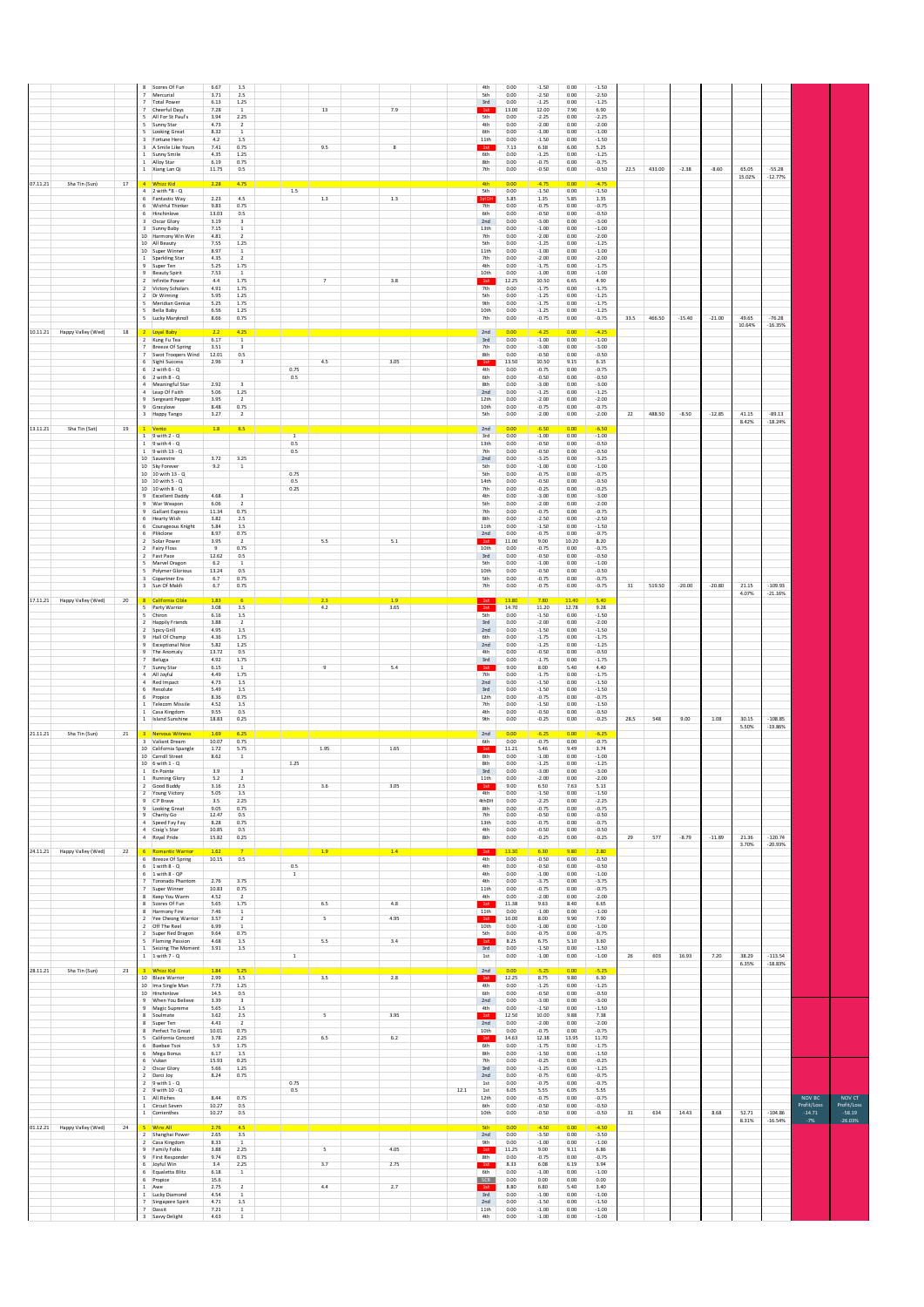|                                                          |                 | 8 Xiang Bai Qi<br>8 Beauty Spirit<br>8 Fast Pace<br>4 Tailor Made<br>4 Grand Power                                                                                                                                                                                                                                                                                    | 5.95<br>11.15<br>11.88<br>6.56<br>10.84                                                                                                       | 0.5<br>0.5<br><sup>1</sup><br>0.5                                                                                                                                                      |                           |                            |                         |                               |      | 8th<br>11th<br>10th<br>10th<br>11th                                                                                                         | 0.00<br>0.00<br>0.00<br>0.00<br>0.00                                                                                                                   | $-1.00$<br>$-0.50$<br>$-0.50$<br>$-1.00$<br>$-0.50$                                                                                                                                                    | 0.00<br>0.00<br>0.00<br>0.00<br>0.00                                                                                                                 | $-1.00$<br>$-0.50$<br>$-0.50$<br>$-1.00$<br>$-0.50$                                                                                                                                                  | 25.25 | 659.25 | 3.13     | $-4.55$  | 55.84<br>8.47%           | $-109.41$<br>$-16.60%$              |                                     |                                                |
|----------------------------------------------------------|-----------------|-----------------------------------------------------------------------------------------------------------------------------------------------------------------------------------------------------------------------------------------------------------------------------------------------------------------------------------------------------------------------|-----------------------------------------------------------------------------------------------------------------------------------------------|----------------------------------------------------------------------------------------------------------------------------------------------------------------------------------------|---------------------------|----------------------------|-------------------------|-------------------------------|------|---------------------------------------------------------------------------------------------------------------------------------------------|--------------------------------------------------------------------------------------------------------------------------------------------------------|--------------------------------------------------------------------------------------------------------------------------------------------------------------------------------------------------------|------------------------------------------------------------------------------------------------------------------------------------------------------|------------------------------------------------------------------------------------------------------------------------------------------------------------------------------------------------------|-------|--------|----------|----------|--------------------------|-------------------------------------|-------------------------------------|------------------------------------------------|
| 05.12.21<br>Sha Tin (Sun)                                | 25              | 8 Cordyceps Six<br>8 2 with 11 - Q<br>6 Pins Prince<br>6 Joyful Genius<br>3 Vento<br>3 Eason<br>2 Run Run Good<br>2 Telecom Missile<br>2 Goodmanship<br>10 Beauty Joy<br>10 Beauty Legacy<br>7 Sight Success<br>7 Man Star<br>5 Chiron<br>5 Street Scream<br>4 Shinealot<br>4 Crown Avenue<br>9 Crossford<br>9 Infinite Power                                         | 2.13<br>2.54<br>13.78<br>4.68<br>4.68<br>3.3<br>7.77<br>11.52<br>3.55<br>9.58<br>5.17<br>7.9<br>4.86<br>6.08<br>6.05<br>9.29<br>9.77<br>10.34 | 4.75<br>3.75<br>0.5<br>2.25<br>2.25<br>2.25<br>1<br>0.5<br>2.25<br>0.75<br>1.25<br>0.75<br>1.25<br>0.75<br>$\,$ 1<br>0.5<br>0.75<br>0.75                                               |                           | 1.25                       | $6.5\,$<br>$14\,$<br>12 | 4.4<br>7.9<br>5.15            |      | $3rd$<br>4th<br>2nd<br>5th<br>9th<br>2nd<br>2nd<br>6th<br>9th<br>1st<br>6th<br>1st<br>5th<br>10th<br>7th<br><b>Sth</b><br>2nd<br>4th<br>1st | 0.00<br>0.00<br>0.00<br>0.00<br>0.00<br>0.00<br>0.00<br>0.00<br>0.00<br>14.63<br>0.00<br>17.50<br>0.00<br>0.00<br>0.00<br>0.00<br>0.00<br>0.00<br>9.00 | $-4.75$<br>$-1.25$<br>$-3.75$<br>$-0.50$<br>$-2.25$<br>$-2.25$<br>$-2.25$<br>$-1.00$<br>$-0.50$<br>12.38<br>$-0.75$<br>16.25<br>$-0.75$<br>$-1.25$<br>$-0.75$<br>$-1.00$<br>$-0.50$<br>$-0.75$<br>8.25 | 0.00<br>0.00<br>0.00<br>0.00<br>0.00<br>0.00<br>0.00<br>0.00<br>0.00<br>9.90<br>0.00<br>9.88<br>0.00<br>0.00<br>0.00<br>0.00<br>0.00<br>0.00<br>3.86 | $-4.75$<br>$-1.25$<br>$-3.75$<br>$-0.50$<br>$-2.25$<br>$-2.25$<br>$-2.25$<br>$-1.00$<br>$-0.50$<br>7.65<br>$-0.75$<br>8.63<br>$-0.75$<br>$-1.25$<br>$-0.75$<br>$-1.00$<br>$-0.50$<br>$-0.75$<br>3.11 | 28.5  | 687.75 | 12.63    | $-4.86$  | 68.46                    | $-114.28$                           |                                     |                                                |
| 08.12.21 Happy Valley UC (Wed)                           | 26              | 8 California Cible<br>8 7 with 1 - QP<br>8 7 with 4 - QP<br>4 Awesome Treasure<br>4 Flying High<br>2 Zone D<br>2 Bulletproof<br>5 Dr Winning<br>5 Sacred Ibis<br>$5 - 4$ with $9 - 0$<br>$5 - 4$ with $1 - Q$<br>$5 \quad 9 \text{ with } 1 \cdot Q$<br>6 Regency Star<br>6 Beauty Cheers<br>9 Sunny Star<br>9 Telecom Fighters<br>9 Sunshine Warrior<br>3 Alloy King | 3.01<br>3.52<br>10.36<br>3.43<br>4.88<br>4.78<br>5.37<br>4.74<br>6.32<br>6.1<br>9.05<br>12.97<br>7.15                                         | $\overline{4}$<br>2.75<br><sup>1</sup><br>2.5<br>$1.25\,$<br>$\overline{2}$<br>1.75<br>1.75<br>1.5<br>1.5<br>$\,$ 1 $\,$<br>0.5<br><sup>1</sup>                                        |                           | 0.5<br>0.75<br>0.75<br>0.5 | $\overline{4}$          | 3.5                           |      | PU<br>2nd<br>10th<br>1st<br>12th<br>2nd<br>$3rd$<br>4th<br><b>9th</b><br>3rd<br>3rd<br>4th<br>6th<br>11th<br>7th<br>10th<br>6th<br>3rd      | 0.00<br>0.00<br>0.00<br>11.00<br>0.00<br>0.00<br>0.00<br>0.00<br>0.00<br>0.00<br>0.00<br>0.00<br>0.00<br>0.00<br>0.00<br>0.00<br>0.00<br>0.00          | $-4.00$<br>$-1.00$<br>$-0.50$<br>8.25<br>$-1.00$<br>$-2.50$<br>$-1.25$<br>$-2.00$<br>$-1.75$<br>$-0.75$<br>$-0.75$<br>$-0.50$<br>$-1.75$<br>$-1.50$<br>$-1.50$<br>$-1.00$<br>$-0.50$<br>$-1.00$        | 0.00<br>0.00<br>0.00<br>9.63<br>0.00<br>0.00<br>0.00<br>0.00<br>0.00<br>0.00<br>0.00<br>0.00<br>0.00<br>0.00<br>0.00<br>0.00<br>0.00<br>0.00         | $-4.00$<br>$-1.00$<br>$-0.50$<br>6.88<br>$-1.00$<br>$-2.50$<br>$-1.25$<br>$-2.00$<br>$-1.75$<br>$-0.75$<br>$-0.75$<br>$-0.50$<br>$-1.75$<br>$-1.50$<br>$-1.50$<br>$-1.00$<br>$-0.50$<br>$-1.00$      | 26    | 713.75 | $-15.00$ | $-16.38$ | 9.95%<br>53.46<br>7.49%  | $-16.62%$<br>$-130.65$<br>$-18.30%$ |                                     |                                                |
| 12.12.21 Sha Tin HKIR (Sun)                              | 27              | 10 Packing Victory<br>8 Loves Only You<br>8 Lei Papale<br>8 Hishi Iguazu<br>9 Lucky With You<br>9 Excellent Daddy<br>9 Prime Minister<br>3 Chevalier Prince<br>3 Tempest Express<br>2 Super Mission<br>2 Marvel Dragon<br>5 Lucky Patch<br>5 Courier Wonder<br>5 Wellington<br>6 California Rad<br>6 Scores Of Fun                                                    | 3.23<br>2.22<br>5.38<br>16.95<br>2.62<br>7.2<br>9.23<br>4.52<br>7.62<br>2.98<br>6.57<br>4.52<br>7.69<br>10.08<br>7.36<br>11.78                | 4.25<br>$\overline{a}$<br>$1.5\,$<br>0.5<br>3.5<br>1.25<br><sup>1</sup><br>$2.5\,$<br>$\,$ 1<br>2.5<br>1.25<br>$\overline{2}$<br>1.25<br>0.75<br><sup>1</sup><br>0.75                  |                           |                            | 2.7<br>2.9<br>$10\,$    | 2.6<br>$\overline{2}$<br>6.45 |      | 2nd<br>1st<br>6th<br>2nd<br>1st<br>4th<br>6th<br>2nd<br>1st<br>2nd<br>4th<br>Fell<br>$3rd$<br>7th<br><b>9th</b><br>5th                      | 0.00<br>10.80<br>0.00<br>0.00<br>10.15<br>0.00<br>0.00<br>0.00<br>10.00<br>0.00<br>0.00<br>0.00<br>0.00<br>0.00<br>0.00<br>0.00                        | $-4.25$<br>6.80<br>$-1.50$<br>$-0.50$<br>6.65<br>$-1.25$<br>$-1.00$<br>$-2.50$<br>9.00<br>$-2.50$<br>$-1.25$<br>$-2.00$<br>$-1.25$<br>$-0.75$<br>$-1.00$<br>$-0.75$                                    | 0.00<br>10.40<br>0.00<br>0.00<br>7.00<br>0.00<br>0.00<br>0.00<br>6.45<br>0.00<br>0.00<br>0.00<br>0.00<br>0.00<br>0.00<br>0.00                        | $-4.25$<br>6.40<br>$-1.50$<br>$-0.50$<br>3.50<br>$-1.25$<br>$-1.00$<br>$-2.50$<br>5.45<br>$-2.50$<br>$-1.25$<br>$-2.00$<br>$-1.25$<br>$-0.75$<br>$-1.00$<br>$-0.75$                                  | 29    | 742.75 | 1.95     | $-5.15$  | 55.41<br>7.46%           | $-135.80$<br>$-18.28%$              |                                     |                                                |
| 15.12.21 Happy Valley (Wed)<br>18.12.21<br>Sha Tin (Sat) | 28<br>29        | You'remyeverything<br>8 Party Warrior<br>8 Momentum Galaxy<br>8 Namjong Sings<br>6 Baebae Tsoi<br>6 Spicy Grill<br>5 Red Impact<br>5 5 with 1 - 0<br>5 5 with 2 - Q<br>$5 - 5$ with $7 - Q$<br>4 Decisive Twelve<br>3 Yee Cheong Warrior<br>3 Speed Fay Fay<br><b>Romantic Warrior</b>                                                                                | 2.38<br>3.34<br>16.72<br>17.6<br>3.48<br>4.96<br>3.07<br>3.93<br>3.89<br>8.94<br>1.72                                                         | $3.5\,$<br>0.5<br>0.5<br>2.75<br>$1.75\,$<br>2.75<br>$\overline{2}$<br>$\overline{2}$<br>0.75                                                                                          |                           | 0.5<br>0.5<br>0.5          | 8<br>2.6                | $5.8\,$<br>2.45               |      | 8th<br><b>Sth</b><br>12th<br>6th<br><b>9th</b><br>1st<br>3rd<br>1st<br>8th<br>5th<br>8th<br>6th<br>5th                                      | 0.00<br>0.00<br>0.00<br>0.00<br>0.00<br>14.00<br>0.00<br>0.00<br>0.00<br>0.00<br>0.00<br>0.00<br>0.00<br>15.60                                         | $-5.00$<br>$-3.50$<br>$-0.50$<br>$-0.50$<br>$-2.75$<br>12.25<br>$-2.75$<br>$-0.50$<br>$-0.50$<br>$-0.50$<br>$-2.00$<br>$-2.00$<br>$-0.75$<br>9.60                                                      | 0.00<br>0.00<br>0.00<br>0.00<br>0.00<br>10.15<br>0.00<br>0.00<br>0.00<br>0.00<br>$0.00\,$<br>0.00<br>0.00<br>14.70                                   | $-5.00$<br>$-3.50$<br>$-0.50$<br>$-0.50$<br>$-2.75$<br>8.40<br>$-2.75$<br>$-0.50$<br>$-0.50$<br>$-0.50$<br>$-2.00$<br>$-2.00$<br>$-0.75$<br>8.70                                                     | 23    | 765.75 | $-9.00$  | $-12.85$ | 46.41<br>6.06%           | $-148.65$<br>$-19.41%$              |                                     |                                                |
|                                                          |                 | 10 Soulmate<br>5 Running Glory<br>4 Whizz Kid<br>4 Trader<br>3 Light My Day<br>3 Incredible<br>8 Highland Fortune<br>8 Ima Single Man<br>8 The Golden Scenery<br>2 Universal Crown<br>2 Takingufurther<br>2 Amazement<br>6 Magic Supreme<br>6 Amazing Chocolate<br>6 Amazing Chocolate                                                                                | 2.43<br>3.73<br>2.87<br>5.66<br>3.83<br>5.86<br>5.79<br>7.73<br>13.2<br>3.97<br>5.66<br>9.97<br>4.34<br>16.33<br>16.33                        | $4.5\,$<br>$\overline{\mathbf{3}}$<br>2.75<br><sup>1</sup><br>$\overline{2}$<br>$\overline{1}$<br>$1.5\,$<br><sup>1</sup><br>0.75<br>$1.5\,$<br>$\overline{1}$<br>0.75<br>1.25<br>0.25 | 0.75                      |                            | 2.7<br>7.5<br>10        | 2.5<br>6.15<br>5.85           |      | 1st<br>3rd<br>4th<br>2ndDH<br>2nd<br>1st<br>7 <sub>th</sub><br>1st<br>10th<br>10th<br>5th<br>11th<br>2nd<br>4th<br>4th                      | 12.15<br>0.00<br>0.00<br>0.00<br>0.00<br>7.50<br>0.00<br>10.00<br>0.00<br>0.00<br>0.00<br>0.00<br>0.00<br>0.00<br>0.00                                 | 7.65<br>$-3.00$<br>$-2.75$<br>$-1.00$<br>$-2.00$<br>6.50<br>$-1.50$<br>9.00<br>$-0.75$<br>$-1.50$<br>$-1.00$<br>$-0.75$<br>$-1.25$<br>$-0.25$<br>$-0.75$                                               | 11.25<br>0.00<br>0.00<br>0.00<br>0.00<br>6.15<br>0.00<br>5.85<br>0.00<br>0.00<br>0.00<br>0.00<br>0.00<br>0.00<br>0.00                                | 6.75<br>$-3.00$<br>$-2.75$<br>$-1.00$<br>$-2.00$<br>5.15<br>$-1.50$<br>4.85<br>$-0.75$<br>$-1.50$<br>$-1.00$<br>$-0.75$<br>$-1.25$<br>$-0.25$<br>$-0.75$                                             | 29    | 794.75 | 16.25    | 8.95     | 62.66                    | $-139.70$                           |                                     |                                                |
| 22.12.21 Happy Valley (Wed)                              | 30 <sub>2</sub> | We The Sor<br>$8$ 7 with 9 - Q<br>7 Winning Method<br>7 Diamond Brilliant<br>9 Seizing The Moment<br>9 Flaming Passion<br>4 Savvy Kingman<br>4 Awe<br>6 Melhourne Hall<br>6 Infinity Win<br>6 Harrier Jet<br>1 Happy Jai Jai<br>2 Sea Elite<br>2 Faribault                                                                                                            | 3.49<br>3.19<br>4.25<br>4.37<br>6.23<br>4.03<br>5.54<br>5.73<br>7.16<br>15.49<br>3.29<br>4.93<br>9.66                                         | $\overline{\mathbf{3}}$<br>$\overline{2}$<br>2.5<br>1.25<br>2.25<br>$\mathbf{1}$<br>1.5<br>1.25<br>0.5<br>$\overline{2}$<br>1.5<br>0.75                                                |                           | $1.5\,$                    | 7.5<br>$\overline{7}$   | 5.45<br>2.95                  |      | 4th<br>2nd<br>8th<br>4th<br><b>9th</b><br>$3rd$<br><b>9th</b><br><b>9th</b><br>3rd<br>8th<br>1st<br>4th<br>11th                             | 0.00<br>0.00<br>0.00<br>0.00<br>0.00<br>$_{0.00}$<br>0.00<br>0.00<br>0.00<br>0.00<br>14.00<br>0.00<br>0.00                                             | $-1.50$<br>$-3.00$<br>$-2.00$<br>$-2.50$<br>$-1.25$<br>$-2.25$<br>$-1.00$<br>$-1.50$<br>$-1.25$<br>$-0.50$<br>12.00<br>$-1.50$<br>$-0.75$                                                              | 0.00<br>0.00<br>0.00<br>0.00<br>0.00<br>0.00<br>0.00<br>0.00<br>0.00<br>0.00<br>5.90<br>0.00<br>0.00                                                 | $-1.50$<br>$-3.00$<br>$-2.00$<br>$-2.50$<br>$-1.25$<br>$-2.25$<br>$-1.00$<br>$-1.50$<br>$-1.25$<br>$-0.50$<br>3.90<br>$-1.50$<br>$-0.75$                                                             | 24.5  | 819.25 | 15.75    | 0.48     | 7.88%<br>78.41<br>9.57%  | $-17.58%$<br>$-139.23$<br>$-16.99%$ |                                     |                                                |
| 27.12.21<br>Sha Tin (Mon)                                | 31              | 6 Pins Prince<br>$6 - 1$ with $10 - Q$<br>5 Galaxy Witness<br>5 Super Class<br>3 Berlin Tango<br>3 Charity Go<br>9 Carroll Street<br>9 Special M<br>9 Metro Warrior<br>10 Horsesain Bolt<br>10 Maldives<br>10 Perfect Pair<br>1 Winwin Thirythree<br>1 Casa Kingdom<br>1 Pearl Champion                                                                               | 1.95<br>2.42<br>10.91<br>2.32<br>8.73<br>6.07<br>8.01<br>11.39<br>5.24<br>6.99<br>15.76<br>4.89<br>9.21<br>13.78                              | 4.5<br>$\overline{4}$<br>0.75<br>3.75<br><sup>1</sup><br>1.5<br>0.75<br>0.5<br>1.5<br>$\mathbf{1}$<br>0.5<br>1.5<br>0.75<br>0.5                                                        |                           | $\overline{1}$             | 3.6<br>$10\,$           | 2.6<br>6.4                    |      | <b>4th</b><br>13th<br>1st<br>6th<br>4th<br>3rd<br>1st<br>7 <sup>th</sup><br><b>9th</b><br>6th<br>5th<br>2nd<br>8th<br>10th<br>6th           | 0.00<br>0.00<br>14.40<br>0.00<br>0.00<br>0.00<br>15.00<br>0.00<br>0.00<br>0.00<br>0.00<br>0.00<br>0.00<br>0.00<br>0.00                                 | $-4.50$<br>$-1.00$<br>10.40<br>$-0.75$<br>$-3.75$<br>$-1.00$<br>13.50<br>$-0.75$<br>$-0.50$<br>$-1.50$<br>$-1.00$<br>$-0.50$<br>$-1.50$<br>$-0.75$<br>$-0.50$                                          | n nn<br>0.00<br>10.40<br>0.00<br>0.00<br>0.00<br>9.60<br>0.00<br>0.00<br>0.00<br>0.00<br>0.00<br>0.00<br>0.00<br>0.00                                | $-4.50$<br>$-1.00$<br>6.40<br>$-0.75$<br>$-3.75$<br>$-1.00$<br>8.10<br>$-0.75$<br>$-0.50$<br>$-1.50$<br>$-1.00$<br>$-0.50$<br>$-1.50$<br>$-0.75$<br>$-0.50$                                          | 23.5  | 842.75 | 5.90     | $-3.50$  | 84.31                    | $-142.73$                           |                                     |                                                |
| 29.12.21 Sha Tin AWT (Wed)<br>01.01.22<br>Sha Tin (Sat)  | 32<br>33        | 6 Fiery Diamond<br>5 Solar Power<br>$5 - 1$ with $2 - Q$<br>8 When You Believe<br>8 Maiestic Star<br>7 Infinite Power<br>7 Infinite Power<br>3 Super Fast<br>3 Toycoon<br>4 Crown Avenue<br>4 Turf Briliant<br><b>Excellent Propos</b>                                                                                                                                | 2.79<br>3.15<br>$\overline{4}$<br>5.18<br>4.6<br>4.6<br>3.63<br>4.27<br>4.28<br>6.54<br>1.78                                                  | $\overline{4}$<br>$\mathsf3$<br>2.25<br>1.75<br>$1.5\,$<br>$\overline{2}$<br>1.75<br>1.75<br>$\,$ 1 $\,$                                                                               | $\ensuremath{\mathsf{3}}$ | $\,$ 1 $\,$                |                         |                               |      | 2nd<br><b>9th</b><br>4th<br><b>9th</b><br>4th<br>10th<br>10th<br>5th<br>4th<br>5th<br>9th<br>3rd                                            | 0.00<br>0.00<br>0.00<br>0.00<br>0.00<br>0.00<br>0.00<br>0.00<br>0.00<br>0.00<br>0.00<br>0.00                                                           | $-4.00$<br>$-3.00$<br>$-1.00$<br>$-2.25$<br>$-1.75$<br>$-1.50$<br>$-3.00$<br>$-2.00$<br>$-1.75$<br>$-1.75$<br>$-1.00$<br>$-6.00$                                                                       | 0.00<br>0.00<br>0.00<br>0.00<br>0.00<br>0.00<br>0.00<br>0.00<br>0.00<br>0.00<br>0.00<br>0.00                                                         | $-4.00$<br>$-3.00$<br>$-1.00$<br>$-2.25$<br>$-1.75$<br>$-1.50$<br>$-3.00$<br>$-2.00$<br>$-1.75$<br>$-1.75$<br>$-1.00$<br>$-6.00$                                                                     | 23    | 865.75 | $-23.00$ | $-23.00$ | 10.00%<br>61.31<br>7.08% | $-16.94%$<br>$-165.73$<br>$-19.14%$ | DEC BC<br>Profit/Loss<br>8.60<br>4% | DEC CT<br>Profit/Loss<br>$-60.86$<br>$-26.26%$ |
|                                                          |                 | 9 Lucky With You<br>9 Excellent Daddy<br>10 Packing Victory<br>10 Beauty Joy<br>10 Circuit Three<br>11 Zone D<br>11 Horsesain Bolt<br>2 Flying Ace<br>$2 - 2$ with $11 - Q$<br>$2 \quad 2 \text{ with } 1 \cdot Q$<br>3 Sky Forever<br>5 True Legend<br>5 Kilindini<br>7 Leading Fortune<br>Decisive Action                                                           | 1.9<br>7.23<br>3.4<br>6.66<br>14.91<br>2.82<br>6.09<br>3.1<br>3.54<br>3.51<br>5.37<br>3.18<br>13.24                                           | 5.25<br>1.25<br>3.25<br>1.25<br>0.5<br>$\overline{\mathbf{3}}$<br>$1.5\,$<br>2.5<br>2.25<br>2.25<br>1.5<br>$\overline{2}$<br>0.5                                                       |                           | 0.5<br>0.5                 | 2.2<br>4.2<br>3.9       | 2.1<br>2.75<br>2.05           | 7.35 | 1st<br>4th<br>1st<br>2nd<br>6th<br>4th<br>3rd<br>1st<br>2nd<br>6th<br>2nd<br>8th<br>5th<br>2nd<br>11th                                      | 11.55<br>0.00<br>13.65<br>0.00<br>0.00<br>0.00<br>0.00<br>9.75<br>3.68<br>0.00<br>0.00<br>0.00<br>0.00<br>0.00<br>0.00                                 | 6.30<br>$-1.25$<br>10.40<br>$-1.25$<br>$-0.50$<br>$-3.00$<br>$-1.50$<br>7.25<br>3.18<br>$-0.50$<br>$-2.25$<br>$-2.25$<br>$-1.50$<br>$-2.00$<br>$-0.50$                                                 | 11.03<br>0.00<br>8.94<br>0.00<br>0.00<br>0.00<br>0.00<br>5.13<br>3.68<br>0.00<br>0.00<br>0.00<br>0.00<br>0.00<br>$0.00\,$                            | 5.78<br>$-1.25$<br>5.69<br>$-1.25$<br>$-0.50$<br>$-3.00$<br>$-1.50$<br>2.63<br>3.18<br>$-0.50$<br>$-2.25$<br>$-2.25$<br>$-1.50$<br>$-2.00$<br>$-0.50$                                                | 34    | 899.75 | 4.63     | $-5.24$  | 65.94<br>7.33%           | $-170.96$<br>$-19.00%$              |                                     |                                                |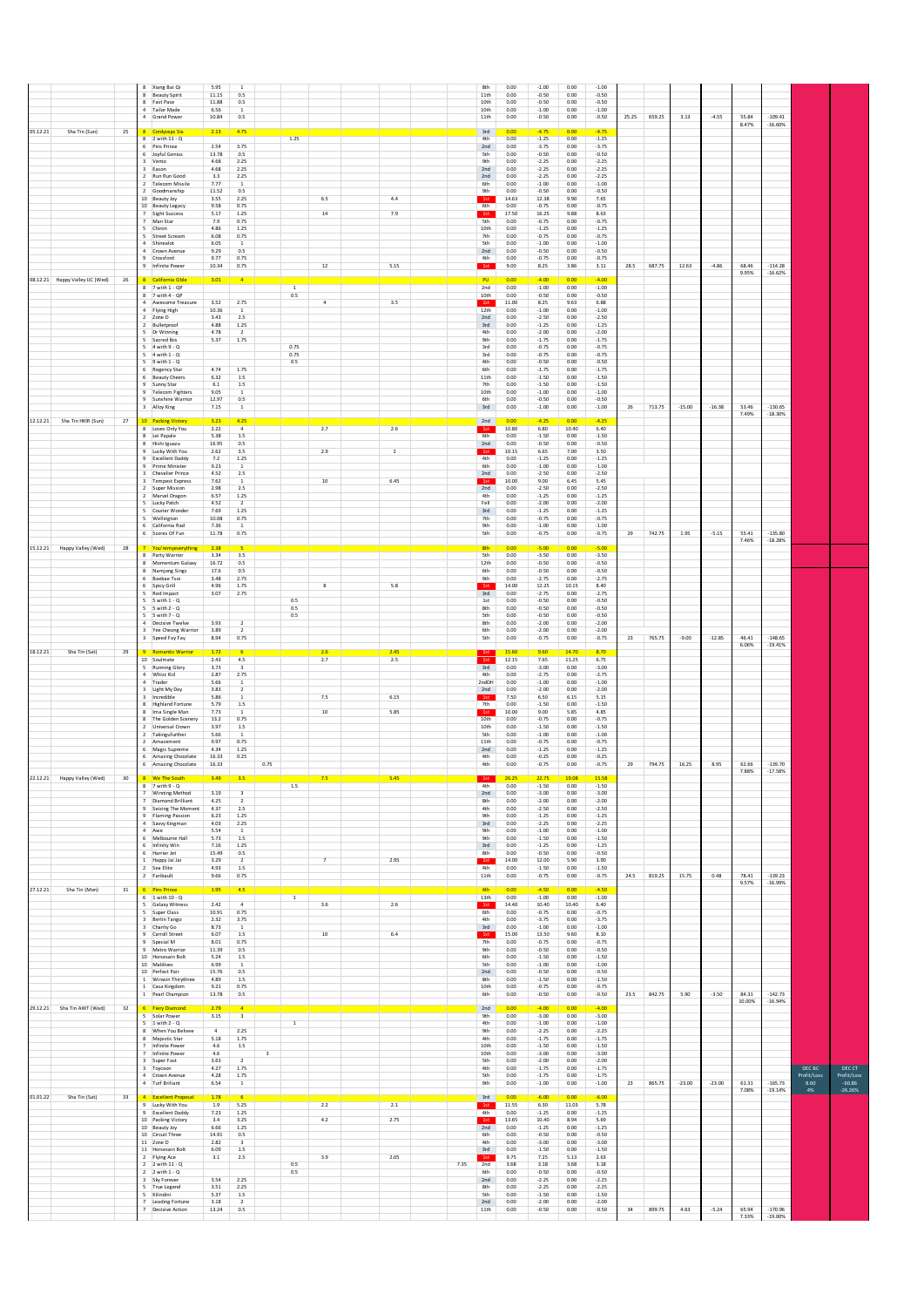|          | 05.01.22 Happy Valley (Wed)  | 34     |              | 1 A La King                                           | 2.96          | 3.5                                                                                         |                    | 6.5            |              | 6.8   |      | 1st                | 22.75             | 19.25              | 23.80             | 20.30              |      |         |          |          |                |                        |  |
|----------|------------------------------|--------|--------------|-------------------------------------------------------|---------------|---------------------------------------------------------------------------------------------|--------------------|----------------|--------------|-------|------|--------------------|-------------------|--------------------|-------------------|--------------------|------|---------|----------|----------|----------------|------------------------|--|
|          |                              |        |              | 1 with 8 - Q                                          |               |                                                                                             | 0.75               |                |              |       | 15   | 2nd                | 11.25             | 10.50              | 11.25             | 10.50              |      |         |          |          |                |                        |  |
|          |                              |        |              | $1 - 1$ with $7 - Q$<br>9 Champion Dragon             | 2.4           | 3.25                                                                                        | 0.5                |                |              |       |      | 12th<br>11th       | 0.00<br>0.00      | $-0.50$<br>$-3.25$ | 0.00<br>0.00      | $-0.50$<br>$-3.25$ |      |         |          |          |                |                        |  |
|          |                              |        |              | 2 Sight Hero                                          | 2.7           | 3.25                                                                                        |                    |                |              |       |      | 3rd                | 0.00              | $-3.25$            | 0.00              | $-3.25$            |      |         |          |          |                |                        |  |
|          |                              |        |              | 7 Hong Kong Win<br>Igniting                           | 4.84<br>5.81  | 1.5<br>1.25                                                                                 |                    |                |              |       |      | <b>9th</b><br>2nd  | 0.00<br>0.00      | $-1.50$<br>$-1.25$ | 0.00<br>0.00      | $-1.50$<br>$-1.25$ |      |         |          |          |                |                        |  |
|          |                              |        |              | 7 Ka Ying Master                                      | 9.59          | 0.5                                                                                         |                    |                |              |       |      | 7th                | 0.00              | $-0.50$            | 0.00              | $-0.50$            |      |         |          |          |                |                        |  |
|          |                              |        |              | 5 Total Power<br>5 Viva Hunter                        | 4.07<br>5.09  | $1.5\,$<br>1.25                                                                             |                    |                |              |       |      | 7th<br>5th         | 0.00<br>0.00      | $-1.50$<br>$-1.25$ | 0.00<br>0.00      | $-1.50$<br>$-1.25$ |      |         |          |          |                |                        |  |
|          |                              |        |              | 3 My Ecstatic                                         | 3.97          | 1.5                                                                                         |                    |                |              |       |      | 3rd                | 0.00              | $-1.50$            | 0.00              | $-1.50$            |      |         |          |          |                |                        |  |
|          |                              |        |              | 3 Xponential                                          | 6.55          | 1.25                                                                                        |                    |                |              |       |      | 4th                | 0.00              | $-1.25$            | 0.00              | $-1.25$            | 20   | 919.75  | 14.00    | 15.05    | 79.94<br>8.69% | $-155.91$<br>$-16.95%$ |  |
| 09.01.22 | Sha Tin (Sun)                | 35     |              | <b>Master Deligh</b><br>$7 - 4$ with $5 - 0$          | 2.29          |                                                                                             | $\overline{1}$     |                |              |       |      | 4th                | 0.00<br>0.00      | $-5.00$<br>$-1.00$ | 0.00<br>0.00      | $-5.00$<br>$-1.00$ |      |         |          |          |                |                        |  |
|          |                              |        |              | 8 Good Runner                                         | 2.44          | $\overline{4}$                                                                              |                    |                |              |       |      | 1st<br>4th         | 0.00              | $-4.00$            | 0.00              | $-4.00$            |      |         |          |          |                |                        |  |
|          |                              |        |              | 6 Pins Prince<br>Good Buddy                           | 2.47<br>3.82  | 3.75                                                                                        |                    |                |              |       |      | 5th                | 0.00              | $-3.75$            | 0.00              | $-3.75$<br>$-2.00$ |      |         |          |          |                |                        |  |
|          |                              |        |              | <b>Happy Daily</b>                                    | 5.09          | $1.5\,$                                                                                     |                    | 9.5            |              | 6.35  |      | 2nd<br>1st         | 0.00<br>14.25     | $-2.00$<br>12.75   | 0.00<br>9.53      | 8.03               |      |         |          |          |                |                        |  |
|          |                              |        |              | 9 Booming Well<br>10 Beauty Champ                     | 7.49<br>4.52  | <sup>1</sup><br>1.75                                                                        |                    |                |              |       |      | 9th<br>12th        | 0.00<br>0.00      | $-1.00$<br>$-1.75$ | 0.00<br>0.00      | $-1.00$<br>$-1.75$ |      |         |          |          |                |                        |  |
|          |                              |        |              | 10 Golden Link                                        | 4.82          | 1.75                                                                                        |                    |                |              |       |      | 3rd                | 0.00              | $-1.75$            | 0.00              | $-1.75$            |      |         |          |          |                |                        |  |
|          |                              |        |              | 4 Go Go Sixteen<br>Destin                             | 4.06<br>5.78  | 1.5<br>1.25                                                                                 |                    |                |              |       |      | 11th<br>7th        | 0.00<br>0.00      | $-1.50$<br>$-1.25$ | 0.00<br>$_{0.00}$ | $-1.50$<br>$-1.25$ |      |         |          |          |                |                        |  |
|          |                              |        |              | 3 Handsome Twelve                                     | 8.62          | 0.75                                                                                        |                    |                |              |       |      | 6th                | 0.00              | $-0.75$            | 0.00              | $-0.75$            |      |         |          |          |                |                        |  |
|          |                              |        |              | 3 Team Spirit<br>3 Compassion Spirit                  | 9.19<br>13.4  | 0.75<br>0.5                                                                                 |                    | 15             |              | 13    |      | 1st<br>8th         | 11.25<br>0.00     | 10.50<br>$-0.50$   | 9.75<br>0.00      | 9.00<br>$-0.50$    | 26.5 | 946.25  | $-1.00$  | $-7.23$  | 78.94          | $-163.14$              |  |
|          |                              |        |              |                                                       |               |                                                                                             |                    |                |              |       |      |                    |                   |                    |                   |                    |      |         |          |          | 8.34%          | $-17.24%$              |  |
| 12.01.22 | Happy Valley (Wed)           | $36\,$ |              | <b>Stolt</b><br>$8$ $8$ with $1 - Q$                  | 3.23          | 4.75                                                                                        | $\overline{1}$     |                |              |       |      | 2nd<br>5th         | 0.00<br>0.00      | 4.75<br>$-1.00$    | 0.00<br>0.00      | $-4.75$<br>$-1.00$ |      |         |          |          |                |                        |  |
|          |                              |        |              | 4 Happily Friends                                     | 2.98          | 4.25                                                                                        |                    |                |              |       |      | 2nd                | 0.00              | $-4.25$            | 0.00              | $-4.25$            |      |         |          |          |                |                        |  |
|          |                              |        |              | 9 Gallant Crown<br>9 Maldives                         | 2.98<br>5.92  | 3.5<br>1.25                                                                                 |                    |                |              |       |      | 2nd<br>3rd         | 0.00<br>0.00      | $-3.50$<br>$-1.25$ | 0.00<br>0.00      | $-3.50$<br>$-1.25$ |      |         |          |          |                |                        |  |
|          |                              |        |              | Jazz Angel                                            | 3.6           | 3.25                                                                                        |                    |                |              |       |      | 11th               | 0.00              | $-3.25$            | $_{0.00}$         | $-3.25$            |      |         |          |          |                |                        |  |
|          |                              |        |              | Party Warrio<br>Spicy Grill                           | 6.41<br>5.51  | 1.25<br>$\overline{2}$                                                                      |                    |                |              |       |      | 2nd<br>2nd         | 0.00<br>0.00      | $-1.25$<br>$-2.00$ | 0.00<br>0.00      | $-1.25$<br>$-2.00$ |      |         |          |          |                |                        |  |
|          |                              |        |              | 7 So Awesome                                          | 5.89          | $\overline{z}$                                                                              |                    |                |              |       |      | 6th                | 0.00              | $-2.00$            | 0.00              | $-2.00$            |      |         |          |          |                |                        |  |
|          |                              |        |              | 5 Winning Volatility<br>Off The Reel                  | 3.7<br>10.01  | 2.25<br>0.75                                                                                |                    | $17\,$         |              | 9.8   |      | 11th<br>1st        | 0.00<br>12.75     | $-2.25$<br>12.00   | 0.00<br>7.35      | $-2.25$<br>6.60    |      |         |          |          |                |                        |  |
|          |                              |        |              | <b>Hyperion Tree</b>                                  | 11.65         | 0.75                                                                                        |                    |                |              |       |      | 5th                | 0.00              | $-0.75$            | 0.00              | $-0.75$            |      |         |          |          |                |                        |  |
|          |                              |        | 3            | Ka Ying Spirit<br>3 Packing Champion                  | 7.71<br>10.51 | 1.25<br>0.75                                                                                |                    |                |              |       |      | 3rd<br>10th        | 0.00<br>0.00      | $-1.25$<br>$-0.75$ | 0.00<br>0.00      | $-1.25$<br>$-0.75$ | 29   | 975.25  | $-16.25$ | $-21.65$ | 62.69          | $-184.79$              |  |
|          |                              |        |              |                                                       |               |                                                                                             |                    |                |              |       |      | 8th                |                   | $-4.00$            | 0.00              | $-4.00$            |      |         |          |          | 6.43%          | $-18.95%$              |  |
| 16.01.22 | Sha Tin (Sun)                | 37     |              | 3 All Joyful<br>$3$ 2 with $1 - Q$                    | 2.84          | $\blacktriangleleft$                                                                        | $\,$ 1 $\,$        |                |              |       |      | 7th                | 0.00<br>0.00      | $-1.00$            | 0.00              | $-1.00$            |      |         |          |          |                |                        |  |
|          |                              |        |              | 5 Flying Sword<br>5 G One Excellent                   | 4.06<br>16.02 | 2.75                                                                                        |                    |                |              |       |      | 7th                | 0.00              | $-2.75$            | 0.00              | $-2.75$            |      |         |          |          |                |                        |  |
|          |                              |        |              | 4 Lightning Bolt                                      | 4.12          | 0.5<br>2.5                                                                                  |                    |                |              |       |      | 4th<br>4th         | 0.00<br>0.00      | $-0.50$<br>$-2.50$ | 0.00<br>0.00      | $-0.50$<br>$-2.50$ |      |         |          |          |                |                        |  |
|          |                              |        |              | 4 Kumasi                                              | 5.49          | 1.75                                                                                        |                    |                |              |       |      | 5th                | 0.00              | $-1.75$            | 0.00              | $-1.75$            |      |         |          |          |                |                        |  |
|          |                              |        | 8            | 8 Soulmate<br>Captain Win                             | 3.96<br>4.46  | 2.25<br>$\overline{2}$                                                                      |                    |                |              |       |      | 11th<br>2nd        | 0.00<br>0.00      | $-2.25$<br>$-2.00$ | 0.00<br>0.00      | $-2.25$<br>$-2.00$ |      |         |          |          |                |                        |  |
|          |                              |        |              | Crossford                                             | 5.85          | 1.25                                                                                        |                    |                |              |       |      | 8th                | 0.00              | $-1.25$            | 0.00              | $-1.25$            |      |         |          |          |                |                        |  |
|          |                              |        |              | 7 Chancheng Prince<br>2 Packing Award                 | 6.18<br>4.17  | 1.25<br>1.75                                                                                |                    |                |              |       |      | 3rd<br>4th         | 0.00<br>0.00      | $-1.25$<br>$-1.75$ | 0.00<br>0.00      | $-1.25$<br>$-1.75$ |      |         |          |          |                |                        |  |
|          |                              |        |              | 2 Common Room                                         | 10.47         | 0.5                                                                                         |                    |                |              |       |      | 11th               | 0.00              | $-0.50$            | 0.00              | $-0.50$            |      |         |          |          |                |                        |  |
|          |                              |        |              | 2 Fantasy<br>9 4 with 2 - Q                           | 11.26         | 0.5                                                                                         | $\,$ 1 $\,$        |                |              |       |      | 10th<br>3rd        | 0.00<br>0.00      | $-0.50$<br>$-1.00$ | 0.00<br>0.00      | $-0.50$<br>$-1.00$ |      |         |          |          |                |                        |  |
|          |                              |        |              | $9 - 4$ with $5 - 0$                                  |               |                                                                                             | <sup>1</sup>       |                |              |       |      | 11th               | 0.00              | $-1.00$            | 0.00              | $-1.00$            | 24   | 999.25  | $-24.00$ | $-24.00$ | 38.69          | $-208.79$              |  |
|          | 19.01.22 Happy Valley (Wed)  | 38     |              | 8 Zone D                                              | 2.02          |                                                                                             |                    |                |              |       |      | <b>4th</b>         | 0.00              | 500                | 0.00              | $-5.00$            |      |         |          |          | 3.87%          | $-20.89%$              |  |
|          |                              |        |              | Seizing The Moment<br>The Runner                      | 3.9<br>8.58   | $2.5\,$<br>$\mathbf{1}$                                                                     |                    |                |              |       |      | 3rd<br>2nd         | 0.00<br>0.00      | $-2.50$<br>$-1.00$ | 0.00<br>0.00      | $-2.50$<br>$-1.00$ |      |         |          |          |                |                        |  |
|          |                              |        |              | 6 Beauty Joy                                          | 3.72          | 2.5                                                                                         |                    | 5              |              | 3.45  |      | 1st                | 12.50             | 10.00              | 8.63              | 6.13               |      |         |          |          |                |                        |  |
|          |                              |        |              | 6 Sunshine Warrior<br>9 Majestic Star                 | 8.22<br>4.93  | <sup>1</sup><br>2.25                                                                        |                    |                |              |       |      | 7th<br>4th         | 0.00<br>0.00      | $-1.00$<br>$-2.25$ | 0.00<br>0.00      | $-1.00$<br>$-2.25$ |      |         |          |          |                |                        |  |
|          |                              |        |              | 9 Eason                                               | 5.48          | 2.25                                                                                        |                    |                |              |       |      | 2nd                | $_{0.00}$         | $-2.25$            | $_{0.00}$         | $-2.25$            |      |         |          |          |                |                        |  |
|          |                              |        |              | 9 California Concord<br>Lucky Archangel               | 13.34<br>3.42 | 0.5<br>$\overline{2}$                                                                       |                    |                |              |       |      | 12th<br>2nd        | 0.00<br>0.00      | $-0.50$<br>$-2.00$ | 0.00<br>0.00      | $-0.50$<br>$-2.00$ |      |         |          |          |                |                        |  |
|          |                              |        |              | 3 What A Legend                                       | 3.44          | $\overline{z}$                                                                              |                    |                |              |       |      | 3rd                | 0.00              | $-2.00$            | 0.00              | $-2.00$            |      |         |          |          |                |                        |  |
|          |                              |        |              | 3 Great Harvest<br>Wonder Win                         | 5.26<br>4.02  | $\,$ 1 $\,$<br>$1.25\,$                                                                     |                    |                |              |       |      | 10th<br>4th        | 0.00<br>$_{0.00}$ | $-1.00$<br>$-1.25$ | 0.00<br>$_{0.00}$ | $-1.00$<br>$-1.25$ |      |         |          |          |                |                        |  |
|          |                              |        | 1            | Success Allstars                                      | 4.02          | 1.25                                                                                        |                    |                |              |       |      | 11th               | 0.00              | $-1.25$            | 0.00              | $-1.25$            |      |         |          |          |                |                        |  |
|          |                              |        |              | <b>Total Power</b><br>4 Run The Table                 | 6.06<br>7.2   | 1<br>$\overline{1}$                                                                         |                    | $\overline{9}$ |              | 6.15  |      | 1st<br>7th         | 9.00<br>0.00      | 8.00<br>$-1.00$    | 6.15<br>0.00      | 5.15<br>$-1.00$    | 26.5 | 1025.75 | $-5.00$  | $-11.73$ | 33.69          | $-220.51$              |  |
|          |                              |        |              |                                                       |               |                                                                                             |                    |                |              |       |      |                    |                   |                    |                   |                    |      |         |          |          | 3.28%          | $-21.50%$              |  |
| 23.01.22 | Sha Tin (Sun)                | 39     |              | 1 Lucky Gor<br>3 Master Eight                         | SCR<br>3.56   | 2.25                                                                                        |                    |                |              |       |      | SCR<br>7th         | 0.00<br>0.00      | 0.00<br>$-2.25$    | 0.00<br>0.00      | 0.00<br>$-2.25$    |      |         |          |          |                |                        |  |
|          |                              |        |              | Wellington                                            | 4.13          | 1.75                                                                                        |                    |                |              |       |      | 4th                | 0.00              | $-1.75$            | 0.00              | $-1.75$            |      |         |          |          |                |                        |  |
|          |                              |        |              | Excellent Daddy<br>5 Ready To Win                     | 3.75<br>7.36  | 2.25<br>1.25                                                                                |                    | 12             |              | 10.05 |      | 5th                | 0.00<br>15.00     | $-2.25$<br>13.75   | 0.00<br>12.56     | $-2.25$<br>11.31   |      |         |          |          |                |                        |  |
|          |                              |        |              | 8 Pins Prince                                         | 4.62          | 1.75                                                                                        |                    | 9              |              | 7.5   |      | 1st                | 15.75             | 14.00              | 13.13             | 11.38              |      |         |          |          |                |                        |  |
|          |                              |        |              | 8 Classic Moon<br>$8 - 4$ with $2 - 0$                | 6.37          | $1.5\,$                                                                                     |                    |                |              |       | 9.65 | 14th<br>1st        | 0.00<br>9.65      | $-1.50$<br>8.65    | 0.00<br>9.65      | $-1.50$<br>8.65    |      |         |          |          |                |                        |  |
|          |                              |        |              | $R = 4$ with $1 - D$                                  |               |                                                                                             | 0.75               |                |              |       |      | 14th               | 0.00              | $-0.75$            | 0.00              | $-0.75$            |      |         |          |          |                |                        |  |
|          |                              |        |              | 2 The Golden Scenery<br>10 Circuit Stellar            | 3.11<br>4.46  | $\overline{2}$<br>1.75                                                                      |                    | $\sqrt{2}$     |              | 3.15  |      | 1st<br>3rd         | 10.00<br>0.00     | 8.00<br>$-1.75$    | 6.30<br>0.00      | 4.30<br>$-1.75$    |      |         |          |          |                |                        |  |
|          |                              |        |              | 10 Star Brite                                         | 7.95          | 1.25                                                                                        |                    |                |              |       |      | 7th                | 0.00              | $-1.25$            | 0.00              | $-1.25$            |      |         |          |          |                |                        |  |
|          |                              |        | $\mathbf{q}$ | Chevalier Prince<br>9 Charity Go                      | 4.27<br>5.34  | 1.5<br>1.25                                                                                 |                    |                |              |       |      | 10th<br>2nd        | 0.00<br>0.00      | $-1.50$<br>$-1.25$ | 0.00<br>0.00      | $-1.50$<br>$-1.25$ |      |         |          |          |                |                        |  |
|          |                              |        |              | 6 Shanghai Dragon                                     | 6.6           | $\mathbf{1}$                                                                                |                    |                |              |       |      | 6th                | 0.00              | $-1.00$            | 0.00              | $-1.00$            |      |         |          |          |                |                        |  |
|          |                              |        |              | 6 Decisive Action                                     | 16.67         | 0.25                                                                                        |                    |                |              |       |      | 13th               | 0.00              | $-0.25$            | 0.00              | $-0.25$            | 21.5 | 1047.25 | 28.90    | 20.14    | 62.59<br>5.98% | $-200.38$<br>$-19.13%$ |  |
|          | 26.01.22 Happy Valley (Wed)  |        |              |                                                       |               |                                                                                             |                    |                | 2.6 2.6 2.05 |       |      | 1st                | 12.35             | 7.60               | 9.74              | 4.99               |      |         |          |          |                |                        |  |
|          |                              | 40     |              | 1 Stoltz                                              | 2.03          | $\begin{array}{ c c c c c c }\n\hline\n\textbf{4.75} & \textbf{} & \textbf{} \n\end{array}$ |                    |                |              |       |      |                    |                   |                    |                   |                    |      |         |          |          |                |                        |  |
|          |                              |        |              | $3 with 2 - 0$<br>$1 \quad 3 \text{ with } 1 \cdot Q$ |               |                                                                                             | 0.25               |                |              |       |      | 4th                | 0.00              | 4.00<br>$-0.25$    | 5.25<br>0.00      | 400<br>$-0.25$     |      |         |          |          |                |                        |  |
|          |                              |        |              | 5 Bulletproof                                         | 3.29          | 2.5                                                                                         |                    |                |              |       |      | 2nd                | 0.00              | $-2.50$            | 0.00              | $-2.50$            |      |         |          |          |                |                        |  |
|          |                              |        | 5            | Nearly Fine<br>6 Wind Speeder                         | 4.53<br>3.32  | $\overline{2}$<br>2.25                                                                      |                    |                |              |       |      | 3rd<br>3rd         | 0.00<br>0.00      | $-2.00$<br>$-2.25$ | 0.00<br>0.00      | $-2.00$<br>$-2.25$ |      |         |          |          |                |                        |  |
|          |                              |        |              | $6 - 3$ with $8 - 0$                                  |               |                                                                                             | 0.5                |                |              |       |      | 5th                | 0.00              | $-0.50$            | 0.00              | $-0.50$            |      |         |          |          |                |                        |  |
|          |                              |        |              | 8 Oscar Glory<br>8 Sky Forever                        | 3.88<br>5.17  | $\overline{2}$<br>$1.5\,$                                                                   |                    |                |              |       |      | 5th<br>12th        | 0.00<br>0.00      | $-2.00$<br>$-1.50$ | 0.00<br>0.00      | $-2.00$<br>$-1.50$ |      |         |          |          |                |                        |  |
|          |                              |        |              | 3 Sunny And Gold                                      | 3.56          | $\overline{z}$                                                                              |                    |                |              |       |      | 4th                | 0.00              | $-2.00$            | 0.00              | $-2.00$            |      |         |          |          |                |                        |  |
|          |                              |        |              | 3 Cigar Buddies<br>9 Gold Marquis                     | 7.77<br>4.68  | $\mathbf{1}$<br>1.75                                                                        |                    |                |              |       |      | 5th<br>4th         | 0.00<br>0.00      | $-1.00$<br>$-1.75$ | 0.00<br>0.00      | $-1.00$<br>$-1.75$ |      |         |          |          |                |                        |  |
|          |                              |        |              | 9 H Z Tourbillon                                      | 7.72          | <sup>1</sup>                                                                                |                    |                |              |       |      | 12th<br><b>9th</b> | 0.00<br>0.00      | $-1.00$            | 0.00              | $-1.00$            |      |         |          |          |                |                        |  |
|          |                              |        |              | 2 All You Know<br>2 Daily Beauty                      | 4.34<br>5.98  | 1.25<br>$\,$ 1 $\,$                                                                         |                    |                |              |       |      | 5th                | 0.00              | $-1.25$<br>$-1.00$ | 0.00<br>0.00      | $-1.25$<br>$-1.00$ | 25   | 1072.25 | $-7.40$  | $-10.01$ | 55.19          | $-210.39$              |  |
| 30.01.22 | Sha Tin (Sun)                | 41     |              | 8 Captain Win                                         |               | 5.75                                                                                        |                    |                |              |       |      | 2nd                | 0.00              | $-5.75$            | 0.00              | $-5.75$            |      |         |          |          | 5.15%          | $-19.62%$              |  |
|          |                              |        | 9            | California Spangle                                    | 2.77          | 3.5                                                                                         |                    |                |              |       |      | 2nd                | 0.00              | $-3.50$            | 0.00              | $-3.50$            |      |         |          |          |                |                        |  |
|          |                              |        |              | 9 Romantic Warrior<br>7 Excellent Proposal            | 8.14<br>2.92  | <sup>1</sup><br>3.25                                                                        |                    | $\overline{9}$ |              | 4.9   |      | 1st<br><b>9th</b>  | 9.00<br>0.00      | 8.00<br>$-3.25$    | 4.90<br>0.00      | 3.90<br>$-3.25$    |      |         |          |          |                |                        |  |
|          |                              |        |              | Stormtrouper                                          | $_{\bf 3.4}$  | $2.5\,$                                                                                     |                    |                |              |       |      | 11th               | $0.00\,$          | $-2.50$            | $_{0.00}$         | $-2.50$            |      |         |          |          |                |                        |  |
|          |                              |        |              | 2 Super Axiom<br>$2$ 3 with $4 - 0$                   | 4.21          | 2.25                                                                                        | $\mathbf{1}$       |                |              |       |      | <b>9th</b><br>3rd  | 0.00<br>0.00      | $-2.25$<br>$-1.00$ | 0.00<br>0.00      | $-2.25$<br>$-1.00$ |      |         |          |          |                |                        |  |
|          |                              |        |              | 5 Nimble Nimbus<br>5 Free Foal                        | 4.69<br>6.68  | 1.5<br>$\overline{1}$                                                                       |                    |                |              |       |      | 5th<br>3rd         | 0.00<br>0.00      | $-1.50$<br>$-1.00$ | 0.00<br>0.00      | $-1.50$<br>$-1.00$ |      |         |          |          |                |                        |  |
|          |                              |        |              | Copartner Era                                         | 12.67         | $0.5\,$                                                                                     |                    |                |              |       |      | <b>9th</b>         | $0.00\,$          | $-0.50$            | 0.00              | $-0.50$            |      |         |          |          |                |                        |  |
|          |                              |        |              | 6 Resolute<br>4 Zacian                                | 6.91<br>5.04  | -1<br><sup>1</sup>                                                                          |                    |                |              |       |      | 10th<br>13th       | 0.00<br>0.00      | $-1.00$<br>$-1.00$ | 0.00<br>0.00      | $-1.00$<br>$-1.00$ |      |         |          |          |                |                        |  |
|          |                              |        |              | 4 Young Victory                                       | 6.3           | 0.75                                                                                        |                    | $15\,$         |              | 12.15 |      | 1st                | 11.25             | 10.50              | 9.11              | 8.36               | 25   | 1097.25 | $-4.75$  | $-10.99$ | 50.44          | $-221.38$              |  |
|          |                              |        |              | 8 Galaxy Witness                                      | 2.57          |                                                                                             |                    |                |              |       |      |                    | 15.30             | 10.80              | 11.25             | 6.75               |      |         |          |          | 4.60%          | $-20.18%$              |  |
|          | 03.02.22 Sha Tin CNY (Thurs) | 42     |              | $8 - 3$ with $4 - Q$                                  |               | 4.5                                                                                         | 1.5                | 3.4            |              | 2.5   | 3.15 | 1st                | 4.73              | 3.23               | 4.73              | 3.23               |      |         |          |          |                |                        |  |
|          |                              |        |              | 9 Running Glory<br>$9 - 12$ with $5 - Q$              | 2.75          | 3                                                                                           | $\mathbf 1$        | 3.2            |              | 2.7   | 6.25 | 1st<br>1st         | 9.60<br>6.25      | 6.60<br>5.25       | 8.10<br>6.25      | 5.10<br>5.25       |      |         |          |          |                |                        |  |
|          |                              |        |              | 3 Phoenix Light                                       | 3.95          | 2.5                                                                                         |                    |                |              |       |      | <b>9th</b>         | 0.00              | $-2.50$            | 0.00              | $-2.50$            |      |         |          |          |                |                        |  |
|          |                              |        |              | $3 - 13$ with $11 - Q$                                |               |                                                                                             | 0.75<br>1.25       |                |              |       |      | 3rd<br>3rd         | 0.00              | $-0.75$<br>$-1.25$ | 0.00              | $-0.75$            |      |         |          |          |                |                        |  |
|          |                              |        |              | 3 13 with 11 - QP<br>3 13 with 10 - QP                |               |                                                                                             | 0.5                |                |              |       |      | 13th               | 0.00<br>0.00      | $-0.50$            | 0.00<br>0.00      | $-1.25$<br>$-0.50$ |      |         |          |          |                |                        |  |
|          |                              |        |              | 4 Winning Dreamer                                     | 3.25<br>3.82  | 2.25                                                                                        |                    |                |              |       |      | 10th<br>2nd        | 0.00<br>0.00      | $-2.25$            | 0.00<br>0.00      | $-2.25$<br>$-1.75$ |      |         |          |          |                |                        |  |
|          |                              |        |              | 4 Californiadeepshot<br>5 Science Patch               | 2.85          | 1.75<br>2.25                                                                                |                    |                |              |       |      | 3rd                | 0.00              | $-1.75$<br>$-2.25$ | 0.00              | $-2.25$            |      |         |          |          |                |                        |  |
|          |                              |        |              | 5 Country Boy                                         | 6.57          | 1.25                                                                                        |                    | 7.5            |              | 6.25  |      | 1st                | 9.38              | 8.13               | 7.81              | 6.56               |      |         |          |          |                |                        |  |
|          |                              |        |              | Beauty Fit<br>7 Never Too Soon                        | 4.32<br>9.52  | $1.5\,$<br>0.75                                                                             |                    | 8              |              | 6.65  |      | 1st<br>13th        | 12.00<br>0.00     | 10.50<br>$-0.75$   | 9.98<br>0.00      | 8.48<br>$-0.75$    |      |         |          |          |                |                        |  |
|          |                              |        |              | 11 Beluga                                             | 3.76<br>6.62  | 1.25                                                                                        |                    |                |              |       |      | 4th<br>2nd         | 0.00<br>0.00      | $-1.25$            | 0.00              | $-1.25$<br>$-0.75$ |      |         |          |          |                |                        |  |
|          |                              |        |              | 11 Looking Great<br>10 Armour Eagle                   | 8.65          | 0.75<br>$\,$ 1 $\,$                                                                         |                    |                |              |       |      | 3rd                | 0.00              | $-0.75$<br>$-1.00$ | 0.00<br>0.00      | $-1.00$            |      |         |          |          |                |                        |  |
|          |                              |        |              | 10 Kumasi                                             | 8.65<br>8.65  | <sup>1</sup><br>1                                                                           |                    |                |              |       |      | 7th                | 0.00<br>0.00      | $-1.00$<br>$-1.00$ | 0.00<br>0.00      | $-1.00$<br>$-1.00$ |      |         |          |          |                |                        |  |
|          |                              |        |              | 10 Super Fortune<br>1 Sunny And Gold                  | 4.63          | 1.25                                                                                        |                    |                |              |       |      | 2nd<br>7th         | 0.00              | $-1.25$            | 0.00              | $-1.25$            |      |         |          |          |                |                        |  |
|          |                              |        |              | One Step Ahead                                        | 11.64         | 0.5                                                                                         |                    |                |              |       |      | 2nd                | 0.00              | $-0.50$            | 0.00              | $-0.50$            | 31.5 | 1128.75 | 25.75    | 16.61    | 76.19          | $-204.76$              |  |
| 06.02.22 | Happy Valley (Sun)           | 43     | 8            | Nervous Witness                                       | 1.88          | 5                                                                                           |                    |                |              |       |      | 3rd                | 0.00              | $-5.00$            | 0.00              | $-5.00$            |      |         |          |          | 6.75%          | $-18.14%$              |  |
|          |                              |        |              | 8 12 with 9 - Q<br>8 12 with 3 - Q                    |               |                                                                                             | $\,$ 1 $\,$<br>0.5 |                |              |       |      | 5th<br>6th         | 0.00<br>0.00      | $-1.00$<br>$-0.50$ | 0.00<br>0.00      | $-1.00$<br>$-0.50$ |      |         |          |          |                |                        |  |
|          |                              |        |              | 8 12 with 2 - Q                                       |               |                                                                                             | 0.5                |                |              |       |      | <b>9th</b>         | 0.00              | $-0.50$            | 0.00              | $-0.50$            |      |         |          |          |                |                        |  |
|          |                              |        |              | 9 Zone D<br>Sight Hero                                | 2.32<br>1.91  | 3.5<br>3.5                                                                                  |                    | 2.9            |              | 2.35  |      | 1st<br>$3rd$       | 10.15<br>0.00     | 6.65<br>$-3.50$    | 8.23<br>$_{0.00}$ | 4.73<br>$-3.50$    |      |         |          |          |                |                        |  |
|          |                              |        |              | 6 Savvy Delight<br>6 Charming Steed                   | 3.63<br>3.63  | $\overline{2}$<br>$\overline{2}$                                                            |                    |                |              |       |      | 7th<br>9th         | 0.00<br>0.00      | $-2.00$<br>$-2.00$ | 0.00<br>0.00      | $-2.00$<br>$-2.00$ |      |         |          |          |                |                        |  |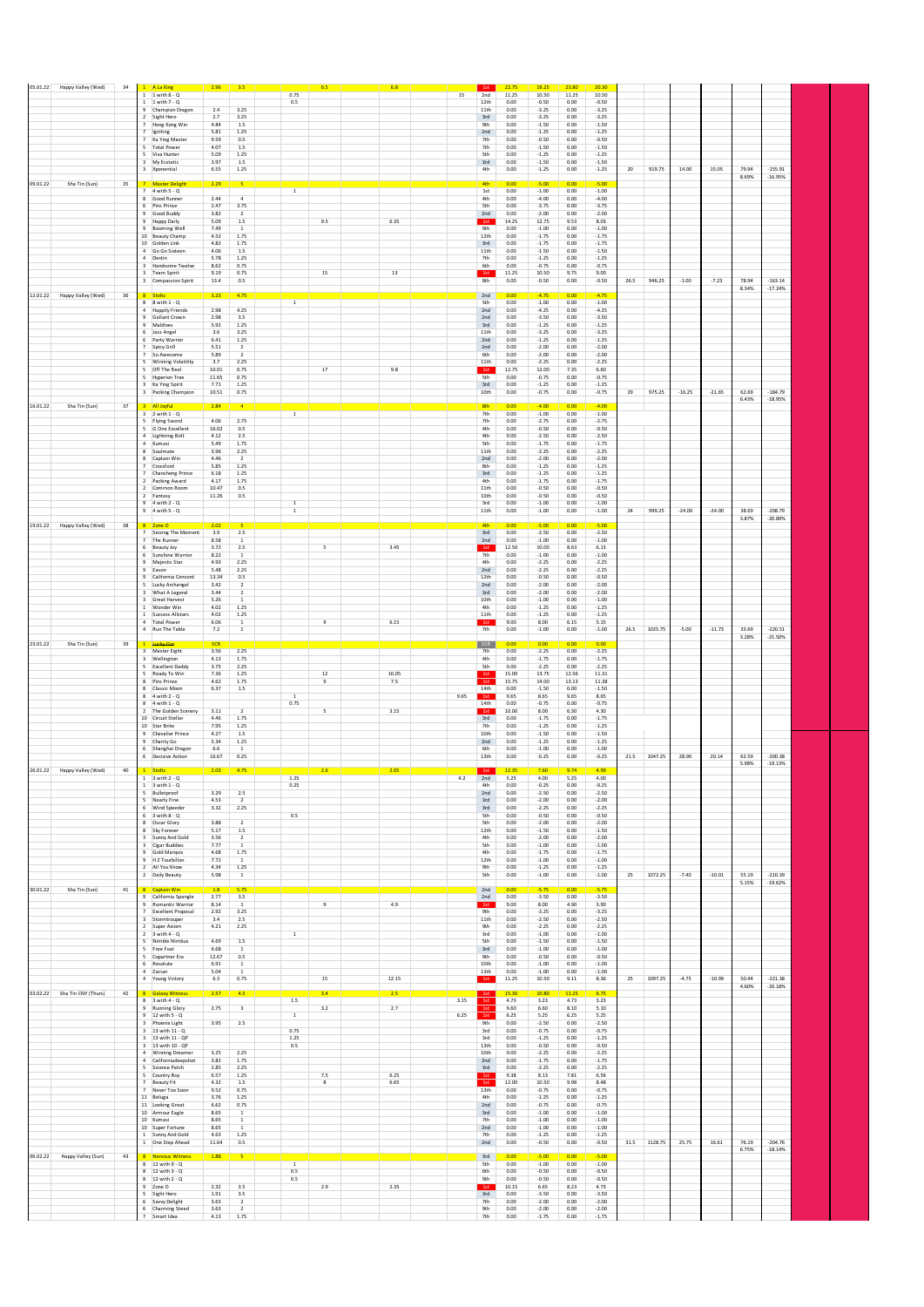| 2 War Of Courage<br>4.37<br>1.25<br>$-1.25$<br>3rd<br>0.00<br>0.00<br>$-1.25$<br>2 Royal Bomb<br>10.97<br>0.5<br>0.00<br>$-0.50$<br>0.00<br>$-0.50$<br>7th<br>1154.25<br>$-15.35$<br>$-222.04$<br>25.5<br>$-17.28$<br>60.84<br>2 Storm Warning<br>11.81<br>0.5<br>6th<br>0.00<br>$-0.50$<br>0.00<br>$-0.50$<br>5.27%<br>$-19.24%$<br>09.02.22<br>Happy Valley (Wed)<br>44<br>3 Dragon Pride<br>1.96<br>2.35<br>1.8<br>1st<br>10.58<br>6.08<br>8.10<br>3.60<br>4.5<br>0.5<br>3 7 with 10 - QP<br><b>9th</b><br>0.00<br>$-0.50$<br>0.00<br>$-0.50$<br>3 7 with 6 - QP<br>0.5<br>$-0.50$<br>$-0.50$<br>12th<br>0.00<br>0.00<br>8 Joyful Mood<br>2.51<br>$\overline{3}$<br>3rd<br>0.00<br>$-3.00$<br>$-3.00$<br>0.00<br>$-2.75$<br>9 Gorytus<br>2.84<br>2.75<br>9th<br>0.00<br>$-2.75$<br>0.00<br>9 Incanto Prepared<br>8.68<br>0.75<br>11th<br>0.00<br>$-0.75$<br>0.00<br>$-0.75$<br>Lucky Sweynesse<br>3.89<br>$\overline{2}$<br>$\,$ 6 $\,$<br>4.75<br>1st<br>12.00<br>10.00<br>9.50<br>7.50<br>Takingufurther<br>14.58<br>0.5<br>10th<br>0.00<br>$-0.50$<br>0.00<br>$-0.50$<br>7 Fire Ball<br>14.58<br>0.5<br>$-0.50$<br>$-0.50$<br>7th<br>0.00<br>0.00<br>3.89<br>2 Wonder Win<br>1.5<br>5th<br>0.00<br>$-1.50$<br>0.00<br>$-1.50$<br>2 Go Ballistic<br>4.14<br>$1.5\,$<br>2nd<br>0.00<br>$-1.50$<br>0.00<br>$-1.50$<br>5 Blissful Star<br>7.05<br>0.75<br>4th<br>0.00<br>$-0.75$<br>0.00<br>$-0.75$<br>Wins All<br>10.16<br>0.5<br>5th<br>0.00<br>$-0.50$<br>$_{0.00}$<br>$-0.50$<br>1174.25<br>$-224.44$<br>4 Tailor Made<br>6.62<br>0.75<br>2.58<br>63.41<br>8th<br>0.00<br>$-0.75$<br>0.00<br>$-0.75$<br>20<br>$-2.40$<br>5.40%<br>$-19.11%$<br>12.02.22<br>Sha Tin (Sat)<br>45<br>6 All Joyful<br>2.72<br>12th<br>0.00<br>$-3.50$<br>0.00<br>3.50<br>3.5<br>6 Sunny Delight<br>13.32<br>0.5<br>6th<br>0.00<br>$-0.50$<br>0.00<br>$-0.50$<br>Pins Prince<br>$3.8\,$<br>$3rd$<br>$-2.50$<br>$-2.50$<br>$2.5\,$<br>0.00<br>0.00<br>Here Comes Ter<br>SCR<br>SCR<br>0.00<br>0.00<br>0.00<br>0.00<br>12<br>8.3<br>24.00<br>10 California Ten<br>3.78<br>$\overline{2}$<br>1st<br>22.00<br>16.60<br>14.60<br>10 All For St Paul's<br>9.5<br>0.75<br>11th<br>0.00<br>$-0.75$<br>0.00<br>$-0.75$<br>10 Tempest Express<br>12.95<br>0.5<br>7th<br>0.00<br>$-0.50$<br>0.00<br>$-0.50$<br>Miracle Victory<br>4.03<br>1.75<br>4.85<br>10.50<br>8.75<br>8.49<br>6.74<br>$\overline{3}$<br>6<br>1st<br>3 Star Of Wuyi<br>7.39<br>0.75<br>10th<br>0.00<br>$-0.75$<br>$-0.75$<br>0.00<br>9.48<br>$-0.50$<br>3 Bella Baby<br>0.5<br>5th<br>0.00<br>0.00<br>$-0.50$<br>2 Sight Hero<br>3.51<br>1.75<br>4th<br>0.00<br>$-1.75$<br>0.00<br>$-1.75$<br>Iron King<br>6.89<br>$\overline{1}$<br>11th<br>0.00<br>$-1.00$<br>0.00<br>$-1.00$<br>$\overline{z}$<br>7.14<br>0.75<br>4th<br>0.00<br>$-0.75$<br>0.00<br>$-0.75$<br>King's Capital<br>8 Romantic Combo<br>7.63<br>0.75<br>9th<br>$-0.75$<br>$-0.75$<br>0.00<br>0.00<br>8 True Legend<br>8.84<br>0.5<br>2nd<br>0.00<br>$-0.50$<br>0.00<br>$-0.50$<br>8 Ultra Express<br>8.84<br>0.5<br>3rd<br>0.00<br>$-0.50$<br>0.00<br>$-0.50$<br>Cheval Valiant<br>8.92<br>0.5<br>3rd<br>0.00<br>$-0.50$<br>0.00<br>$-0.50$<br>5 Cheval Valiant<br>8.92<br>4.2<br>3.25<br>$3rd$<br>4.20<br>3.20<br>3.25<br>2.25<br>1193.75<br>19.20<br>8.84<br>82.61<br>$-215.60$<br>$\overline{1}$<br>19.5<br>6.92%<br>$-18.06%$<br>16.02.22<br>Happy Valley (Wed)<br>46<br>6th<br><b>Gallant Crown</b><br>2.4<br>0.00<br>$-4.00$<br>0.00<br>$-4.00$<br>4<br>0.5<br>$9.5$ with $1 - 0$<br>PU<br>0.00<br>$-0.50$<br>0.00<br>$-0.50$<br>7 Nearly Fine<br>2.86<br>3.5<br>3rd<br>0.00<br>$-3.50$<br>0.00<br>$-3.50$<br>$1$ with $6 - Q$<br>$1.5\,$<br>0.00<br>$-1.50$<br>0.00<br>$-1.50$<br>$1st$<br>2.26<br>2.75<br>$-2.75$<br>2 Exceptional Nice<br>4th<br>0.00<br>0.00<br>$-2.75$<br>9.42<br>0.5<br>6th<br>$-0.50$<br>0.00<br>$-0.50$<br>God Of Dragon<br>0.00<br>$\mathbf{z}$<br>3 Wind Speeder<br>2.72<br>2.25<br>10th<br>0.00<br>$-2.25$<br>0.00<br>$-2.25$<br>4 Let's Do It<br>3.72<br>$1.5\,$<br>5th<br>0.00<br>$-1.50$<br>0.00<br>$-1.50$<br>4 Excellent Chariot<br>4.06<br>$1.5\,$<br>4th<br>0.00<br>$-1.50$<br>0.00<br>$-1.50$<br>3.57<br>1 Raging Blaze<br>1.5<br>3rd<br>0.00<br>$-1.50$<br>0.00<br>$-1.50$<br>1 Split Of A Second<br>8.96<br>$-0.50$<br>0.00<br>$-0.50$<br>0.5<br>6th<br>0.00<br>8 Be Ready<br>SCR<br>SCR<br>0.00<br>0.00<br>0.00<br>0.00<br>8 Elon<br>9.5<br>$0.5\,$<br>4th<br>0.00<br>$-0.50$<br>0.00<br>$-0.50$<br>$8$ with $2 - 4$<br>0.00<br>0.00<br>0.00<br>0.00<br>8<br>SCR<br>$8$ $8$ with $3 - Q$<br>0.5<br>2nd<br>0.00<br>$-0.50$<br>0.00<br>$-0.50$<br>5 Treasure Of Field<br>10.96<br>11th<br>0.00<br>$-0.50$<br>0.00<br>$-0.50$<br>0.5<br>5 Treasure Of Field<br>1216.25<br>$-22.50$<br>$-22.50$<br>60.11<br>$-238.10$<br>10.96<br>$\mathbf{1}$<br>11th<br>0.00<br>$-1.00$<br>0.00<br>$-1.00$<br>22.5<br>4.94%<br>$-19.58%$<br>1st<br>20.02.22<br>Sha Tin (Sun)<br>47<br>4 Voyage Bubble<br>1.76<br>2.1<br>1.75<br>10.50<br>5.50<br>8.75<br>3.75<br>Captain Win<br>2.51<br>3.5<br>5th<br>$-3.50$<br>0.00<br>$-3.50$<br>9<br>0.00<br>2.67<br>3.25<br>$-3.25$<br>$_{0.00}$<br>$-3.25$<br>10 Copartner Ambition<br>2nd<br>0.00<br>1 Looking Great<br>3.3<br>2.95<br>2.5<br>1st<br>8.25<br>5.75<br>7.38<br>4.88<br>2.45<br>4th<br>$-1.00$<br>1 7 with 4 - Q<br><sup>1</sup><br>0.00<br>$-1.00$<br>0.00<br>3 Sky Field<br>2.74<br>$\overline{z}$<br>4th<br>0.00<br>$-2.00$<br>0.00<br>$-2.00$<br>Ka Ying Star<br>11.43<br>$0.5\,$<br>2nd<br>0.00<br>$-0.50$<br>0.00<br>$-0.50$<br>0.00<br>$-2.00$<br>$_{0.00}$<br>$-2.00$<br>$1$ with $3 - Q$<br>$\overline{2}$<br>3rd<br>$3 - 1$ with $2 - Q$<br>0.5<br>0.00<br>$-0.50$<br>0.00<br>$-0.50$<br>3rd<br>6 Light Of Wanshi<br>3.45<br>$-2.00$<br>$\overline{2}$<br>5th<br>0.00<br>0.00<br>$-2.00$<br>6 Cordyceps Two<br>7.6<br>0.75<br>12th<br>0.00<br>$-0.75$<br>0.00<br>$-0.75$<br>Millennium Flacon<br>4.65<br>4.24<br>1.5<br>5.5<br>1st<br>8.25<br>6.75<br>6.98<br>5.48<br>Salutation<br>7.59<br>0.75<br>8th<br>0.00<br>$-0.75$<br>$_{0.00}$<br>$-0.75$<br>2 Amazing Victory<br>$-1.50$<br>5.29<br>1.5<br>7th<br>0.00<br>0.00<br>$-1.50$<br>9.95<br>2 Packing Treadmill<br>8.09<br>0.75<br>14<br>10.50<br>9.75<br>7.46<br>1st<br>6.71<br>2 Cheery<br>15.38<br>0.5<br>6th<br>0.00<br>$-0.50$<br>0.00<br>$-0.50$<br>28<br>1244.25<br>9.50<br>2.56<br>69.61<br>$-235.54$<br>5.59%<br>$-18.93%$<br>Happy Valley (Wed)<br>$3rd$<br>0.00<br>0.00<br>23.02.22<br>48<br><b>Beauty Joy</b><br>2.55<br>$-4.50$<br>4.5<br>8 3 with 12 - QP<br>0.75<br>$-0.75$<br>9th<br>0.00<br>0.00<br>$-0.75$<br>6 Lightning Storm<br>2.54<br>3.5<br>$-3.50$<br>$-3.50$<br>2nd<br>0.00<br>0.00<br>9.45<br>6 Like That<br>0.5<br>5th<br>0.00<br>$-0.50$<br>0.00<br>$-0.50$<br>5 Pretty Queen Prawn<br>4.23<br>$\overline{2}$<br>5th<br>0.00<br>$-2.00$<br>0.00<br>$-2.00$<br>4.65<br>4.3<br>14.00<br>12.00<br>8.60<br>6.60<br>Scotch Tycoon<br>$\overline{2}$<br>1st<br>$\overline{7}$<br>4 Bingo Bingo<br>3.51<br>$\overline{2}$<br>$-2.00$<br>0.00<br>$-2.00$<br>4th<br>0.00<br>4 Wine And Wine<br>4.29<br>1.75<br>2nd<br>0.00<br>$-1.75$<br>0.00<br>$-1.75$<br>2 Dr Winning<br>3.52<br>$\overline{2}$<br>6th<br>0.00<br>$-2.00$<br>0.00<br>$-2.00$<br>2 A La King<br>5.8<br>1.25<br>7th<br>0.00<br>$-1.25$<br>0.00<br>$-1.25$<br>3.74<br>1.75<br>5.85<br>13.13<br>11.38<br>10.24<br>8.49<br>Packing Award<br>7.5<br>1st<br>3 Super Red Dragon<br>8.24<br>$-0.50$<br>$-0.50$<br>0.5<br>2nd<br>0.00<br>0.00<br>1 Go Ballistic<br>$-1.00$<br>5.08<br>0.00<br>0.00<br>$-1.00$<br>11th<br><sup>1</sup><br>1268.25<br>3.13<br>72.74<br>$-240.70$<br>1 Victorious Seeker<br>9.64<br>0.5<br>7th<br>0.00<br>$-0.50$<br>0.00<br>$-0.50$<br>24<br>$-5.16$<br>5.74%<br>$-18.98%$<br>27.02.22<br>Sha Tin (Sun)<br>49<br>6 Brilliant Way<br>1.87<br>5.25<br>2nd<br>0.00<br>-5.25<br>0.00<br>5.25<br>$6$ 6 with $1 - Q$<br>$\overline{1}$<br>8th<br>0.00<br>0.00<br>$-1.00$<br>$-1.00$<br>$6$ 6 with $7 - Q$<br>0.5<br>8.25<br>4.13<br>3.63<br>4.13<br>3.63<br>1st<br>8 Romantic Warrior<br>2.75<br>$\overline{\mathbf{3}}$<br>4th<br>0.00<br>$-3.00$<br>0.00<br>$-3.00$<br>$8 - 1$ with $2 - Q$<br>1.5<br>1st<br>0.00<br>$-1.50$<br>0.00<br>$-1.50$<br>Oriental Smoke<br>2.89<br>2.75<br>2nd<br>0.00<br>$-2.75$<br>$_{0.00}$<br>$-2.75$<br>7 Solar Partner<br>5.25<br>1.25<br>3rd<br>0.00<br>$-1.25$<br>0.00<br>$-1.25$<br>10 Stoltz<br>4.2<br>$-2.00$<br>$-2.00$<br>0.00<br>0.00<br>$\overline{2}$<br>7th<br>5.85<br>7.5<br>10 Cordyceps Six<br>5.6<br>1.5<br>1st<br>9.75<br>7.28<br>11.25<br>8.78<br>10 Blaze Warrior<br>14.38<br>0.5<br>2nd<br>0.00<br>$-0.50$<br>0.00<br>$-0.50$<br>9 Sauvestre<br>3.9<br>$1.5\,$<br>$\sf 5$<br>9.00<br>7.50<br>7.50<br>6.00<br>6<br>1st<br>0.75<br>9 Harmony Win Win<br>8.97<br>11th<br>0.00<br>$-0.75$<br>0.00<br>$-0.75$<br>5 Trader<br>4.33<br>8th<br>0.00<br>$-1.25$<br>0.00<br>$-1.25$<br>1.25<br>5 5 with 9 - QP<br>$\overline{1}$<br>1st<br>0.00<br>$-1.00$<br>0.00<br>$-1.00$<br>3 Flying Dragon<br>4.72<br>1.25<br>3rd<br>0.00<br>$-1.25$<br>0.00<br>$-1.25$<br>3 Star Of Yuen Long<br>7.22<br>0.75<br>4th<br>0.00<br>$-0.75$<br>$0.00\,$<br>$-0.75$<br>$14\,$<br>12.45<br>1st<br>1294.75<br>8.38<br>$-237.46$<br>0.75<br>10.50<br>8.59<br>26.5<br>3.24<br>81.11<br>3 Eight Trigrams<br>7.79<br>9.75<br>9.34<br>$-18.34%$<br>6.26%<br>02.03.22 Happy Valley (Wed)<br>9 Lucky Sweynesse<br>2.26<br>1st<br>9.45<br>9.45<br>50<br>4.5<br>3.1<br>2.1<br>13.95<br>4.95<br>1st<br>12.00<br>6 Lucky Archangel<br>2.59<br>$\overline{a}$<br>$\overline{4}$<br>2.4<br>16.00<br>9.60<br>5.60<br>$6$ 3 with $2 - Q$<br>0.75<br>9th<br>0.00<br>$-0.75$<br>0.00<br>$-0.75$<br>$6$ 3 with $1 - Q$<br>0.75<br>7th<br>$-0.75$<br>0.00<br>0.00<br>$-0.75$<br>3 Zone D<br>2.71<br>11.55<br>8.05<br>4.55<br>3.5<br>2.3<br>1st<br>8.05<br>3.3<br>1st<br>7 Happy Jai Jai<br>4.5<br>2.15<br>2.82<br>2.5<br>2.88<br>11.25<br>8.75<br>5.38<br>10.61<br>12th<br>$-0.50$<br>$-0.50$<br>7 Young Victory<br>0.5<br>0.00<br>0.00<br>5 Blissful Star<br>3.97<br>2.25<br>4th<br>0.00<br>$-2.25$<br>0.00<br>$-2.25$<br>5 Gallant Waking<br>4.37<br>$\overline{2}$<br>10th<br>0.00<br>$-2.00$<br>0.00<br>$-2.00$<br>2 Dragon Pride<br>3.1<br>2.25<br>3.8<br>9.90<br>7.65<br>8.55<br>6.30<br>4.4<br>1st<br>2 Travel Glory<br>4.96<br>1.5<br>5th<br>0.00<br>$-1.50$<br>0.00<br>$-1.50$<br>3.9<br>1 Sunshine Warrior<br>1.75<br>4th<br>0.00<br>$-1.75$<br>0.00<br>$-1.75$<br>1 Amazing Plus One<br>5.2<br>1.25<br>6th<br>0.00<br>$-1.25$<br>0.00<br>$-1.25$<br>27.5<br>1322.25<br>35.15<br>13.53<br>116.26<br>$-223.94$<br>$-16.94%$<br>8.79%<br>06.03.22<br>Sha Tin (Sun)<br>10 Galaxy Witness<br>2.4<br>2.4<br>16.00<br>11.00<br>12.00<br>51<br>3.2<br>1st<br>7.00<br>$\overline{1}$<br>10 7 with 8 - Q<br>3rd<br>0.00<br>$-1.00$<br>0.00<br>$-1.00$<br>10 7 with 11 - Q<br>0.5<br>8th<br>0.00<br>$-0.50$<br>$-0.50$<br>0.00<br>2.72<br>2.25<br>2 California Ten<br>6th<br>0.00<br>$-2.25$<br>0.00<br>$-2.25$<br>5 Smiling Collector<br>4.43<br>$\overline{2}$<br>6.5<br>5.05<br>$1st$<br>13.00<br>11.00<br>10.10<br>8.10<br>5 Sixth Generation<br>6.77<br>1.25<br>9th<br>0.00<br>$-1.25$<br>$0.00\,$<br>$-1.25$<br>1.75<br>4 Noble Boyz<br>0.00<br>$-1.75$<br>$-1.75$<br>$\sim$<br>2nd<br>0.00<br>6.42<br>4 Towards Success<br>0.75<br>6th<br>0.00<br>$-0.75$<br>0.00<br>$-0.75$<br>5.84<br>6 Sunshine Legendary<br>0.75<br>6th<br>0.00<br>$-0.75$<br>0.00<br>$-0.75$<br>6 Le Plus Vite<br>5.84<br>0.75<br>14th<br>0.00<br>$-0.75$<br>0.00<br>$-0.75$<br>$6 - 4$ with $7 - Q$<br>0.5<br>$1\mathrm{st}$<br>0.00<br>$-0.50$<br>$_{0.00}$<br>$-0.50$<br>$6 - 4$ with $9 - Q$<br>0.5<br>0.00<br>$-0.50$<br>$-0.50$<br>1st<br>0.00<br>$-0.50$<br>6 7 with 9 - Q<br>0.5<br>14th<br>0.00<br>0.00<br>$-0.50$<br>11.7<br>0.75<br>9 Pins Prince<br>5th<br>0.00<br>$-0.75$<br>0.00<br>$-0.75$<br>9 Jolly Ruler<br>13.07<br>0.5<br><b>9th</b><br>0.00<br>$-0.50$<br>0.00<br>$-0.50$<br><b>Beauty Mission</b><br>14.82<br>0.5<br>3rd<br>0.00<br>$-0.50$<br>$0.00\,$<br>$-0.50$<br>9<br>1341.75<br>125.76<br>$-221.34$<br>26.02<br>0.25<br>11th<br>0.00<br>$-0.25$<br>19.5<br>9.50<br>2.60<br>9 Turquoise Hope<br>0.00<br>$-0.25$<br>$-16.50%$<br>9.37%<br>1.95<br>1.7<br>1st<br>09.03.22 Happy Valley (Wed)<br>8 Nervous Witness<br>1.64<br>10.20<br>4.20<br>52<br>11.70<br>5.70<br>7 Sparky Star<br>3.05<br>$\overline{2}$<br>2nd<br>0.00<br>$-2.00$<br>0.00<br>$-2.00$<br>7 E Legend<br>9.76<br>0.5<br>5th<br>0.00<br>$-0.50$<br>0.00<br>$-0.50$<br>6 Xponential<br>3.44<br>$\overline{2}$<br>2nd<br>0.00<br>$-2.00$<br>0.00<br>$-2.00$<br>8.76<br>$-0.50$<br>$-0.50$<br>6 Melbourne Hall<br>0.5<br>6th<br>0.00<br>0.00<br>1.75<br>1 Wonder Win<br>3.61<br>5th DH<br>0.00<br>$-1.75$<br>0.00<br>$-1.75$<br>1 Fortune Triple<br>9.76<br>0.5<br>10th<br>0.00<br>$-0.50$<br>0.00<br>$-0.50$<br>9 Darci Joy<br>5.17<br>$\overline{1}$<br>4th<br>0.00<br>$-1.00$<br>0.00<br>$-1.00$<br>0.75<br>4th<br>$-0.75$<br>4 Yo Beauty<br>5.49<br>0.00<br>0.00<br>$-0.75$<br>4 Excellent Chariot<br>8.99<br>0.5<br>10th<br>0.00<br>$-0.50$<br>$-0.50$<br>0.00<br>Nordic Combined<br>5<br>5.8<br>0.5<br>4th<br>0.00<br>$-0.50$<br>0.00<br>$-0.50$<br>$1.5\,$ |  | 10 Intrepid Winner<br>10 Meaningful Star<br>10 Cinquate Cinq | 5.11<br>6.13<br>9.01 | 1.25<br>1.25<br>$\overline{1}$ |  |  | 6th<br>2nd<br>7th | 0.00<br>0.00<br>0.00 | $-1.25$<br>$-1.25$<br>$-1.00$ | 0.00<br>0.00<br>0.00 | $-1.25$<br>$-1.25$<br>$-1.00$ |  |  |  |
|--------------------------------------------------------------------------------------------------------------------------------------------------------------------------------------------------------------------------------------------------------------------------------------------------------------------------------------------------------------------------------------------------------------------------------------------------------------------------------------------------------------------------------------------------------------------------------------------------------------------------------------------------------------------------------------------------------------------------------------------------------------------------------------------------------------------------------------------------------------------------------------------------------------------------------------------------------------------------------------------------------------------------------------------------------------------------------------------------------------------------------------------------------------------------------------------------------------------------------------------------------------------------------------------------------------------------------------------------------------------------------------------------------------------------------------------------------------------------------------------------------------------------------------------------------------------------------------------------------------------------------------------------------------------------------------------------------------------------------------------------------------------------------------------------------------------------------------------------------------------------------------------------------------------------------------------------------------------------------------------------------------------------------------------------------------------------------------------------------------------------------------------------------------------------------------------------------------------------------------------------------------------------------------------------------------------------------------------------------------------------------------------------------------------------------------------------------------------------------------------------------------------------------------------------------------------------------------------------------------------------------------------------------------------------------------------------------------------------------------------------------------------------------------------------------------------------------------------------------------------------------------------------------------------------------------------------------------------------------------------------------------------------------------------------------------------------------------------------------------------------------------------------------------------------------------------------------------------------------------------------------------------------------------------------------------------------------------------------------------------------------------------------------------------------------------------------------------------------------------------------------------------------------------------------------------------------------------------------------------------------------------------------------------------------------------------------------------------------------------------------------------------------------------------------------------------------------------------------------------------------------------------------------------------------------------------------------------------------------------------------------------------------------------------------------------------------------------------------------------------------------------------------------------------------------------------------------------------------------------------------------------------------------------------------------------------------------------------------------------------------------------------------------------------------------------------------------------------------------------------------------------------------------------------------------------------------------------------------------------------------------------------------------------------------------------------------------------------------------------------------------------------------------------------------------------------------------------------------------------------------------------------------------------------------------------------------------------------------------------------------------------------------------------------------------------------------------------------------------------------------------------------------------------------------------------------------------------------------------------------------------------------------------------------------------------------------------------------------------------------------------------------------------------------------------------------------------------------------------------------------------------------------------------------------------------------------------------------------------------------------------------------------------------------------------------------------------------------------------------------------------------------------------------------------------------------------------------------------------------------------------------------------------------------------------------------------------------------------------------------------------------------------------------------------------------------------------------------------------------------------------------------------------------------------------------------------------------------------------------------------------------------------------------------------------------------------------------------------------------------------------------------------------------------------------------------------------------------------------------------------------------------------------------------------------------------------------------------------------------------------------------------------------------------------------------------------------------------------------------------------------------------------------------------------------------------------------------------------------------------------------------------------------------------------------------------------------------------------------------------------------------------------------------------------------------------------------------------------------------------------------------------------------------------------------------------------------------------------------------------------------------------------------------------------------------------------------------------------------------------------------------------------------------------------------------------------------------------------------------------------------------------------------------------------------------------------------------------------------------------------------------------------------------------------------------------------------------------------------------------------------------------------------------------------------------------------------------------------------------------------------------------------------------------------------------------------------------------------------------------------------------------------------------------------------------------------------------------------------------------------------------------------------------------------------------------------------------------------------------------------------------------------------------------------------------------------------------------------------------------------------------------------------------------------------------------------------------------------------------------------------------------------------------------------------------------------------------------------------------------------------------------------------------------------------------------------------------------------------------------------------------------------------------------------------------------------------------------------------------------------------------------------------------------------------------------------------------------------------------------------------------------------------------------------------------------------------------------------------------------------------------------------------------------------------------------------------------------------------------------------------------------------------------------------------------------------------------------------------------------------------------------------------------------------------------------------------------------------------------------------------------------------------------------------------------------------------------------------------------------------------------------------------------------------------------------------------------------------------------------------------------------------------------------------------------------------------------------------------------------------------------------------------------------------------------------------------------------------------------------------------------------------------------------------------------------------------------------------------------------------------------------------------------------------------------------------------------------------------------------------------------------------------------------------------------------------------------------------------------------------------------------------------------------------------------------------------------------------------------------------------------------------------------------------------------------------------------------------------------------------------------------------------------------------------------------------------------------------------------------------------------------------------------------------------------------------------------------------------------------------------------------------------------------------------------------------------------------------------------------------------------------------------------------------------------------------------------------------------------------------------------------------------------------------------------------------------------------------------------------------------------------------------------------------------------------------------------------------------------------------------------------------------------------------------------------------------------------------------------------------------------------------------------------------------------------------------------------------------------------------------------------------------------------------------------------------------------------------------------------------------------------------------------------------------------------------------------------------------------------------------------------------------------------------------------------------------------------------------------------------------------------------------------------------------------------------------------------------------------------------------------------------------------------------------------------------------------------------------------------------------------------------------------------------------------------------------------------------------------------------------------------------------------------------------------------------------------------------------------------------------------------------------------------------------------------------------------------------------------------------------------------------------------------------------------------------------------------------------------------------------------------------------------------------------------------------------------------------------------------------------------------------------------------------------------------------------------------------------------------------------------------------------------------------------------------------------------------------------------------------------------------------------------------------------------------------------|--|--------------------------------------------------------------|----------------------|--------------------------------|--|--|-------------------|----------------------|-------------------------------|----------------------|-------------------------------|--|--|--|
|                                                                                                                                                                                                                                                                                                                                                                                                                                                                                                                                                                                                                                                                                                                                                                                                                                                                                                                                                                                                                                                                                                                                                                                                                                                                                                                                                                                                                                                                                                                                                                                                                                                                                                                                                                                                                                                                                                                                                                                                                                                                                                                                                                                                                                                                                                                                                                                                                                                                                                                                                                                                                                                                                                                                                                                                                                                                                                                                                                                                                                                                                                                                                                                                                                                                                                                                                                                                                                                                                                                                                                                                                                                                                                                                                                                                                                                                                                                                                                                                                                                                                                                                                                                                                                                                                                                                                                                                                                                                                                                                                                                                                                                                                                                                                                                                                                                                                                                                                                                                                                                                                                                                                                                                                                                                                                                                                                                                                                                                                                                                                                                                                                                                                                                                                                                                                                                                                                                                                                                                                                                                                                                                                                                                                                                                                                                                                                                                                                                                                                                                                                                                                                                                                                                                                                                                                                                                                                                                                                                                                                                                                                                                                                                                                                                                                                                                                                                                                                                                                                                                                                                                                                                                                                                                                                                                                                                                                                                                                                                                                                                                                                                                                                                                                                                                                                                                                                                                                                                                                                                                                                                                                                                                                                                                                                                                                                                                                                                                                                                                                                                                                                                                                                                                                                                                                                                                                                                                                                                                                                                                                                                                                                                                                                                                                                                                                                                                                                                                                                                                                                                                                                                                                                                                                                                                                                                                                                                                                                                                                                                                                                                                                                                                                                                                                                                                                                                                                                                                                                                                                                                                                                                                                                                                                                                                                                                                                                                                                                                                                                                                                                                                                                                                                                                                                                                                                                                                                                                                                                                                                                                                                                                                                                                                                                                                                                                                                                                                                                                                                                                                                                                                                                                                                                                                                                                                                                                                                                                                                                                                                                                                                                                                                                                                        |  |                                                              |                      |                                |  |  |                   |                      |                               |                      |                               |  |  |  |
|                                                                                                                                                                                                                                                                                                                                                                                                                                                                                                                                                                                                                                                                                                                                                                                                                                                                                                                                                                                                                                                                                                                                                                                                                                                                                                                                                                                                                                                                                                                                                                                                                                                                                                                                                                                                                                                                                                                                                                                                                                                                                                                                                                                                                                                                                                                                                                                                                                                                                                                                                                                                                                                                                                                                                                                                                                                                                                                                                                                                                                                                                                                                                                                                                                                                                                                                                                                                                                                                                                                                                                                                                                                                                                                                                                                                                                                                                                                                                                                                                                                                                                                                                                                                                                                                                                                                                                                                                                                                                                                                                                                                                                                                                                                                                                                                                                                                                                                                                                                                                                                                                                                                                                                                                                                                                                                                                                                                                                                                                                                                                                                                                                                                                                                                                                                                                                                                                                                                                                                                                                                                                                                                                                                                                                                                                                                                                                                                                                                                                                                                                                                                                                                                                                                                                                                                                                                                                                                                                                                                                                                                                                                                                                                                                                                                                                                                                                                                                                                                                                                                                                                                                                                                                                                                                                                                                                                                                                                                                                                                                                                                                                                                                                                                                                                                                                                                                                                                                                                                                                                                                                                                                                                                                                                                                                                                                                                                                                                                                                                                                                                                                                                                                                                                                                                                                                                                                                                                                                                                                                                                                                                                                                                                                                                                                                                                                                                                                                                                                                                                                                                                                                                                                                                                                                                                                                                                                                                                                                                                                                                                                                                                                                                                                                                                                                                                                                                                                                                                                                                                                                                                                                                                                                                                                                                                                                                                                                                                                                                                                                                                                                                                                                                                                                                                                                                                                                                                                                                                                                                                                                                                                                                                                                                                                                                                                                                                                                                                                                                                                                                                                                                                                                                                                                                                                                                                                                                                                                                                                                                                                                                                                                                                                                                                        |  |                                                              |                      |                                |  |  |                   |                      |                               |                      |                               |  |  |  |
|                                                                                                                                                                                                                                                                                                                                                                                                                                                                                                                                                                                                                                                                                                                                                                                                                                                                                                                                                                                                                                                                                                                                                                                                                                                                                                                                                                                                                                                                                                                                                                                                                                                                                                                                                                                                                                                                                                                                                                                                                                                                                                                                                                                                                                                                                                                                                                                                                                                                                                                                                                                                                                                                                                                                                                                                                                                                                                                                                                                                                                                                                                                                                                                                                                                                                                                                                                                                                                                                                                                                                                                                                                                                                                                                                                                                                                                                                                                                                                                                                                                                                                                                                                                                                                                                                                                                                                                                                                                                                                                                                                                                                                                                                                                                                                                                                                                                                                                                                                                                                                                                                                                                                                                                                                                                                                                                                                                                                                                                                                                                                                                                                                                                                                                                                                                                                                                                                                                                                                                                                                                                                                                                                                                                                                                                                                                                                                                                                                                                                                                                                                                                                                                                                                                                                                                                                                                                                                                                                                                                                                                                                                                                                                                                                                                                                                                                                                                                                                                                                                                                                                                                                                                                                                                                                                                                                                                                                                                                                                                                                                                                                                                                                                                                                                                                                                                                                                                                                                                                                                                                                                                                                                                                                                                                                                                                                                                                                                                                                                                                                                                                                                                                                                                                                                                                                                                                                                                                                                                                                                                                                                                                                                                                                                                                                                                                                                                                                                                                                                                                                                                                                                                                                                                                                                                                                                                                                                                                                                                                                                                                                                                                                                                                                                                                                                                                                                                                                                                                                                                                                                                                                                                                                                                                                                                                                                                                                                                                                                                                                                                                                                                                                                                                                                                                                                                                                                                                                                                                                                                                                                                                                                                                                                                                                                                                                                                                                                                                                                                                                                                                                                                                                                                                                                                                                                                                                                                                                                                                                                                                                                                                                                                                                                                                        |  |                                                              |                      |                                |  |  |                   |                      |                               |                      |                               |  |  |  |
|                                                                                                                                                                                                                                                                                                                                                                                                                                                                                                                                                                                                                                                                                                                                                                                                                                                                                                                                                                                                                                                                                                                                                                                                                                                                                                                                                                                                                                                                                                                                                                                                                                                                                                                                                                                                                                                                                                                                                                                                                                                                                                                                                                                                                                                                                                                                                                                                                                                                                                                                                                                                                                                                                                                                                                                                                                                                                                                                                                                                                                                                                                                                                                                                                                                                                                                                                                                                                                                                                                                                                                                                                                                                                                                                                                                                                                                                                                                                                                                                                                                                                                                                                                                                                                                                                                                                                                                                                                                                                                                                                                                                                                                                                                                                                                                                                                                                                                                                                                                                                                                                                                                                                                                                                                                                                                                                                                                                                                                                                                                                                                                                                                                                                                                                                                                                                                                                                                                                                                                                                                                                                                                                                                                                                                                                                                                                                                                                                                                                                                                                                                                                                                                                                                                                                                                                                                                                                                                                                                                                                                                                                                                                                                                                                                                                                                                                                                                                                                                                                                                                                                                                                                                                                                                                                                                                                                                                                                                                                                                                                                                                                                                                                                                                                                                                                                                                                                                                                                                                                                                                                                                                                                                                                                                                                                                                                                                                                                                                                                                                                                                                                                                                                                                                                                                                                                                                                                                                                                                                                                                                                                                                                                                                                                                                                                                                                                                                                                                                                                                                                                                                                                                                                                                                                                                                                                                                                                                                                                                                                                                                                                                                                                                                                                                                                                                                                                                                                                                                                                                                                                                                                                                                                                                                                                                                                                                                                                                                                                                                                                                                                                                                                                                                                                                                                                                                                                                                                                                                                                                                                                                                                                                                                                                                                                                                                                                                                                                                                                                                                                                                                                                                                                                                                                                                                                                                                                                                                                                                                                                                                                                                                                                                                                                                        |  |                                                              |                      |                                |  |  |                   |                      |                               |                      |                               |  |  |  |
|                                                                                                                                                                                                                                                                                                                                                                                                                                                                                                                                                                                                                                                                                                                                                                                                                                                                                                                                                                                                                                                                                                                                                                                                                                                                                                                                                                                                                                                                                                                                                                                                                                                                                                                                                                                                                                                                                                                                                                                                                                                                                                                                                                                                                                                                                                                                                                                                                                                                                                                                                                                                                                                                                                                                                                                                                                                                                                                                                                                                                                                                                                                                                                                                                                                                                                                                                                                                                                                                                                                                                                                                                                                                                                                                                                                                                                                                                                                                                                                                                                                                                                                                                                                                                                                                                                                                                                                                                                                                                                                                                                                                                                                                                                                                                                                                                                                                                                                                                                                                                                                                                                                                                                                                                                                                                                                                                                                                                                                                                                                                                                                                                                                                                                                                                                                                                                                                                                                                                                                                                                                                                                                                                                                                                                                                                                                                                                                                                                                                                                                                                                                                                                                                                                                                                                                                                                                                                                                                                                                                                                                                                                                                                                                                                                                                                                                                                                                                                                                                                                                                                                                                                                                                                                                                                                                                                                                                                                                                                                                                                                                                                                                                                                                                                                                                                                                                                                                                                                                                                                                                                                                                                                                                                                                                                                                                                                                                                                                                                                                                                                                                                                                                                                                                                                                                                                                                                                                                                                                                                                                                                                                                                                                                                                                                                                                                                                                                                                                                                                                                                                                                                                                                                                                                                                                                                                                                                                                                                                                                                                                                                                                                                                                                                                                                                                                                                                                                                                                                                                                                                                                                                                                                                                                                                                                                                                                                                                                                                                                                                                                                                                                                                                                                                                                                                                                                                                                                                                                                                                                                                                                                                                                                                                                                                                                                                                                                                                                                                                                                                                                                                                                                                                                                                                                                                                                                                                                                                                                                                                                                                                                                                                                                                                                                        |  |                                                              |                      |                                |  |  |                   |                      |                               |                      |                               |  |  |  |
|                                                                                                                                                                                                                                                                                                                                                                                                                                                                                                                                                                                                                                                                                                                                                                                                                                                                                                                                                                                                                                                                                                                                                                                                                                                                                                                                                                                                                                                                                                                                                                                                                                                                                                                                                                                                                                                                                                                                                                                                                                                                                                                                                                                                                                                                                                                                                                                                                                                                                                                                                                                                                                                                                                                                                                                                                                                                                                                                                                                                                                                                                                                                                                                                                                                                                                                                                                                                                                                                                                                                                                                                                                                                                                                                                                                                                                                                                                                                                                                                                                                                                                                                                                                                                                                                                                                                                                                                                                                                                                                                                                                                                                                                                                                                                                                                                                                                                                                                                                                                                                                                                                                                                                                                                                                                                                                                                                                                                                                                                                                                                                                                                                                                                                                                                                                                                                                                                                                                                                                                                                                                                                                                                                                                                                                                                                                                                                                                                                                                                                                                                                                                                                                                                                                                                                                                                                                                                                                                                                                                                                                                                                                                                                                                                                                                                                                                                                                                                                                                                                                                                                                                                                                                                                                                                                                                                                                                                                                                                                                                                                                                                                                                                                                                                                                                                                                                                                                                                                                                                                                                                                                                                                                                                                                                                                                                                                                                                                                                                                                                                                                                                                                                                                                                                                                                                                                                                                                                                                                                                                                                                                                                                                                                                                                                                                                                                                                                                                                                                                                                                                                                                                                                                                                                                                                                                                                                                                                                                                                                                                                                                                                                                                                                                                                                                                                                                                                                                                                                                                                                                                                                                                                                                                                                                                                                                                                                                                                                                                                                                                                                                                                                                                                                                                                                                                                                                                                                                                                                                                                                                                                                                                                                                                                                                                                                                                                                                                                                                                                                                                                                                                                                                                                                                                                                                                                                                                                                                                                                                                                                                                                                                                                                                                                                        |  |                                                              |                      |                                |  |  |                   |                      |                               |                      |                               |  |  |  |
|                                                                                                                                                                                                                                                                                                                                                                                                                                                                                                                                                                                                                                                                                                                                                                                                                                                                                                                                                                                                                                                                                                                                                                                                                                                                                                                                                                                                                                                                                                                                                                                                                                                                                                                                                                                                                                                                                                                                                                                                                                                                                                                                                                                                                                                                                                                                                                                                                                                                                                                                                                                                                                                                                                                                                                                                                                                                                                                                                                                                                                                                                                                                                                                                                                                                                                                                                                                                                                                                                                                                                                                                                                                                                                                                                                                                                                                                                                                                                                                                                                                                                                                                                                                                                                                                                                                                                                                                                                                                                                                                                                                                                                                                                                                                                                                                                                                                                                                                                                                                                                                                                                                                                                                                                                                                                                                                                                                                                                                                                                                                                                                                                                                                                                                                                                                                                                                                                                                                                                                                                                                                                                                                                                                                                                                                                                                                                                                                                                                                                                                                                                                                                                                                                                                                                                                                                                                                                                                                                                                                                                                                                                                                                                                                                                                                                                                                                                                                                                                                                                                                                                                                                                                                                                                                                                                                                                                                                                                                                                                                                                                                                                                                                                                                                                                                                                                                                                                                                                                                                                                                                                                                                                                                                                                                                                                                                                                                                                                                                                                                                                                                                                                                                                                                                                                                                                                                                                                                                                                                                                                                                                                                                                                                                                                                                                                                                                                                                                                                                                                                                                                                                                                                                                                                                                                                                                                                                                                                                                                                                                                                                                                                                                                                                                                                                                                                                                                                                                                                                                                                                                                                                                                                                                                                                                                                                                                                                                                                                                                                                                                                                                                                                                                                                                                                                                                                                                                                                                                                                                                                                                                                                                                                                                                                                                                                                                                                                                                                                                                                                                                                                                                                                                                                                                                                                                                                                                                                                                                                                                                                                                                                                                                                                                                                        |  |                                                              |                      |                                |  |  |                   |                      |                               |                      |                               |  |  |  |
|                                                                                                                                                                                                                                                                                                                                                                                                                                                                                                                                                                                                                                                                                                                                                                                                                                                                                                                                                                                                                                                                                                                                                                                                                                                                                                                                                                                                                                                                                                                                                                                                                                                                                                                                                                                                                                                                                                                                                                                                                                                                                                                                                                                                                                                                                                                                                                                                                                                                                                                                                                                                                                                                                                                                                                                                                                                                                                                                                                                                                                                                                                                                                                                                                                                                                                                                                                                                                                                                                                                                                                                                                                                                                                                                                                                                                                                                                                                                                                                                                                                                                                                                                                                                                                                                                                                                                                                                                                                                                                                                                                                                                                                                                                                                                                                                                                                                                                                                                                                                                                                                                                                                                                                                                                                                                                                                                                                                                                                                                                                                                                                                                                                                                                                                                                                                                                                                                                                                                                                                                                                                                                                                                                                                                                                                                                                                                                                                                                                                                                                                                                                                                                                                                                                                                                                                                                                                                                                                                                                                                                                                                                                                                                                                                                                                                                                                                                                                                                                                                                                                                                                                                                                                                                                                                                                                                                                                                                                                                                                                                                                                                                                                                                                                                                                                                                                                                                                                                                                                                                                                                                                                                                                                                                                                                                                                                                                                                                                                                                                                                                                                                                                                                                                                                                                                                                                                                                                                                                                                                                                                                                                                                                                                                                                                                                                                                                                                                                                                                                                                                                                                                                                                                                                                                                                                                                                                                                                                                                                                                                                                                                                                                                                                                                                                                                                                                                                                                                                                                                                                                                                                                                                                                                                                                                                                                                                                                                                                                                                                                                                                                                                                                                                                                                                                                                                                                                                                                                                                                                                                                                                                                                                                                                                                                                                                                                                                                                                                                                                                                                                                                                                                                                                                                                                                                                                                                                                                                                                                                                                                                                                                                                                                                                                                        |  |                                                              |                      |                                |  |  |                   |                      |                               |                      |                               |  |  |  |
|                                                                                                                                                                                                                                                                                                                                                                                                                                                                                                                                                                                                                                                                                                                                                                                                                                                                                                                                                                                                                                                                                                                                                                                                                                                                                                                                                                                                                                                                                                                                                                                                                                                                                                                                                                                                                                                                                                                                                                                                                                                                                                                                                                                                                                                                                                                                                                                                                                                                                                                                                                                                                                                                                                                                                                                                                                                                                                                                                                                                                                                                                                                                                                                                                                                                                                                                                                                                                                                                                                                                                                                                                                                                                                                                                                                                                                                                                                                                                                                                                                                                                                                                                                                                                                                                                                                                                                                                                                                                                                                                                                                                                                                                                                                                                                                                                                                                                                                                                                                                                                                                                                                                                                                                                                                                                                                                                                                                                                                                                                                                                                                                                                                                                                                                                                                                                                                                                                                                                                                                                                                                                                                                                                                                                                                                                                                                                                                                                                                                                                                                                                                                                                                                                                                                                                                                                                                                                                                                                                                                                                                                                                                                                                                                                                                                                                                                                                                                                                                                                                                                                                                                                                                                                                                                                                                                                                                                                                                                                                                                                                                                                                                                                                                                                                                                                                                                                                                                                                                                                                                                                                                                                                                                                                                                                                                                                                                                                                                                                                                                                                                                                                                                                                                                                                                                                                                                                                                                                                                                                                                                                                                                                                                                                                                                                                                                                                                                                                                                                                                                                                                                                                                                                                                                                                                                                                                                                                                                                                                                                                                                                                                                                                                                                                                                                                                                                                                                                                                                                                                                                                                                                                                                                                                                                                                                                                                                                                                                                                                                                                                                                                                                                                                                                                                                                                                                                                                                                                                                                                                                                                                                                                                                                                                                                                                                                                                                                                                                                                                                                                                                                                                                                                                                                                                                                                                                                                                                                                                                                                                                                                                                                                                                                                                                        |  |                                                              |                      |                                |  |  |                   |                      |                               |                      |                               |  |  |  |
|                                                                                                                                                                                                                                                                                                                                                                                                                                                                                                                                                                                                                                                                                                                                                                                                                                                                                                                                                                                                                                                                                                                                                                                                                                                                                                                                                                                                                                                                                                                                                                                                                                                                                                                                                                                                                                                                                                                                                                                                                                                                                                                                                                                                                                                                                                                                                                                                                                                                                                                                                                                                                                                                                                                                                                                                                                                                                                                                                                                                                                                                                                                                                                                                                                                                                                                                                                                                                                                                                                                                                                                                                                                                                                                                                                                                                                                                                                                                                                                                                                                                                                                                                                                                                                                                                                                                                                                                                                                                                                                                                                                                                                                                                                                                                                                                                                                                                                                                                                                                                                                                                                                                                                                                                                                                                                                                                                                                                                                                                                                                                                                                                                                                                                                                                                                                                                                                                                                                                                                                                                                                                                                                                                                                                                                                                                                                                                                                                                                                                                                                                                                                                                                                                                                                                                                                                                                                                                                                                                                                                                                                                                                                                                                                                                                                                                                                                                                                                                                                                                                                                                                                                                                                                                                                                                                                                                                                                                                                                                                                                                                                                                                                                                                                                                                                                                                                                                                                                                                                                                                                                                                                                                                                                                                                                                                                                                                                                                                                                                                                                                                                                                                                                                                                                                                                                                                                                                                                                                                                                                                                                                                                                                                                                                                                                                                                                                                                                                                                                                                                                                                                                                                                                                                                                                                                                                                                                                                                                                                                                                                                                                                                                                                                                                                                                                                                                                                                                                                                                                                                                                                                                                                                                                                                                                                                                                                                                                                                                                                                                                                                                                                                                                                                                                                                                                                                                                                                                                                                                                                                                                                                                                                                                                                                                                                                                                                                                                                                                                                                                                                                                                                                                                                                                                                                                                                                                                                                                                                                                                                                                                                                                                                                                                                                        |  |                                                              |                      |                                |  |  |                   |                      |                               |                      |                               |  |  |  |
|                                                                                                                                                                                                                                                                                                                                                                                                                                                                                                                                                                                                                                                                                                                                                                                                                                                                                                                                                                                                                                                                                                                                                                                                                                                                                                                                                                                                                                                                                                                                                                                                                                                                                                                                                                                                                                                                                                                                                                                                                                                                                                                                                                                                                                                                                                                                                                                                                                                                                                                                                                                                                                                                                                                                                                                                                                                                                                                                                                                                                                                                                                                                                                                                                                                                                                                                                                                                                                                                                                                                                                                                                                                                                                                                                                                                                                                                                                                                                                                                                                                                                                                                                                                                                                                                                                                                                                                                                                                                                                                                                                                                                                                                                                                                                                                                                                                                                                                                                                                                                                                                                                                                                                                                                                                                                                                                                                                                                                                                                                                                                                                                                                                                                                                                                                                                                                                                                                                                                                                                                                                                                                                                                                                                                                                                                                                                                                                                                                                                                                                                                                                                                                                                                                                                                                                                                                                                                                                                                                                                                                                                                                                                                                                                                                                                                                                                                                                                                                                                                                                                                                                                                                                                                                                                                                                                                                                                                                                                                                                                                                                                                                                                                                                                                                                                                                                                                                                                                                                                                                                                                                                                                                                                                                                                                                                                                                                                                                                                                                                                                                                                                                                                                                                                                                                                                                                                                                                                                                                                                                                                                                                                                                                                                                                                                                                                                                                                                                                                                                                                                                                                                                                                                                                                                                                                                                                                                                                                                                                                                                                                                                                                                                                                                                                                                                                                                                                                                                                                                                                                                                                                                                                                                                                                                                                                                                                                                                                                                                                                                                                                                                                                                                                                                                                                                                                                                                                                                                                                                                                                                                                                                                                                                                                                                                                                                                                                                                                                                                                                                                                                                                                                                                                                                                                                                                                                                                                                                                                                                                                                                                                                                                                                                                                                        |  |                                                              |                      |                                |  |  |                   |                      |                               |                      |                               |  |  |  |
|                                                                                                                                                                                                                                                                                                                                                                                                                                                                                                                                                                                                                                                                                                                                                                                                                                                                                                                                                                                                                                                                                                                                                                                                                                                                                                                                                                                                                                                                                                                                                                                                                                                                                                                                                                                                                                                                                                                                                                                                                                                                                                                                                                                                                                                                                                                                                                                                                                                                                                                                                                                                                                                                                                                                                                                                                                                                                                                                                                                                                                                                                                                                                                                                                                                                                                                                                                                                                                                                                                                                                                                                                                                                                                                                                                                                                                                                                                                                                                                                                                                                                                                                                                                                                                                                                                                                                                                                                                                                                                                                                                                                                                                                                                                                                                                                                                                                                                                                                                                                                                                                                                                                                                                                                                                                                                                                                                                                                                                                                                                                                                                                                                                                                                                                                                                                                                                                                                                                                                                                                                                                                                                                                                                                                                                                                                                                                                                                                                                                                                                                                                                                                                                                                                                                                                                                                                                                                                                                                                                                                                                                                                                                                                                                                                                                                                                                                                                                                                                                                                                                                                                                                                                                                                                                                                                                                                                                                                                                                                                                                                                                                                                                                                                                                                                                                                                                                                                                                                                                                                                                                                                                                                                                                                                                                                                                                                                                                                                                                                                                                                                                                                                                                                                                                                                                                                                                                                                                                                                                                                                                                                                                                                                                                                                                                                                                                                                                                                                                                                                                                                                                                                                                                                                                                                                                                                                                                                                                                                                                                                                                                                                                                                                                                                                                                                                                                                                                                                                                                                                                                                                                                                                                                                                                                                                                                                                                                                                                                                                                                                                                                                                                                                                                                                                                                                                                                                                                                                                                                                                                                                                                                                                                                                                                                                                                                                                                                                                                                                                                                                                                                                                                                                                                                                                                                                                                                                                                                                                                                                                                                                                                                                                                                                                                        |  |                                                              |                      |                                |  |  |                   |                      |                               |                      |                               |  |  |  |
|                                                                                                                                                                                                                                                                                                                                                                                                                                                                                                                                                                                                                                                                                                                                                                                                                                                                                                                                                                                                                                                                                                                                                                                                                                                                                                                                                                                                                                                                                                                                                                                                                                                                                                                                                                                                                                                                                                                                                                                                                                                                                                                                                                                                                                                                                                                                                                                                                                                                                                                                                                                                                                                                                                                                                                                                                                                                                                                                                                                                                                                                                                                                                                                                                                                                                                                                                                                                                                                                                                                                                                                                                                                                                                                                                                                                                                                                                                                                                                                                                                                                                                                                                                                                                                                                                                                                                                                                                                                                                                                                                                                                                                                                                                                                                                                                                                                                                                                                                                                                                                                                                                                                                                                                                                                                                                                                                                                                                                                                                                                                                                                                                                                                                                                                                                                                                                                                                                                                                                                                                                                                                                                                                                                                                                                                                                                                                                                                                                                                                                                                                                                                                                                                                                                                                                                                                                                                                                                                                                                                                                                                                                                                                                                                                                                                                                                                                                                                                                                                                                                                                                                                                                                                                                                                                                                                                                                                                                                                                                                                                                                                                                                                                                                                                                                                                                                                                                                                                                                                                                                                                                                                                                                                                                                                                                                                                                                                                                                                                                                                                                                                                                                                                                                                                                                                                                                                                                                                                                                                                                                                                                                                                                                                                                                                                                                                                                                                                                                                                                                                                                                                                                                                                                                                                                                                                                                                                                                                                                                                                                                                                                                                                                                                                                                                                                                                                                                                                                                                                                                                                                                                                                                                                                                                                                                                                                                                                                                                                                                                                                                                                                                                                                                                                                                                                                                                                                                                                                                                                                                                                                                                                                                                                                                                                                                                                                                                                                                                                                                                                                                                                                                                                                                                                                                                                                                                                                                                                                                                                                                                                                                                                                                                                                                                        |  |                                                              |                      |                                |  |  |                   |                      |                               |                      |                               |  |  |  |
|                                                                                                                                                                                                                                                                                                                                                                                                                                                                                                                                                                                                                                                                                                                                                                                                                                                                                                                                                                                                                                                                                                                                                                                                                                                                                                                                                                                                                                                                                                                                                                                                                                                                                                                                                                                                                                                                                                                                                                                                                                                                                                                                                                                                                                                                                                                                                                                                                                                                                                                                                                                                                                                                                                                                                                                                                                                                                                                                                                                                                                                                                                                                                                                                                                                                                                                                                                                                                                                                                                                                                                                                                                                                                                                                                                                                                                                                                                                                                                                                                                                                                                                                                                                                                                                                                                                                                                                                                                                                                                                                                                                                                                                                                                                                                                                                                                                                                                                                                                                                                                                                                                                                                                                                                                                                                                                                                                                                                                                                                                                                                                                                                                                                                                                                                                                                                                                                                                                                                                                                                                                                                                                                                                                                                                                                                                                                                                                                                                                                                                                                                                                                                                                                                                                                                                                                                                                                                                                                                                                                                                                                                                                                                                                                                                                                                                                                                                                                                                                                                                                                                                                                                                                                                                                                                                                                                                                                                                                                                                                                                                                                                                                                                                                                                                                                                                                                                                                                                                                                                                                                                                                                                                                                                                                                                                                                                                                                                                                                                                                                                                                                                                                                                                                                                                                                                                                                                                                                                                                                                                                                                                                                                                                                                                                                                                                                                                                                                                                                                                                                                                                                                                                                                                                                                                                                                                                                                                                                                                                                                                                                                                                                                                                                                                                                                                                                                                                                                                                                                                                                                                                                                                                                                                                                                                                                                                                                                                                                                                                                                                                                                                                                                                                                                                                                                                                                                                                                                                                                                                                                                                                                                                                                                                                                                                                                                                                                                                                                                                                                                                                                                                                                                                                                                                                                                                                                                                                                                                                                                                                                                                                                                                                                                                                                        |  |                                                              |                      |                                |  |  |                   |                      |                               |                      |                               |  |  |  |
|                                                                                                                                                                                                                                                                                                                                                                                                                                                                                                                                                                                                                                                                                                                                                                                                                                                                                                                                                                                                                                                                                                                                                                                                                                                                                                                                                                                                                                                                                                                                                                                                                                                                                                                                                                                                                                                                                                                                                                                                                                                                                                                                                                                                                                                                                                                                                                                                                                                                                                                                                                                                                                                                                                                                                                                                                                                                                                                                                                                                                                                                                                                                                                                                                                                                                                                                                                                                                                                                                                                                                                                                                                                                                                                                                                                                                                                                                                                                                                                                                                                                                                                                                                                                                                                                                                                                                                                                                                                                                                                                                                                                                                                                                                                                                                                                                                                                                                                                                                                                                                                                                                                                                                                                                                                                                                                                                                                                                                                                                                                                                                                                                                                                                                                                                                                                                                                                                                                                                                                                                                                                                                                                                                                                                                                                                                                                                                                                                                                                                                                                                                                                                                                                                                                                                                                                                                                                                                                                                                                                                                                                                                                                                                                                                                                                                                                                                                                                                                                                                                                                                                                                                                                                                                                                                                                                                                                                                                                                                                                                                                                                                                                                                                                                                                                                                                                                                                                                                                                                                                                                                                                                                                                                                                                                                                                                                                                                                                                                                                                                                                                                                                                                                                                                                                                                                                                                                                                                                                                                                                                                                                                                                                                                                                                                                                                                                                                                                                                                                                                                                                                                                                                                                                                                                                                                                                                                                                                                                                                                                                                                                                                                                                                                                                                                                                                                                                                                                                                                                                                                                                                                                                                                                                                                                                                                                                                                                                                                                                                                                                                                                                                                                                                                                                                                                                                                                                                                                                                                                                                                                                                                                                                                                                                                                                                                                                                                                                                                                                                                                                                                                                                                                                                                                                                                                                                                                                                                                                                                                                                                                                                                                                                                                                                                        |  |                                                              |                      |                                |  |  |                   |                      |                               |                      |                               |  |  |  |
|                                                                                                                                                                                                                                                                                                                                                                                                                                                                                                                                                                                                                                                                                                                                                                                                                                                                                                                                                                                                                                                                                                                                                                                                                                                                                                                                                                                                                                                                                                                                                                                                                                                                                                                                                                                                                                                                                                                                                                                                                                                                                                                                                                                                                                                                                                                                                                                                                                                                                                                                                                                                                                                                                                                                                                                                                                                                                                                                                                                                                                                                                                                                                                                                                                                                                                                                                                                                                                                                                                                                                                                                                                                                                                                                                                                                                                                                                                                                                                                                                                                                                                                                                                                                                                                                                                                                                                                                                                                                                                                                                                                                                                                                                                                                                                                                                                                                                                                                                                                                                                                                                                                                                                                                                                                                                                                                                                                                                                                                                                                                                                                                                                                                                                                                                                                                                                                                                                                                                                                                                                                                                                                                                                                                                                                                                                                                                                                                                                                                                                                                                                                                                                                                                                                                                                                                                                                                                                                                                                                                                                                                                                                                                                                                                                                                                                                                                                                                                                                                                                                                                                                                                                                                                                                                                                                                                                                                                                                                                                                                                                                                                                                                                                                                                                                                                                                                                                                                                                                                                                                                                                                                                                                                                                                                                                                                                                                                                                                                                                                                                                                                                                                                                                                                                                                                                                                                                                                                                                                                                                                                                                                                                                                                                                                                                                                                                                                                                                                                                                                                                                                                                                                                                                                                                                                                                                                                                                                                                                                                                                                                                                                                                                                                                                                                                                                                                                                                                                                                                                                                                                                                                                                                                                                                                                                                                                                                                                                                                                                                                                                                                                                                                                                                                                                                                                                                                                                                                                                                                                                                                                                                                                                                                                                                                                                                                                                                                                                                                                                                                                                                                                                                                                                                                                                                                                                                                                                                                                                                                                                                                                                                                                                                                                                                        |  |                                                              |                      |                                |  |  |                   |                      |                               |                      |                               |  |  |  |
|                                                                                                                                                                                                                                                                                                                                                                                                                                                                                                                                                                                                                                                                                                                                                                                                                                                                                                                                                                                                                                                                                                                                                                                                                                                                                                                                                                                                                                                                                                                                                                                                                                                                                                                                                                                                                                                                                                                                                                                                                                                                                                                                                                                                                                                                                                                                                                                                                                                                                                                                                                                                                                                                                                                                                                                                                                                                                                                                                                                                                                                                                                                                                                                                                                                                                                                                                                                                                                                                                                                                                                                                                                                                                                                                                                                                                                                                                                                                                                                                                                                                                                                                                                                                                                                                                                                                                                                                                                                                                                                                                                                                                                                                                                                                                                                                                                                                                                                                                                                                                                                                                                                                                                                                                                                                                                                                                                                                                                                                                                                                                                                                                                                                                                                                                                                                                                                                                                                                                                                                                                                                                                                                                                                                                                                                                                                                                                                                                                                                                                                                                                                                                                                                                                                                                                                                                                                                                                                                                                                                                                                                                                                                                                                                                                                                                                                                                                                                                                                                                                                                                                                                                                                                                                                                                                                                                                                                                                                                                                                                                                                                                                                                                                                                                                                                                                                                                                                                                                                                                                                                                                                                                                                                                                                                                                                                                                                                                                                                                                                                                                                                                                                                                                                                                                                                                                                                                                                                                                                                                                                                                                                                                                                                                                                                                                                                                                                                                                                                                                                                                                                                                                                                                                                                                                                                                                                                                                                                                                                                                                                                                                                                                                                                                                                                                                                                                                                                                                                                                                                                                                                                                                                                                                                                                                                                                                                                                                                                                                                                                                                                                                                                                                                                                                                                                                                                                                                                                                                                                                                                                                                                                                                                                                                                                                                                                                                                                                                                                                                                                                                                                                                                                                                                                                                                                                                                                                                                                                                                                                                                                                                                                                                                                                                                        |  |                                                              |                      |                                |  |  |                   |                      |                               |                      |                               |  |  |  |
|                                                                                                                                                                                                                                                                                                                                                                                                                                                                                                                                                                                                                                                                                                                                                                                                                                                                                                                                                                                                                                                                                                                                                                                                                                                                                                                                                                                                                                                                                                                                                                                                                                                                                                                                                                                                                                                                                                                                                                                                                                                                                                                                                                                                                                                                                                                                                                                                                                                                                                                                                                                                                                                                                                                                                                                                                                                                                                                                                                                                                                                                                                                                                                                                                                                                                                                                                                                                                                                                                                                                                                                                                                                                                                                                                                                                                                                                                                                                                                                                                                                                                                                                                                                                                                                                                                                                                                                                                                                                                                                                                                                                                                                                                                                                                                                                                                                                                                                                                                                                                                                                                                                                                                                                                                                                                                                                                                                                                                                                                                                                                                                                                                                                                                                                                                                                                                                                                                                                                                                                                                                                                                                                                                                                                                                                                                                                                                                                                                                                                                                                                                                                                                                                                                                                                                                                                                                                                                                                                                                                                                                                                                                                                                                                                                                                                                                                                                                                                                                                                                                                                                                                                                                                                                                                                                                                                                                                                                                                                                                                                                                                                                                                                                                                                                                                                                                                                                                                                                                                                                                                                                                                                                                                                                                                                                                                                                                                                                                                                                                                                                                                                                                                                                                                                                                                                                                                                                                                                                                                                                                                                                                                                                                                                                                                                                                                                                                                                                                                                                                                                                                                                                                                                                                                                                                                                                                                                                                                                                                                                                                                                                                                                                                                                                                                                                                                                                                                                                                                                                                                                                                                                                                                                                                                                                                                                                                                                                                                                                                                                                                                                                                                                                                                                                                                                                                                                                                                                                                                                                                                                                                                                                                                                                                                                                                                                                                                                                                                                                                                                                                                                                                                                                                                                                                                                                                                                                                                                                                                                                                                                                                                                                                                                                                                        |  |                                                              |                      |                                |  |  |                   |                      |                               |                      |                               |  |  |  |
|                                                                                                                                                                                                                                                                                                                                                                                                                                                                                                                                                                                                                                                                                                                                                                                                                                                                                                                                                                                                                                                                                                                                                                                                                                                                                                                                                                                                                                                                                                                                                                                                                                                                                                                                                                                                                                                                                                                                                                                                                                                                                                                                                                                                                                                                                                                                                                                                                                                                                                                                                                                                                                                                                                                                                                                                                                                                                                                                                                                                                                                                                                                                                                                                                                                                                                                                                                                                                                                                                                                                                                                                                                                                                                                                                                                                                                                                                                                                                                                                                                                                                                                                                                                                                                                                                                                                                                                                                                                                                                                                                                                                                                                                                                                                                                                                                                                                                                                                                                                                                                                                                                                                                                                                                                                                                                                                                                                                                                                                                                                                                                                                                                                                                                                                                                                                                                                                                                                                                                                                                                                                                                                                                                                                                                                                                                                                                                                                                                                                                                                                                                                                                                                                                                                                                                                                                                                                                                                                                                                                                                                                                                                                                                                                                                                                                                                                                                                                                                                                                                                                                                                                                                                                                                                                                                                                                                                                                                                                                                                                                                                                                                                                                                                                                                                                                                                                                                                                                                                                                                                                                                                                                                                                                                                                                                                                                                                                                                                                                                                                                                                                                                                                                                                                                                                                                                                                                                                                                                                                                                                                                                                                                                                                                                                                                                                                                                                                                                                                                                                                                                                                                                                                                                                                                                                                                                                                                                                                                                                                                                                                                                                                                                                                                                                                                                                                                                                                                                                                                                                                                                                                                                                                                                                                                                                                                                                                                                                                                                                                                                                                                                                                                                                                                                                                                                                                                                                                                                                                                                                                                                                                                                                                                                                                                                                                                                                                                                                                                                                                                                                                                                                                                                                                                                                                                                                                                                                                                                                                                                                                                                                                                                                                                                                                        |  |                                                              |                      |                                |  |  |                   |                      |                               |                      |                               |  |  |  |
|                                                                                                                                                                                                                                                                                                                                                                                                                                                                                                                                                                                                                                                                                                                                                                                                                                                                                                                                                                                                                                                                                                                                                                                                                                                                                                                                                                                                                                                                                                                                                                                                                                                                                                                                                                                                                                                                                                                                                                                                                                                                                                                                                                                                                                                                                                                                                                                                                                                                                                                                                                                                                                                                                                                                                                                                                                                                                                                                                                                                                                                                                                                                                                                                                                                                                                                                                                                                                                                                                                                                                                                                                                                                                                                                                                                                                                                                                                                                                                                                                                                                                                                                                                                                                                                                                                                                                                                                                                                                                                                                                                                                                                                                                                                                                                                                                                                                                                                                                                                                                                                                                                                                                                                                                                                                                                                                                                                                                                                                                                                                                                                                                                                                                                                                                                                                                                                                                                                                                                                                                                                                                                                                                                                                                                                                                                                                                                                                                                                                                                                                                                                                                                                                                                                                                                                                                                                                                                                                                                                                                                                                                                                                                                                                                                                                                                                                                                                                                                                                                                                                                                                                                                                                                                                                                                                                                                                                                                                                                                                                                                                                                                                                                                                                                                                                                                                                                                                                                                                                                                                                                                                                                                                                                                                                                                                                                                                                                                                                                                                                                                                                                                                                                                                                                                                                                                                                                                                                                                                                                                                                                                                                                                                                                                                                                                                                                                                                                                                                                                                                                                                                                                                                                                                                                                                                                                                                                                                                                                                                                                                                                                                                                                                                                                                                                                                                                                                                                                                                                                                                                                                                                                                                                                                                                                                                                                                                                                                                                                                                                                                                                                                                                                                                                                                                                                                                                                                                                                                                                                                                                                                                                                                                                                                                                                                                                                                                                                                                                                                                                                                                                                                                                                                                                                                                                                                                                                                                                                                                                                                                                                                                                                                                                                                                        |  |                                                              |                      |                                |  |  |                   |                      |                               |                      |                               |  |  |  |
|                                                                                                                                                                                                                                                                                                                                                                                                                                                                                                                                                                                                                                                                                                                                                                                                                                                                                                                                                                                                                                                                                                                                                                                                                                                                                                                                                                                                                                                                                                                                                                                                                                                                                                                                                                                                                                                                                                                                                                                                                                                                                                                                                                                                                                                                                                                                                                                                                                                                                                                                                                                                                                                                                                                                                                                                                                                                                                                                                                                                                                                                                                                                                                                                                                                                                                                                                                                                                                                                                                                                                                                                                                                                                                                                                                                                                                                                                                                                                                                                                                                                                                                                                                                                                                                                                                                                                                                                                                                                                                                                                                                                                                                                                                                                                                                                                                                                                                                                                                                                                                                                                                                                                                                                                                                                                                                                                                                                                                                                                                                                                                                                                                                                                                                                                                                                                                                                                                                                                                                                                                                                                                                                                                                                                                                                                                                                                                                                                                                                                                                                                                                                                                                                                                                                                                                                                                                                                                                                                                                                                                                                                                                                                                                                                                                                                                                                                                                                                                                                                                                                                                                                                                                                                                                                                                                                                                                                                                                                                                                                                                                                                                                                                                                                                                                                                                                                                                                                                                                                                                                                                                                                                                                                                                                                                                                                                                                                                                                                                                                                                                                                                                                                                                                                                                                                                                                                                                                                                                                                                                                                                                                                                                                                                                                                                                                                                                                                                                                                                                                                                                                                                                                                                                                                                                                                                                                                                                                                                                                                                                                                                                                                                                                                                                                                                                                                                                                                                                                                                                                                                                                                                                                                                                                                                                                                                                                                                                                                                                                                                                                                                                                                                                                                                                                                                                                                                                                                                                                                                                                                                                                                                                                                                                                                                                                                                                                                                                                                                                                                                                                                                                                                                                                                                                                                                                                                                                                                                                                                                                                                                                                                                                                                                                                                        |  |                                                              |                      |                                |  |  |                   |                      |                               |                      |                               |  |  |  |
|                                                                                                                                                                                                                                                                                                                                                                                                                                                                                                                                                                                                                                                                                                                                                                                                                                                                                                                                                                                                                                                                                                                                                                                                                                                                                                                                                                                                                                                                                                                                                                                                                                                                                                                                                                                                                                                                                                                                                                                                                                                                                                                                                                                                                                                                                                                                                                                                                                                                                                                                                                                                                                                                                                                                                                                                                                                                                                                                                                                                                                                                                                                                                                                                                                                                                                                                                                                                                                                                                                                                                                                                                                                                                                                                                                                                                                                                                                                                                                                                                                                                                                                                                                                                                                                                                                                                                                                                                                                                                                                                                                                                                                                                                                                                                                                                                                                                                                                                                                                                                                                                                                                                                                                                                                                                                                                                                                                                                                                                                                                                                                                                                                                                                                                                                                                                                                                                                                                                                                                                                                                                                                                                                                                                                                                                                                                                                                                                                                                                                                                                                                                                                                                                                                                                                                                                                                                                                                                                                                                                                                                                                                                                                                                                                                                                                                                                                                                                                                                                                                                                                                                                                                                                                                                                                                                                                                                                                                                                                                                                                                                                                                                                                                                                                                                                                                                                                                                                                                                                                                                                                                                                                                                                                                                                                                                                                                                                                                                                                                                                                                                                                                                                                                                                                                                                                                                                                                                                                                                                                                                                                                                                                                                                                                                                                                                                                                                                                                                                                                                                                                                                                                                                                                                                                                                                                                                                                                                                                                                                                                                                                                                                                                                                                                                                                                                                                                                                                                                                                                                                                                                                                                                                                                                                                                                                                                                                                                                                                                                                                                                                                                                                                                                                                                                                                                                                                                                                                                                                                                                                                                                                                                                                                                                                                                                                                                                                                                                                                                                                                                                                                                                                                                                                                                                                                                                                                                                                                                                                                                                                                                                                                                                                                                                                        |  |                                                              |                      |                                |  |  |                   |                      |                               |                      |                               |  |  |  |
|                                                                                                                                                                                                                                                                                                                                                                                                                                                                                                                                                                                                                                                                                                                                                                                                                                                                                                                                                                                                                                                                                                                                                                                                                                                                                                                                                                                                                                                                                                                                                                                                                                                                                                                                                                                                                                                                                                                                                                                                                                                                                                                                                                                                                                                                                                                                                                                                                                                                                                                                                                                                                                                                                                                                                                                                                                                                                                                                                                                                                                                                                                                                                                                                                                                                                                                                                                                                                                                                                                                                                                                                                                                                                                                                                                                                                                                                                                                                                                                                                                                                                                                                                                                                                                                                                                                                                                                                                                                                                                                                                                                                                                                                                                                                                                                                                                                                                                                                                                                                                                                                                                                                                                                                                                                                                                                                                                                                                                                                                                                                                                                                                                                                                                                                                                                                                                                                                                                                                                                                                                                                                                                                                                                                                                                                                                                                                                                                                                                                                                                                                                                                                                                                                                                                                                                                                                                                                                                                                                                                                                                                                                                                                                                                                                                                                                                                                                                                                                                                                                                                                                                                                                                                                                                                                                                                                                                                                                                                                                                                                                                                                                                                                                                                                                                                                                                                                                                                                                                                                                                                                                                                                                                                                                                                                                                                                                                                                                                                                                                                                                                                                                                                                                                                                                                                                                                                                                                                                                                                                                                                                                                                                                                                                                                                                                                                                                                                                                                                                                                                                                                                                                                                                                                                                                                                                                                                                                                                                                                                                                                                                                                                                                                                                                                                                                                                                                                                                                                                                                                                                                                                                                                                                                                                                                                                                                                                                                                                                                                                                                                                                                                                                                                                                                                                                                                                                                                                                                                                                                                                                                                                                                                                                                                                                                                                                                                                                                                                                                                                                                                                                                                                                                                                                                                                                                                                                                                                                                                                                                                                                                                                                                                                                                                                        |  |                                                              |                      |                                |  |  |                   |                      |                               |                      |                               |  |  |  |
|                                                                                                                                                                                                                                                                                                                                                                                                                                                                                                                                                                                                                                                                                                                                                                                                                                                                                                                                                                                                                                                                                                                                                                                                                                                                                                                                                                                                                                                                                                                                                                                                                                                                                                                                                                                                                                                                                                                                                                                                                                                                                                                                                                                                                                                                                                                                                                                                                                                                                                                                                                                                                                                                                                                                                                                                                                                                                                                                                                                                                                                                                                                                                                                                                                                                                                                                                                                                                                                                                                                                                                                                                                                                                                                                                                                                                                                                                                                                                                                                                                                                                                                                                                                                                                                                                                                                                                                                                                                                                                                                                                                                                                                                                                                                                                                                                                                                                                                                                                                                                                                                                                                                                                                                                                                                                                                                                                                                                                                                                                                                                                                                                                                                                                                                                                                                                                                                                                                                                                                                                                                                                                                                                                                                                                                                                                                                                                                                                                                                                                                                                                                                                                                                                                                                                                                                                                                                                                                                                                                                                                                                                                                                                                                                                                                                                                                                                                                                                                                                                                                                                                                                                                                                                                                                                                                                                                                                                                                                                                                                                                                                                                                                                                                                                                                                                                                                                                                                                                                                                                                                                                                                                                                                                                                                                                                                                                                                                                                                                                                                                                                                                                                                                                                                                                                                                                                                                                                                                                                                                                                                                                                                                                                                                                                                                                                                                                                                                                                                                                                                                                                                                                                                                                                                                                                                                                                                                                                                                                                                                                                                                                                                                                                                                                                                                                                                                                                                                                                                                                                                                                                                                                                                                                                                                                                                                                                                                                                                                                                                                                                                                                                                                                                                                                                                                                                                                                                                                                                                                                                                                                                                                                                                                                                                                                                                                                                                                                                                                                                                                                                                                                                                                                                                                                                                                                                                                                                                                                                                                                                                                                                                                                                                                                                                        |  |                                                              |                      |                                |  |  |                   |                      |                               |                      |                               |  |  |  |
|                                                                                                                                                                                                                                                                                                                                                                                                                                                                                                                                                                                                                                                                                                                                                                                                                                                                                                                                                                                                                                                                                                                                                                                                                                                                                                                                                                                                                                                                                                                                                                                                                                                                                                                                                                                                                                                                                                                                                                                                                                                                                                                                                                                                                                                                                                                                                                                                                                                                                                                                                                                                                                                                                                                                                                                                                                                                                                                                                                                                                                                                                                                                                                                                                                                                                                                                                                                                                                                                                                                                                                                                                                                                                                                                                                                                                                                                                                                                                                                                                                                                                                                                                                                                                                                                                                                                                                                                                                                                                                                                                                                                                                                                                                                                                                                                                                                                                                                                                                                                                                                                                                                                                                                                                                                                                                                                                                                                                                                                                                                                                                                                                                                                                                                                                                                                                                                                                                                                                                                                                                                                                                                                                                                                                                                                                                                                                                                                                                                                                                                                                                                                                                                                                                                                                                                                                                                                                                                                                                                                                                                                                                                                                                                                                                                                                                                                                                                                                                                                                                                                                                                                                                                                                                                                                                                                                                                                                                                                                                                                                                                                                                                                                                                                                                                                                                                                                                                                                                                                                                                                                                                                                                                                                                                                                                                                                                                                                                                                                                                                                                                                                                                                                                                                                                                                                                                                                                                                                                                                                                                                                                                                                                                                                                                                                                                                                                                                                                                                                                                                                                                                                                                                                                                                                                                                                                                                                                                                                                                                                                                                                                                                                                                                                                                                                                                                                                                                                                                                                                                                                                                                                                                                                                                                                                                                                                                                                                                                                                                                                                                                                                                                                                                                                                                                                                                                                                                                                                                                                                                                                                                                                                                                                                                                                                                                                                                                                                                                                                                                                                                                                                                                                                                                                                                                                                                                                                                                                                                                                                                                                                                                                                                                                                                                        |  |                                                              |                      |                                |  |  |                   |                      |                               |                      |                               |  |  |  |
|                                                                                                                                                                                                                                                                                                                                                                                                                                                                                                                                                                                                                                                                                                                                                                                                                                                                                                                                                                                                                                                                                                                                                                                                                                                                                                                                                                                                                                                                                                                                                                                                                                                                                                                                                                                                                                                                                                                                                                                                                                                                                                                                                                                                                                                                                                                                                                                                                                                                                                                                                                                                                                                                                                                                                                                                                                                                                                                                                                                                                                                                                                                                                                                                                                                                                                                                                                                                                                                                                                                                                                                                                                                                                                                                                                                                                                                                                                                                                                                                                                                                                                                                                                                                                                                                                                                                                                                                                                                                                                                                                                                                                                                                                                                                                                                                                                                                                                                                                                                                                                                                                                                                                                                                                                                                                                                                                                                                                                                                                                                                                                                                                                                                                                                                                                                                                                                                                                                                                                                                                                                                                                                                                                                                                                                                                                                                                                                                                                                                                                                                                                                                                                                                                                                                                                                                                                                                                                                                                                                                                                                                                                                                                                                                                                                                                                                                                                                                                                                                                                                                                                                                                                                                                                                                                                                                                                                                                                                                                                                                                                                                                                                                                                                                                                                                                                                                                                                                                                                                                                                                                                                                                                                                                                                                                                                                                                                                                                                                                                                                                                                                                                                                                                                                                                                                                                                                                                                                                                                                                                                                                                                                                                                                                                                                                                                                                                                                                                                                                                                                                                                                                                                                                                                                                                                                                                                                                                                                                                                                                                                                                                                                                                                                                                                                                                                                                                                                                                                                                                                                                                                                                                                                                                                                                                                                                                                                                                                                                                                                                                                                                                                                                                                                                                                                                                                                                                                                                                                                                                                                                                                                                                                                                                                                                                                                                                                                                                                                                                                                                                                                                                                                                                                                                                                                                                                                                                                                                                                                                                                                                                                                                                                                                                                                        |  |                                                              |                      |                                |  |  |                   |                      |                               |                      |                               |  |  |  |
|                                                                                                                                                                                                                                                                                                                                                                                                                                                                                                                                                                                                                                                                                                                                                                                                                                                                                                                                                                                                                                                                                                                                                                                                                                                                                                                                                                                                                                                                                                                                                                                                                                                                                                                                                                                                                                                                                                                                                                                                                                                                                                                                                                                                                                                                                                                                                                                                                                                                                                                                                                                                                                                                                                                                                                                                                                                                                                                                                                                                                                                                                                                                                                                                                                                                                                                                                                                                                                                                                                                                                                                                                                                                                                                                                                                                                                                                                                                                                                                                                                                                                                                                                                                                                                                                                                                                                                                                                                                                                                                                                                                                                                                                                                                                                                                                                                                                                                                                                                                                                                                                                                                                                                                                                                                                                                                                                                                                                                                                                                                                                                                                                                                                                                                                                                                                                                                                                                                                                                                                                                                                                                                                                                                                                                                                                                                                                                                                                                                                                                                                                                                                                                                                                                                                                                                                                                                                                                                                                                                                                                                                                                                                                                                                                                                                                                                                                                                                                                                                                                                                                                                                                                                                                                                                                                                                                                                                                                                                                                                                                                                                                                                                                                                                                                                                                                                                                                                                                                                                                                                                                                                                                                                                                                                                                                                                                                                                                                                                                                                                                                                                                                                                                                                                                                                                                                                                                                                                                                                                                                                                                                                                                                                                                                                                                                                                                                                                                                                                                                                                                                                                                                                                                                                                                                                                                                                                                                                                                                                                                                                                                                                                                                                                                                                                                                                                                                                                                                                                                                                                                                                                                                                                                                                                                                                                                                                                                                                                                                                                                                                                                                                                                                                                                                                                                                                                                                                                                                                                                                                                                                                                                                                                                                                                                                                                                                                                                                                                                                                                                                                                                                                                                                                                                                                                                                                                                                                                                                                                                                                                                                                                                                                                                                                                        |  |                                                              |                      |                                |  |  |                   |                      |                               |                      |                               |  |  |  |
|                                                                                                                                                                                                                                                                                                                                                                                                                                                                                                                                                                                                                                                                                                                                                                                                                                                                                                                                                                                                                                                                                                                                                                                                                                                                                                                                                                                                                                                                                                                                                                                                                                                                                                                                                                                                                                                                                                                                                                                                                                                                                                                                                                                                                                                                                                                                                                                                                                                                                                                                                                                                                                                                                                                                                                                                                                                                                                                                                                                                                                                                                                                                                                                                                                                                                                                                                                                                                                                                                                                                                                                                                                                                                                                                                                                                                                                                                                                                                                                                                                                                                                                                                                                                                                                                                                                                                                                                                                                                                                                                                                                                                                                                                                                                                                                                                                                                                                                                                                                                                                                                                                                                                                                                                                                                                                                                                                                                                                                                                                                                                                                                                                                                                                                                                                                                                                                                                                                                                                                                                                                                                                                                                                                                                                                                                                                                                                                                                                                                                                                                                                                                                                                                                                                                                                                                                                                                                                                                                                                                                                                                                                                                                                                                                                                                                                                                                                                                                                                                                                                                                                                                                                                                                                                                                                                                                                                                                                                                                                                                                                                                                                                                                                                                                                                                                                                                                                                                                                                                                                                                                                                                                                                                                                                                                                                                                                                                                                                                                                                                                                                                                                                                                                                                                                                                                                                                                                                                                                                                                                                                                                                                                                                                                                                                                                                                                                                                                                                                                                                                                                                                                                                                                                                                                                                                                                                                                                                                                                                                                                                                                                                                                                                                                                                                                                                                                                                                                                                                                                                                                                                                                                                                                                                                                                                                                                                                                                                                                                                                                                                                                                                                                                                                                                                                                                                                                                                                                                                                                                                                                                                                                                                                                                                                                                                                                                                                                                                                                                                                                                                                                                                                                                                                                                                                                                                                                                                                                                                                                                                                                                                                                                                                                                                                        |  |                                                              |                      |                                |  |  |                   |                      |                               |                      |                               |  |  |  |
|                                                                                                                                                                                                                                                                                                                                                                                                                                                                                                                                                                                                                                                                                                                                                                                                                                                                                                                                                                                                                                                                                                                                                                                                                                                                                                                                                                                                                                                                                                                                                                                                                                                                                                                                                                                                                                                                                                                                                                                                                                                                                                                                                                                                                                                                                                                                                                                                                                                                                                                                                                                                                                                                                                                                                                                                                                                                                                                                                                                                                                                                                                                                                                                                                                                                                                                                                                                                                                                                                                                                                                                                                                                                                                                                                                                                                                                                                                                                                                                                                                                                                                                                                                                                                                                                                                                                                                                                                                                                                                                                                                                                                                                                                                                                                                                                                                                                                                                                                                                                                                                                                                                                                                                                                                                                                                                                                                                                                                                                                                                                                                                                                                                                                                                                                                                                                                                                                                                                                                                                                                                                                                                                                                                                                                                                                                                                                                                                                                                                                                                                                                                                                                                                                                                                                                                                                                                                                                                                                                                                                                                                                                                                                                                                                                                                                                                                                                                                                                                                                                                                                                                                                                                                                                                                                                                                                                                                                                                                                                                                                                                                                                                                                                                                                                                                                                                                                                                                                                                                                                                                                                                                                                                                                                                                                                                                                                                                                                                                                                                                                                                                                                                                                                                                                                                                                                                                                                                                                                                                                                                                                                                                                                                                                                                                                                                                                                                                                                                                                                                                                                                                                                                                                                                                                                                                                                                                                                                                                                                                                                                                                                                                                                                                                                                                                                                                                                                                                                                                                                                                                                                                                                                                                                                                                                                                                                                                                                                                                                                                                                                                                                                                                                                                                                                                                                                                                                                                                                                                                                                                                                                                                                                                                                                                                                                                                                                                                                                                                                                                                                                                                                                                                                                                                                                                                                                                                                                                                                                                                                                                                                                                                                                                                                                                        |  |                                                              |                      |                                |  |  |                   |                      |                               |                      |                               |  |  |  |
|                                                                                                                                                                                                                                                                                                                                                                                                                                                                                                                                                                                                                                                                                                                                                                                                                                                                                                                                                                                                                                                                                                                                                                                                                                                                                                                                                                                                                                                                                                                                                                                                                                                                                                                                                                                                                                                                                                                                                                                                                                                                                                                                                                                                                                                                                                                                                                                                                                                                                                                                                                                                                                                                                                                                                                                                                                                                                                                                                                                                                                                                                                                                                                                                                                                                                                                                                                                                                                                                                                                                                                                                                                                                                                                                                                                                                                                                                                                                                                                                                                                                                                                                                                                                                                                                                                                                                                                                                                                                                                                                                                                                                                                                                                                                                                                                                                                                                                                                                                                                                                                                                                                                                                                                                                                                                                                                                                                                                                                                                                                                                                                                                                                                                                                                                                                                                                                                                                                                                                                                                                                                                                                                                                                                                                                                                                                                                                                                                                                                                                                                                                                                                                                                                                                                                                                                                                                                                                                                                                                                                                                                                                                                                                                                                                                                                                                                                                                                                                                                                                                                                                                                                                                                                                                                                                                                                                                                                                                                                                                                                                                                                                                                                                                                                                                                                                                                                                                                                                                                                                                                                                                                                                                                                                                                                                                                                                                                                                                                                                                                                                                                                                                                                                                                                                                                                                                                                                                                                                                                                                                                                                                                                                                                                                                                                                                                                                                                                                                                                                                                                                                                                                                                                                                                                                                                                                                                                                                                                                                                                                                                                                                                                                                                                                                                                                                                                                                                                                                                                                                                                                                                                                                                                                                                                                                                                                                                                                                                                                                                                                                                                                                                                                                                                                                                                                                                                                                                                                                                                                                                                                                                                                                                                                                                                                                                                                                                                                                                                                                                                                                                                                                                                                                                                                                                                                                                                                                                                                                                                                                                                                                                                                                                                                                                        |  |                                                              |                      |                                |  |  |                   |                      |                               |                      |                               |  |  |  |
|                                                                                                                                                                                                                                                                                                                                                                                                                                                                                                                                                                                                                                                                                                                                                                                                                                                                                                                                                                                                                                                                                                                                                                                                                                                                                                                                                                                                                                                                                                                                                                                                                                                                                                                                                                                                                                                                                                                                                                                                                                                                                                                                                                                                                                                                                                                                                                                                                                                                                                                                                                                                                                                                                                                                                                                                                                                                                                                                                                                                                                                                                                                                                                                                                                                                                                                                                                                                                                                                                                                                                                                                                                                                                                                                                                                                                                                                                                                                                                                                                                                                                                                                                                                                                                                                                                                                                                                                                                                                                                                                                                                                                                                                                                                                                                                                                                                                                                                                                                                                                                                                                                                                                                                                                                                                                                                                                                                                                                                                                                                                                                                                                                                                                                                                                                                                                                                                                                                                                                                                                                                                                                                                                                                                                                                                                                                                                                                                                                                                                                                                                                                                                                                                                                                                                                                                                                                                                                                                                                                                                                                                                                                                                                                                                                                                                                                                                                                                                                                                                                                                                                                                                                                                                                                                                                                                                                                                                                                                                                                                                                                                                                                                                                                                                                                                                                                                                                                                                                                                                                                                                                                                                                                                                                                                                                                                                                                                                                                                                                                                                                                                                                                                                                                                                                                                                                                                                                                                                                                                                                                                                                                                                                                                                                                                                                                                                                                                                                                                                                                                                                                                                                                                                                                                                                                                                                                                                                                                                                                                                                                                                                                                                                                                                                                                                                                                                                                                                                                                                                                                                                                                                                                                                                                                                                                                                                                                                                                                                                                                                                                                                                                                                                                                                                                                                                                                                                                                                                                                                                                                                                                                                                                                                                                                                                                                                                                                                                                                                                                                                                                                                                                                                                                                                                                                                                                                                                                                                                                                                                                                                                                                                                                                                                                                        |  |                                                              |                      |                                |  |  |                   |                      |                               |                      |                               |  |  |  |
|                                                                                                                                                                                                                                                                                                                                                                                                                                                                                                                                                                                                                                                                                                                                                                                                                                                                                                                                                                                                                                                                                                                                                                                                                                                                                                                                                                                                                                                                                                                                                                                                                                                                                                                                                                                                                                                                                                                                                                                                                                                                                                                                                                                                                                                                                                                                                                                                                                                                                                                                                                                                                                                                                                                                                                                                                                                                                                                                                                                                                                                                                                                                                                                                                                                                                                                                                                                                                                                                                                                                                                                                                                                                                                                                                                                                                                                                                                                                                                                                                                                                                                                                                                                                                                                                                                                                                                                                                                                                                                                                                                                                                                                                                                                                                                                                                                                                                                                                                                                                                                                                                                                                                                                                                                                                                                                                                                                                                                                                                                                                                                                                                                                                                                                                                                                                                                                                                                                                                                                                                                                                                                                                                                                                                                                                                                                                                                                                                                                                                                                                                                                                                                                                                                                                                                                                                                                                                                                                                                                                                                                                                                                                                                                                                                                                                                                                                                                                                                                                                                                                                                                                                                                                                                                                                                                                                                                                                                                                                                                                                                                                                                                                                                                                                                                                                                                                                                                                                                                                                                                                                                                                                                                                                                                                                                                                                                                                                                                                                                                                                                                                                                                                                                                                                                                                                                                                                                                                                                                                                                                                                                                                                                                                                                                                                                                                                                                                                                                                                                                                                                                                                                                                                                                                                                                                                                                                                                                                                                                                                                                                                                                                                                                                                                                                                                                                                                                                                                                                                                                                                                                                                                                                                                                                                                                                                                                                                                                                                                                                                                                                                                                                                                                                                                                                                                                                                                                                                                                                                                                                                                                                                                                                                                                                                                                                                                                                                                                                                                                                                                                                                                                                                                                                                                                                                                                                                                                                                                                                                                                                                                                                                                                                                                                                        |  |                                                              |                      |                                |  |  |                   |                      |                               |                      |                               |  |  |  |
|                                                                                                                                                                                                                                                                                                                                                                                                                                                                                                                                                                                                                                                                                                                                                                                                                                                                                                                                                                                                                                                                                                                                                                                                                                                                                                                                                                                                                                                                                                                                                                                                                                                                                                                                                                                                                                                                                                                                                                                                                                                                                                                                                                                                                                                                                                                                                                                                                                                                                                                                                                                                                                                                                                                                                                                                                                                                                                                                                                                                                                                                                                                                                                                                                                                                                                                                                                                                                                                                                                                                                                                                                                                                                                                                                                                                                                                                                                                                                                                                                                                                                                                                                                                                                                                                                                                                                                                                                                                                                                                                                                                                                                                                                                                                                                                                                                                                                                                                                                                                                                                                                                                                                                                                                                                                                                                                                                                                                                                                                                                                                                                                                                                                                                                                                                                                                                                                                                                                                                                                                                                                                                                                                                                                                                                                                                                                                                                                                                                                                                                                                                                                                                                                                                                                                                                                                                                                                                                                                                                                                                                                                                                                                                                                                                                                                                                                                                                                                                                                                                                                                                                                                                                                                                                                                                                                                                                                                                                                                                                                                                                                                                                                                                                                                                                                                                                                                                                                                                                                                                                                                                                                                                                                                                                                                                                                                                                                                                                                                                                                                                                                                                                                                                                                                                                                                                                                                                                                                                                                                                                                                                                                                                                                                                                                                                                                                                                                                                                                                                                                                                                                                                                                                                                                                                                                                                                                                                                                                                                                                                                                                                                                                                                                                                                                                                                                                                                                                                                                                                                                                                                                                                                                                                                                                                                                                                                                                                                                                                                                                                                                                                                                                                                                                                                                                                                                                                                                                                                                                                                                                                                                                                                                                                                                                                                                                                                                                                                                                                                                                                                                                                                                                                                                                                                                                                                                                                                                                                                                                                                                                                                                                                                                                                                                        |  |                                                              |                      |                                |  |  |                   |                      |                               |                      |                               |  |  |  |
|                                                                                                                                                                                                                                                                                                                                                                                                                                                                                                                                                                                                                                                                                                                                                                                                                                                                                                                                                                                                                                                                                                                                                                                                                                                                                                                                                                                                                                                                                                                                                                                                                                                                                                                                                                                                                                                                                                                                                                                                                                                                                                                                                                                                                                                                                                                                                                                                                                                                                                                                                                                                                                                                                                                                                                                                                                                                                                                                                                                                                                                                                                                                                                                                                                                                                                                                                                                                                                                                                                                                                                                                                                                                                                                                                                                                                                                                                                                                                                                                                                                                                                                                                                                                                                                                                                                                                                                                                                                                                                                                                                                                                                                                                                                                                                                                                                                                                                                                                                                                                                                                                                                                                                                                                                                                                                                                                                                                                                                                                                                                                                                                                                                                                                                                                                                                                                                                                                                                                                                                                                                                                                                                                                                                                                                                                                                                                                                                                                                                                                                                                                                                                                                                                                                                                                                                                                                                                                                                                                                                                                                                                                                                                                                                                                                                                                                                                                                                                                                                                                                                                                                                                                                                                                                                                                                                                                                                                                                                                                                                                                                                                                                                                                                                                                                                                                                                                                                                                                                                                                                                                                                                                                                                                                                                                                                                                                                                                                                                                                                                                                                                                                                                                                                                                                                                                                                                                                                                                                                                                                                                                                                                                                                                                                                                                                                                                                                                                                                                                                                                                                                                                                                                                                                                                                                                                                                                                                                                                                                                                                                                                                                                                                                                                                                                                                                                                                                                                                                                                                                                                                                                                                                                                                                                                                                                                                                                                                                                                                                                                                                                                                                                                                                                                                                                                                                                                                                                                                                                                                                                                                                                                                                                                                                                                                                                                                                                                                                                                                                                                                                                                                                                                                                                                                                                                                                                                                                                                                                                                                                                                                                                                                                                                                                                        |  |                                                              |                      |                                |  |  |                   |                      |                               |                      |                               |  |  |  |
|                                                                                                                                                                                                                                                                                                                                                                                                                                                                                                                                                                                                                                                                                                                                                                                                                                                                                                                                                                                                                                                                                                                                                                                                                                                                                                                                                                                                                                                                                                                                                                                                                                                                                                                                                                                                                                                                                                                                                                                                                                                                                                                                                                                                                                                                                                                                                                                                                                                                                                                                                                                                                                                                                                                                                                                                                                                                                                                                                                                                                                                                                                                                                                                                                                                                                                                                                                                                                                                                                                                                                                                                                                                                                                                                                                                                                                                                                                                                                                                                                                                                                                                                                                                                                                                                                                                                                                                                                                                                                                                                                                                                                                                                                                                                                                                                                                                                                                                                                                                                                                                                                                                                                                                                                                                                                                                                                                                                                                                                                                                                                                                                                                                                                                                                                                                                                                                                                                                                                                                                                                                                                                                                                                                                                                                                                                                                                                                                                                                                                                                                                                                                                                                                                                                                                                                                                                                                                                                                                                                                                                                                                                                                                                                                                                                                                                                                                                                                                                                                                                                                                                                                                                                                                                                                                                                                                                                                                                                                                                                                                                                                                                                                                                                                                                                                                                                                                                                                                                                                                                                                                                                                                                                                                                                                                                                                                                                                                                                                                                                                                                                                                                                                                                                                                                                                                                                                                                                                                                                                                                                                                                                                                                                                                                                                                                                                                                                                                                                                                                                                                                                                                                                                                                                                                                                                                                                                                                                                                                                                                                                                                                                                                                                                                                                                                                                                                                                                                                                                                                                                                                                                                                                                                                                                                                                                                                                                                                                                                                                                                                                                                                                                                                                                                                                                                                                                                                                                                                                                                                                                                                                                                                                                                                                                                                                                                                                                                                                                                                                                                                                                                                                                                                                                                                                                                                                                                                                                                                                                                                                                                                                                                                                                                                                                        |  |                                                              |                      |                                |  |  |                   |                      |                               |                      |                               |  |  |  |
|                                                                                                                                                                                                                                                                                                                                                                                                                                                                                                                                                                                                                                                                                                                                                                                                                                                                                                                                                                                                                                                                                                                                                                                                                                                                                                                                                                                                                                                                                                                                                                                                                                                                                                                                                                                                                                                                                                                                                                                                                                                                                                                                                                                                                                                                                                                                                                                                                                                                                                                                                                                                                                                                                                                                                                                                                                                                                                                                                                                                                                                                                                                                                                                                                                                                                                                                                                                                                                                                                                                                                                                                                                                                                                                                                                                                                                                                                                                                                                                                                                                                                                                                                                                                                                                                                                                                                                                                                                                                                                                                                                                                                                                                                                                                                                                                                                                                                                                                                                                                                                                                                                                                                                                                                                                                                                                                                                                                                                                                                                                                                                                                                                                                                                                                                                                                                                                                                                                                                                                                                                                                                                                                                                                                                                                                                                                                                                                                                                                                                                                                                                                                                                                                                                                                                                                                                                                                                                                                                                                                                                                                                                                                                                                                                                                                                                                                                                                                                                                                                                                                                                                                                                                                                                                                                                                                                                                                                                                                                                                                                                                                                                                                                                                                                                                                                                                                                                                                                                                                                                                                                                                                                                                                                                                                                                                                                                                                                                                                                                                                                                                                                                                                                                                                                                                                                                                                                                                                                                                                                                                                                                                                                                                                                                                                                                                                                                                                                                                                                                                                                                                                                                                                                                                                                                                                                                                                                                                                                                                                                                                                                                                                                                                                                                                                                                                                                                                                                                                                                                                                                                                                                                                                                                                                                                                                                                                                                                                                                                                                                                                                                                                                                                                                                                                                                                                                                                                                                                                                                                                                                                                                                                                                                                                                                                                                                                                                                                                                                                                                                                                                                                                                                                                                                                                                                                                                                                                                                                                                                                                                                                                                                                                                                                                                        |  |                                                              |                      |                                |  |  |                   |                      |                               |                      |                               |  |  |  |
|                                                                                                                                                                                                                                                                                                                                                                                                                                                                                                                                                                                                                                                                                                                                                                                                                                                                                                                                                                                                                                                                                                                                                                                                                                                                                                                                                                                                                                                                                                                                                                                                                                                                                                                                                                                                                                                                                                                                                                                                                                                                                                                                                                                                                                                                                                                                                                                                                                                                                                                                                                                                                                                                                                                                                                                                                                                                                                                                                                                                                                                                                                                                                                                                                                                                                                                                                                                                                                                                                                                                                                                                                                                                                                                                                                                                                                                                                                                                                                                                                                                                                                                                                                                                                                                                                                                                                                                                                                                                                                                                                                                                                                                                                                                                                                                                                                                                                                                                                                                                                                                                                                                                                                                                                                                                                                                                                                                                                                                                                                                                                                                                                                                                                                                                                                                                                                                                                                                                                                                                                                                                                                                                                                                                                                                                                                                                                                                                                                                                                                                                                                                                                                                                                                                                                                                                                                                                                                                                                                                                                                                                                                                                                                                                                                                                                                                                                                                                                                                                                                                                                                                                                                                                                                                                                                                                                                                                                                                                                                                                                                                                                                                                                                                                                                                                                                                                                                                                                                                                                                                                                                                                                                                                                                                                                                                                                                                                                                                                                                                                                                                                                                                                                                                                                                                                                                                                                                                                                                                                                                                                                                                                                                                                                                                                                                                                                                                                                                                                                                                                                                                                                                                                                                                                                                                                                                                                                                                                                                                                                                                                                                                                                                                                                                                                                                                                                                                                                                                                                                                                                                                                                                                                                                                                                                                                                                                                                                                                                                                                                                                                                                                                                                                                                                                                                                                                                                                                                                                                                                                                                                                                                                                                                                                                                                                                                                                                                                                                                                                                                                                                                                                                                                                                                                                                                                                                                                                                                                                                                                                                                                                                                                                                                                                                        |  |                                                              |                      |                                |  |  |                   |                      |                               |                      |                               |  |  |  |
|                                                                                                                                                                                                                                                                                                                                                                                                                                                                                                                                                                                                                                                                                                                                                                                                                                                                                                                                                                                                                                                                                                                                                                                                                                                                                                                                                                                                                                                                                                                                                                                                                                                                                                                                                                                                                                                                                                                                                                                                                                                                                                                                                                                                                                                                                                                                                                                                                                                                                                                                                                                                                                                                                                                                                                                                                                                                                                                                                                                                                                                                                                                                                                                                                                                                                                                                                                                                                                                                                                                                                                                                                                                                                                                                                                                                                                                                                                                                                                                                                                                                                                                                                                                                                                                                                                                                                                                                                                                                                                                                                                                                                                                                                                                                                                                                                                                                                                                                                                                                                                                                                                                                                                                                                                                                                                                                                                                                                                                                                                                                                                                                                                                                                                                                                                                                                                                                                                                                                                                                                                                                                                                                                                                                                                                                                                                                                                                                                                                                                                                                                                                                                                                                                                                                                                                                                                                                                                                                                                                                                                                                                                                                                                                                                                                                                                                                                                                                                                                                                                                                                                                                                                                                                                                                                                                                                                                                                                                                                                                                                                                                                                                                                                                                                                                                                                                                                                                                                                                                                                                                                                                                                                                                                                                                                                                                                                                                                                                                                                                                                                                                                                                                                                                                                                                                                                                                                                                                                                                                                                                                                                                                                                                                                                                                                                                                                                                                                                                                                                                                                                                                                                                                                                                                                                                                                                                                                                                                                                                                                                                                                                                                                                                                                                                                                                                                                                                                                                                                                                                                                                                                                                                                                                                                                                                                                                                                                                                                                                                                                                                                                                                                                                                                                                                                                                                                                                                                                                                                                                                                                                                                                                                                                                                                                                                                                                                                                                                                                                                                                                                                                                                                                                                                                                                                                                                                                                                                                                                                                                                                                                                                                                                                                                                                        |  |                                                              |                      |                                |  |  |                   |                      |                               |                      |                               |  |  |  |
|                                                                                                                                                                                                                                                                                                                                                                                                                                                                                                                                                                                                                                                                                                                                                                                                                                                                                                                                                                                                                                                                                                                                                                                                                                                                                                                                                                                                                                                                                                                                                                                                                                                                                                                                                                                                                                                                                                                                                                                                                                                                                                                                                                                                                                                                                                                                                                                                                                                                                                                                                                                                                                                                                                                                                                                                                                                                                                                                                                                                                                                                                                                                                                                                                                                                                                                                                                                                                                                                                                                                                                                                                                                                                                                                                                                                                                                                                                                                                                                                                                                                                                                                                                                                                                                                                                                                                                                                                                                                                                                                                                                                                                                                                                                                                                                                                                                                                                                                                                                                                                                                                                                                                                                                                                                                                                                                                                                                                                                                                                                                                                                                                                                                                                                                                                                                                                                                                                                                                                                                                                                                                                                                                                                                                                                                                                                                                                                                                                                                                                                                                                                                                                                                                                                                                                                                                                                                                                                                                                                                                                                                                                                                                                                                                                                                                                                                                                                                                                                                                                                                                                                                                                                                                                                                                                                                                                                                                                                                                                                                                                                                                                                                                                                                                                                                                                                                                                                                                                                                                                                                                                                                                                                                                                                                                                                                                                                                                                                                                                                                                                                                                                                                                                                                                                                                                                                                                                                                                                                                                                                                                                                                                                                                                                                                                                                                                                                                                                                                                                                                                                                                                                                                                                                                                                                                                                                                                                                                                                                                                                                                                                                                                                                                                                                                                                                                                                                                                                                                                                                                                                                                                                                                                                                                                                                                                                                                                                                                                                                                                                                                                                                                                                                                                                                                                                                                                                                                                                                                                                                                                                                                                                                                                                                                                                                                                                                                                                                                                                                                                                                                                                                                                                                                                                                                                                                                                                                                                                                                                                                                                                                                                                                                                                                                        |  |                                                              |                      |                                |  |  |                   |                      |                               |                      |                               |  |  |  |
|                                                                                                                                                                                                                                                                                                                                                                                                                                                                                                                                                                                                                                                                                                                                                                                                                                                                                                                                                                                                                                                                                                                                                                                                                                                                                                                                                                                                                                                                                                                                                                                                                                                                                                                                                                                                                                                                                                                                                                                                                                                                                                                                                                                                                                                                                                                                                                                                                                                                                                                                                                                                                                                                                                                                                                                                                                                                                                                                                                                                                                                                                                                                                                                                                                                                                                                                                                                                                                                                                                                                                                                                                                                                                                                                                                                                                                                                                                                                                                                                                                                                                                                                                                                                                                                                                                                                                                                                                                                                                                                                                                                                                                                                                                                                                                                                                                                                                                                                                                                                                                                                                                                                                                                                                                                                                                                                                                                                                                                                                                                                                                                                                                                                                                                                                                                                                                                                                                                                                                                                                                                                                                                                                                                                                                                                                                                                                                                                                                                                                                                                                                                                                                                                                                                                                                                                                                                                                                                                                                                                                                                                                                                                                                                                                                                                                                                                                                                                                                                                                                                                                                                                                                                                                                                                                                                                                                                                                                                                                                                                                                                                                                                                                                                                                                                                                                                                                                                                                                                                                                                                                                                                                                                                                                                                                                                                                                                                                                                                                                                                                                                                                                                                                                                                                                                                                                                                                                                                                                                                                                                                                                                                                                                                                                                                                                                                                                                                                                                                                                                                                                                                                                                                                                                                                                                                                                                                                                                                                                                                                                                                                                                                                                                                                                                                                                                                                                                                                                                                                                                                                                                                                                                                                                                                                                                                                                                                                                                                                                                                                                                                                                                                                                                                                                                                                                                                                                                                                                                                                                                                                                                                                                                                                                                                                                                                                                                                                                                                                                                                                                                                                                                                                                                                                                                                                                                                                                                                                                                                                                                                                                                                                                                                                                                                        |  |                                                              |                      |                                |  |  |                   |                      |                               |                      |                               |  |  |  |
|                                                                                                                                                                                                                                                                                                                                                                                                                                                                                                                                                                                                                                                                                                                                                                                                                                                                                                                                                                                                                                                                                                                                                                                                                                                                                                                                                                                                                                                                                                                                                                                                                                                                                                                                                                                                                                                                                                                                                                                                                                                                                                                                                                                                                                                                                                                                                                                                                                                                                                                                                                                                                                                                                                                                                                                                                                                                                                                                                                                                                                                                                                                                                                                                                                                                                                                                                                                                                                                                                                                                                                                                                                                                                                                                                                                                                                                                                                                                                                                                                                                                                                                                                                                                                                                                                                                                                                                                                                                                                                                                                                                                                                                                                                                                                                                                                                                                                                                                                                                                                                                                                                                                                                                                                                                                                                                                                                                                                                                                                                                                                                                                                                                                                                                                                                                                                                                                                                                                                                                                                                                                                                                                                                                                                                                                                                                                                                                                                                                                                                                                                                                                                                                                                                                                                                                                                                                                                                                                                                                                                                                                                                                                                                                                                                                                                                                                                                                                                                                                                                                                                                                                                                                                                                                                                                                                                                                                                                                                                                                                                                                                                                                                                                                                                                                                                                                                                                                                                                                                                                                                                                                                                                                                                                                                                                                                                                                                                                                                                                                                                                                                                                                                                                                                                                                                                                                                                                                                                                                                                                                                                                                                                                                                                                                                                                                                                                                                                                                                                                                                                                                                                                                                                                                                                                                                                                                                                                                                                                                                                                                                                                                                                                                                                                                                                                                                                                                                                                                                                                                                                                                                                                                                                                                                                                                                                                                                                                                                                                                                                                                                                                                                                                                                                                                                                                                                                                                                                                                                                                                                                                                                                                                                                                                                                                                                                                                                                                                                                                                                                                                                                                                                                                                                                                                                                                                                                                                                                                                                                                                                                                                                                                                                                                                                        |  |                                                              |                      |                                |  |  |                   |                      |                               |                      |                               |  |  |  |
|                                                                                                                                                                                                                                                                                                                                                                                                                                                                                                                                                                                                                                                                                                                                                                                                                                                                                                                                                                                                                                                                                                                                                                                                                                                                                                                                                                                                                                                                                                                                                                                                                                                                                                                                                                                                                                                                                                                                                                                                                                                                                                                                                                                                                                                                                                                                                                                                                                                                                                                                                                                                                                                                                                                                                                                                                                                                                                                                                                                                                                                                                                                                                                                                                                                                                                                                                                                                                                                                                                                                                                                                                                                                                                                                                                                                                                                                                                                                                                                                                                                                                                                                                                                                                                                                                                                                                                                                                                                                                                                                                                                                                                                                                                                                                                                                                                                                                                                                                                                                                                                                                                                                                                                                                                                                                                                                                                                                                                                                                                                                                                                                                                                                                                                                                                                                                                                                                                                                                                                                                                                                                                                                                                                                                                                                                                                                                                                                                                                                                                                                                                                                                                                                                                                                                                                                                                                                                                                                                                                                                                                                                                                                                                                                                                                                                                                                                                                                                                                                                                                                                                                                                                                                                                                                                                                                                                                                                                                                                                                                                                                                                                                                                                                                                                                                                                                                                                                                                                                                                                                                                                                                                                                                                                                                                                                                                                                                                                                                                                                                                                                                                                                                                                                                                                                                                                                                                                                                                                                                                                                                                                                                                                                                                                                                                                                                                                                                                                                                                                                                                                                                                                                                                                                                                                                                                                                                                                                                                                                                                                                                                                                                                                                                                                                                                                                                                                                                                                                                                                                                                                                                                                                                                                                                                                                                                                                                                                                                                                                                                                                                                                                                                                                                                                                                                                                                                                                                                                                                                                                                                                                                                                                                                                                                                                                                                                                                                                                                                                                                                                                                                                                                                                                                                                                                                                                                                                                                                                                                                                                                                                                                                                                                                                                                        |  |                                                              |                      |                                |  |  |                   |                      |                               |                      |                               |  |  |  |
|                                                                                                                                                                                                                                                                                                                                                                                                                                                                                                                                                                                                                                                                                                                                                                                                                                                                                                                                                                                                                                                                                                                                                                                                                                                                                                                                                                                                                                                                                                                                                                                                                                                                                                                                                                                                                                                                                                                                                                                                                                                                                                                                                                                                                                                                                                                                                                                                                                                                                                                                                                                                                                                                                                                                                                                                                                                                                                                                                                                                                                                                                                                                                                                                                                                                                                                                                                                                                                                                                                                                                                                                                                                                                                                                                                                                                                                                                                                                                                                                                                                                                                                                                                                                                                                                                                                                                                                                                                                                                                                                                                                                                                                                                                                                                                                                                                                                                                                                                                                                                                                                                                                                                                                                                                                                                                                                                                                                                                                                                                                                                                                                                                                                                                                                                                                                                                                                                                                                                                                                                                                                                                                                                                                                                                                                                                                                                                                                                                                                                                                                                                                                                                                                                                                                                                                                                                                                                                                                                                                                                                                                                                                                                                                                                                                                                                                                                                                                                                                                                                                                                                                                                                                                                                                                                                                                                                                                                                                                                                                                                                                                                                                                                                                                                                                                                                                                                                                                                                                                                                                                                                                                                                                                                                                                                                                                                                                                                                                                                                                                                                                                                                                                                                                                                                                                                                                                                                                                                                                                                                                                                                                                                                                                                                                                                                                                                                                                                                                                                                                                                                                                                                                                                                                                                                                                                                                                                                                                                                                                                                                                                                                                                                                                                                                                                                                                                                                                                                                                                                                                                                                                                                                                                                                                                                                                                                                                                                                                                                                                                                                                                                                                                                                                                                                                                                                                                                                                                                                                                                                                                                                                                                                                                                                                                                                                                                                                                                                                                                                                                                                                                                                                                                                                                                                                                                                                                                                                                                                                                                                                                                                                                                                                                                                                        |  |                                                              |                      |                                |  |  |                   |                      |                               |                      |                               |  |  |  |
|                                                                                                                                                                                                                                                                                                                                                                                                                                                                                                                                                                                                                                                                                                                                                                                                                                                                                                                                                                                                                                                                                                                                                                                                                                                                                                                                                                                                                                                                                                                                                                                                                                                                                                                                                                                                                                                                                                                                                                                                                                                                                                                                                                                                                                                                                                                                                                                                                                                                                                                                                                                                                                                                                                                                                                                                                                                                                                                                                                                                                                                                                                                                                                                                                                                                                                                                                                                                                                                                                                                                                                                                                                                                                                                                                                                                                                                                                                                                                                                                                                                                                                                                                                                                                                                                                                                                                                                                                                                                                                                                                                                                                                                                                                                                                                                                                                                                                                                                                                                                                                                                                                                                                                                                                                                                                                                                                                                                                                                                                                                                                                                                                                                                                                                                                                                                                                                                                                                                                                                                                                                                                                                                                                                                                                                                                                                                                                                                                                                                                                                                                                                                                                                                                                                                                                                                                                                                                                                                                                                                                                                                                                                                                                                                                                                                                                                                                                                                                                                                                                                                                                                                                                                                                                                                                                                                                                                                                                                                                                                                                                                                                                                                                                                                                                                                                                                                                                                                                                                                                                                                                                                                                                                                                                                                                                                                                                                                                                                                                                                                                                                                                                                                                                                                                                                                                                                                                                                                                                                                                                                                                                                                                                                                                                                                                                                                                                                                                                                                                                                                                                                                                                                                                                                                                                                                                                                                                                                                                                                                                                                                                                                                                                                                                                                                                                                                                                                                                                                                                                                                                                                                                                                                                                                                                                                                                                                                                                                                                                                                                                                                                                                                                                                                                                                                                                                                                                                                                                                                                                                                                                                                                                                                                                                                                                                                                                                                                                                                                                                                                                                                                                                                                                                                                                                                                                                                                                                                                                                                                                                                                                                                                                                                                                                                        |  |                                                              |                      |                                |  |  |                   |                      |                               |                      |                               |  |  |  |
|                                                                                                                                                                                                                                                                                                                                                                                                                                                                                                                                                                                                                                                                                                                                                                                                                                                                                                                                                                                                                                                                                                                                                                                                                                                                                                                                                                                                                                                                                                                                                                                                                                                                                                                                                                                                                                                                                                                                                                                                                                                                                                                                                                                                                                                                                                                                                                                                                                                                                                                                                                                                                                                                                                                                                                                                                                                                                                                                                                                                                                                                                                                                                                                                                                                                                                                                                                                                                                                                                                                                                                                                                                                                                                                                                                                                                                                                                                                                                                                                                                                                                                                                                                                                                                                                                                                                                                                                                                                                                                                                                                                                                                                                                                                                                                                                                                                                                                                                                                                                                                                                                                                                                                                                                                                                                                                                                                                                                                                                                                                                                                                                                                                                                                                                                                                                                                                                                                                                                                                                                                                                                                                                                                                                                                                                                                                                                                                                                                                                                                                                                                                                                                                                                                                                                                                                                                                                                                                                                                                                                                                                                                                                                                                                                                                                                                                                                                                                                                                                                                                                                                                                                                                                                                                                                                                                                                                                                                                                                                                                                                                                                                                                                                                                                                                                                                                                                                                                                                                                                                                                                                                                                                                                                                                                                                                                                                                                                                                                                                                                                                                                                                                                                                                                                                                                                                                                                                                                                                                                                                                                                                                                                                                                                                                                                                                                                                                                                                                                                                                                                                                                                                                                                                                                                                                                                                                                                                                                                                                                                                                                                                                                                                                                                                                                                                                                                                                                                                                                                                                                                                                                                                                                                                                                                                                                                                                                                                                                                                                                                                                                                                                                                                                                                                                                                                                                                                                                                                                                                                                                                                                                                                                                                                                                                                                                                                                                                                                                                                                                                                                                                                                                                                                                                                                                                                                                                                                                                                                                                                                                                                                                                                                                                                                                        |  |                                                              |                      |                                |  |  |                   |                      |                               |                      |                               |  |  |  |
|                                                                                                                                                                                                                                                                                                                                                                                                                                                                                                                                                                                                                                                                                                                                                                                                                                                                                                                                                                                                                                                                                                                                                                                                                                                                                                                                                                                                                                                                                                                                                                                                                                                                                                                                                                                                                                                                                                                                                                                                                                                                                                                                                                                                                                                                                                                                                                                                                                                                                                                                                                                                                                                                                                                                                                                                                                                                                                                                                                                                                                                                                                                                                                                                                                                                                                                                                                                                                                                                                                                                                                                                                                                                                                                                                                                                                                                                                                                                                                                                                                                                                                                                                                                                                                                                                                                                                                                                                                                                                                                                                                                                                                                                                                                                                                                                                                                                                                                                                                                                                                                                                                                                                                                                                                                                                                                                                                                                                                                                                                                                                                                                                                                                                                                                                                                                                                                                                                                                                                                                                                                                                                                                                                                                                                                                                                                                                                                                                                                                                                                                                                                                                                                                                                                                                                                                                                                                                                                                                                                                                                                                                                                                                                                                                                                                                                                                                                                                                                                                                                                                                                                                                                                                                                                                                                                                                                                                                                                                                                                                                                                                                                                                                                                                                                                                                                                                                                                                                                                                                                                                                                                                                                                                                                                                                                                                                                                                                                                                                                                                                                                                                                                                                                                                                                                                                                                                                                                                                                                                                                                                                                                                                                                                                                                                                                                                                                                                                                                                                                                                                                                                                                                                                                                                                                                                                                                                                                                                                                                                                                                                                                                                                                                                                                                                                                                                                                                                                                                                                                                                                                                                                                                                                                                                                                                                                                                                                                                                                                                                                                                                                                                                                                                                                                                                                                                                                                                                                                                                                                                                                                                                                                                                                                                                                                                                                                                                                                                                                                                                                                                                                                                                                                                                                                                                                                                                                                                                                                                                                                                                                                                                                                                                                                                                        |  |                                                              |                      |                                |  |  |                   |                      |                               |                      |                               |  |  |  |
|                                                                                                                                                                                                                                                                                                                                                                                                                                                                                                                                                                                                                                                                                                                                                                                                                                                                                                                                                                                                                                                                                                                                                                                                                                                                                                                                                                                                                                                                                                                                                                                                                                                                                                                                                                                                                                                                                                                                                                                                                                                                                                                                                                                                                                                                                                                                                                                                                                                                                                                                                                                                                                                                                                                                                                                                                                                                                                                                                                                                                                                                                                                                                                                                                                                                                                                                                                                                                                                                                                                                                                                                                                                                                                                                                                                                                                                                                                                                                                                                                                                                                                                                                                                                                                                                                                                                                                                                                                                                                                                                                                                                                                                                                                                                                                                                                                                                                                                                                                                                                                                                                                                                                                                                                                                                                                                                                                                                                                                                                                                                                                                                                                                                                                                                                                                                                                                                                                                                                                                                                                                                                                                                                                                                                                                                                                                                                                                                                                                                                                                                                                                                                                                                                                                                                                                                                                                                                                                                                                                                                                                                                                                                                                                                                                                                                                                                                                                                                                                                                                                                                                                                                                                                                                                                                                                                                                                                                                                                                                                                                                                                                                                                                                                                                                                                                                                                                                                                                                                                                                                                                                                                                                                                                                                                                                                                                                                                                                                                                                                                                                                                                                                                                                                                                                                                                                                                                                                                                                                                                                                                                                                                                                                                                                                                                                                                                                                                                                                                                                                                                                                                                                                                                                                                                                                                                                                                                                                                                                                                                                                                                                                                                                                                                                                                                                                                                                                                                                                                                                                                                                                                                                                                                                                                                                                                                                                                                                                                                                                                                                                                                                                                                                                                                                                                                                                                                                                                                                                                                                                                                                                                                                                                                                                                                                                                                                                                                                                                                                                                                                                                                                                                                                                                                                                                                                                                                                                                                                                                                                                                                                                                                                                                                                                                        |  |                                                              |                      |                                |  |  |                   |                      |                               |                      |                               |  |  |  |
|                                                                                                                                                                                                                                                                                                                                                                                                                                                                                                                                                                                                                                                                                                                                                                                                                                                                                                                                                                                                                                                                                                                                                                                                                                                                                                                                                                                                                                                                                                                                                                                                                                                                                                                                                                                                                                                                                                                                                                                                                                                                                                                                                                                                                                                                                                                                                                                                                                                                                                                                                                                                                                                                                                                                                                                                                                                                                                                                                                                                                                                                                                                                                                                                                                                                                                                                                                                                                                                                                                                                                                                                                                                                                                                                                                                                                                                                                                                                                                                                                                                                                                                                                                                                                                                                                                                                                                                                                                                                                                                                                                                                                                                                                                                                                                                                                                                                                                                                                                                                                                                                                                                                                                                                                                                                                                                                                                                                                                                                                                                                                                                                                                                                                                                                                                                                                                                                                                                                                                                                                                                                                                                                                                                                                                                                                                                                                                                                                                                                                                                                                                                                                                                                                                                                                                                                                                                                                                                                                                                                                                                                                                                                                                                                                                                                                                                                                                                                                                                                                                                                                                                                                                                                                                                                                                                                                                                                                                                                                                                                                                                                                                                                                                                                                                                                                                                                                                                                                                                                                                                                                                                                                                                                                                                                                                                                                                                                                                                                                                                                                                                                                                                                                                                                                                                                                                                                                                                                                                                                                                                                                                                                                                                                                                                                                                                                                                                                                                                                                                                                                                                                                                                                                                                                                                                                                                                                                                                                                                                                                                                                                                                                                                                                                                                                                                                                                                                                                                                                                                                                                                                                                                                                                                                                                                                                                                                                                                                                                                                                                                                                                                                                                                                                                                                                                                                                                                                                                                                                                                                                                                                                                                                                                                                                                                                                                                                                                                                                                                                                                                                                                                                                                                                                                                                                                                                                                                                                                                                                                                                                                                                                                                                                                                                                        |  |                                                              |                      |                                |  |  |                   |                      |                               |                      |                               |  |  |  |
|                                                                                                                                                                                                                                                                                                                                                                                                                                                                                                                                                                                                                                                                                                                                                                                                                                                                                                                                                                                                                                                                                                                                                                                                                                                                                                                                                                                                                                                                                                                                                                                                                                                                                                                                                                                                                                                                                                                                                                                                                                                                                                                                                                                                                                                                                                                                                                                                                                                                                                                                                                                                                                                                                                                                                                                                                                                                                                                                                                                                                                                                                                                                                                                                                                                                                                                                                                                                                                                                                                                                                                                                                                                                                                                                                                                                                                                                                                                                                                                                                                                                                                                                                                                                                                                                                                                                                                                                                                                                                                                                                                                                                                                                                                                                                                                                                                                                                                                                                                                                                                                                                                                                                                                                                                                                                                                                                                                                                                                                                                                                                                                                                                                                                                                                                                                                                                                                                                                                                                                                                                                                                                                                                                                                                                                                                                                                                                                                                                                                                                                                                                                                                                                                                                                                                                                                                                                                                                                                                                                                                                                                                                                                                                                                                                                                                                                                                                                                                                                                                                                                                                                                                                                                                                                                                                                                                                                                                                                                                                                                                                                                                                                                                                                                                                                                                                                                                                                                                                                                                                                                                                                                                                                                                                                                                                                                                                                                                                                                                                                                                                                                                                                                                                                                                                                                                                                                                                                                                                                                                                                                                                                                                                                                                                                                                                                                                                                                                                                                                                                                                                                                                                                                                                                                                                                                                                                                                                                                                                                                                                                                                                                                                                                                                                                                                                                                                                                                                                                                                                                                                                                                                                                                                                                                                                                                                                                                                                                                                                                                                                                                                                                                                                                                                                                                                                                                                                                                                                                                                                                                                                                                                                                                                                                                                                                                                                                                                                                                                                                                                                                                                                                                                                                                                                                                                                                                                                                                                                                                                                                                                                                                                                                                                                                                        |  |                                                              |                      |                                |  |  |                   |                      |                               |                      |                               |  |  |  |
|                                                                                                                                                                                                                                                                                                                                                                                                                                                                                                                                                                                                                                                                                                                                                                                                                                                                                                                                                                                                                                                                                                                                                                                                                                                                                                                                                                                                                                                                                                                                                                                                                                                                                                                                                                                                                                                                                                                                                                                                                                                                                                                                                                                                                                                                                                                                                                                                                                                                                                                                                                                                                                                                                                                                                                                                                                                                                                                                                                                                                                                                                                                                                                                                                                                                                                                                                                                                                                                                                                                                                                                                                                                                                                                                                                                                                                                                                                                                                                                                                                                                                                                                                                                                                                                                                                                                                                                                                                                                                                                                                                                                                                                                                                                                                                                                                                                                                                                                                                                                                                                                                                                                                                                                                                                                                                                                                                                                                                                                                                                                                                                                                                                                                                                                                                                                                                                                                                                                                                                                                                                                                                                                                                                                                                                                                                                                                                                                                                                                                                                                                                                                                                                                                                                                                                                                                                                                                                                                                                                                                                                                                                                                                                                                                                                                                                                                                                                                                                                                                                                                                                                                                                                                                                                                                                                                                                                                                                                                                                                                                                                                                                                                                                                                                                                                                                                                                                                                                                                                                                                                                                                                                                                                                                                                                                                                                                                                                                                                                                                                                                                                                                                                                                                                                                                                                                                                                                                                                                                                                                                                                                                                                                                                                                                                                                                                                                                                                                                                                                                                                                                                                                                                                                                                                                                                                                                                                                                                                                                                                                                                                                                                                                                                                                                                                                                                                                                                                                                                                                                                                                                                                                                                                                                                                                                                                                                                                                                                                                                                                                                                                                                                                                                                                                                                                                                                                                                                                                                                                                                                                                                                                                                                                                                                                                                                                                                                                                                                                                                                                                                                                                                                                                                                                                                                                                                                                                                                                                                                                                                                                                                                                                                                                                                                        |  |                                                              |                      |                                |  |  |                   |                      |                               |                      |                               |  |  |  |
|                                                                                                                                                                                                                                                                                                                                                                                                                                                                                                                                                                                                                                                                                                                                                                                                                                                                                                                                                                                                                                                                                                                                                                                                                                                                                                                                                                                                                                                                                                                                                                                                                                                                                                                                                                                                                                                                                                                                                                                                                                                                                                                                                                                                                                                                                                                                                                                                                                                                                                                                                                                                                                                                                                                                                                                                                                                                                                                                                                                                                                                                                                                                                                                                                                                                                                                                                                                                                                                                                                                                                                                                                                                                                                                                                                                                                                                                                                                                                                                                                                                                                                                                                                                                                                                                                                                                                                                                                                                                                                                                                                                                                                                                                                                                                                                                                                                                                                                                                                                                                                                                                                                                                                                                                                                                                                                                                                                                                                                                                                                                                                                                                                                                                                                                                                                                                                                                                                                                                                                                                                                                                                                                                                                                                                                                                                                                                                                                                                                                                                                                                                                                                                                                                                                                                                                                                                                                                                                                                                                                                                                                                                                                                                                                                                                                                                                                                                                                                                                                                                                                                                                                                                                                                                                                                                                                                                                                                                                                                                                                                                                                                                                                                                                                                                                                                                                                                                                                                                                                                                                                                                                                                                                                                                                                                                                                                                                                                                                                                                                                                                                                                                                                                                                                                                                                                                                                                                                                                                                                                                                                                                                                                                                                                                                                                                                                                                                                                                                                                                                                                                                                                                                                                                                                                                                                                                                                                                                                                                                                                                                                                                                                                                                                                                                                                                                                                                                                                                                                                                                                                                                                                                                                                                                                                                                                                                                                                                                                                                                                                                                                                                                                                                                                                                                                                                                                                                                                                                                                                                                                                                                                                                                                                                                                                                                                                                                                                                                                                                                                                                                                                                                                                                                                                                                                                                                                                                                                                                                                                                                                                                                                                                                                                                                                        |  |                                                              |                      |                                |  |  |                   |                      |                               |                      |                               |  |  |  |
|                                                                                                                                                                                                                                                                                                                                                                                                                                                                                                                                                                                                                                                                                                                                                                                                                                                                                                                                                                                                                                                                                                                                                                                                                                                                                                                                                                                                                                                                                                                                                                                                                                                                                                                                                                                                                                                                                                                                                                                                                                                                                                                                                                                                                                                                                                                                                                                                                                                                                                                                                                                                                                                                                                                                                                                                                                                                                                                                                                                                                                                                                                                                                                                                                                                                                                                                                                                                                                                                                                                                                                                                                                                                                                                                                                                                                                                                                                                                                                                                                                                                                                                                                                                                                                                                                                                                                                                                                                                                                                                                                                                                                                                                                                                                                                                                                                                                                                                                                                                                                                                                                                                                                                                                                                                                                                                                                                                                                                                                                                                                                                                                                                                                                                                                                                                                                                                                                                                                                                                                                                                                                                                                                                                                                                                                                                                                                                                                                                                                                                                                                                                                                                                                                                                                                                                                                                                                                                                                                                                                                                                                                                                                                                                                                                                                                                                                                                                                                                                                                                                                                                                                                                                                                                                                                                                                                                                                                                                                                                                                                                                                                                                                                                                                                                                                                                                                                                                                                                                                                                                                                                                                                                                                                                                                                                                                                                                                                                                                                                                                                                                                                                                                                                                                                                                                                                                                                                                                                                                                                                                                                                                                                                                                                                                                                                                                                                                                                                                                                                                                                                                                                                                                                                                                                                                                                                                                                                                                                                                                                                                                                                                                                                                                                                                                                                                                                                                                                                                                                                                                                                                                                                                                                                                                                                                                                                                                                                                                                                                                                                                                                                                                                                                                                                                                                                                                                                                                                                                                                                                                                                                                                                                                                                                                                                                                                                                                                                                                                                                                                                                                                                                                                                                                                                                                                                                                                                                                                                                                                                                                                                                                                                                                                                                                        |  |                                                              |                      |                                |  |  |                   |                      |                               |                      |                               |  |  |  |
|                                                                                                                                                                                                                                                                                                                                                                                                                                                                                                                                                                                                                                                                                                                                                                                                                                                                                                                                                                                                                                                                                                                                                                                                                                                                                                                                                                                                                                                                                                                                                                                                                                                                                                                                                                                                                                                                                                                                                                                                                                                                                                                                                                                                                                                                                                                                                                                                                                                                                                                                                                                                                                                                                                                                                                                                                                                                                                                                                                                                                                                                                                                                                                                                                                                                                                                                                                                                                                                                                                                                                                                                                                                                                                                                                                                                                                                                                                                                                                                                                                                                                                                                                                                                                                                                                                                                                                                                                                                                                                                                                                                                                                                                                                                                                                                                                                                                                                                                                                                                                                                                                                                                                                                                                                                                                                                                                                                                                                                                                                                                                                                                                                                                                                                                                                                                                                                                                                                                                                                                                                                                                                                                                                                                                                                                                                                                                                                                                                                                                                                                                                                                                                                                                                                                                                                                                                                                                                                                                                                                                                                                                                                                                                                                                                                                                                                                                                                                                                                                                                                                                                                                                                                                                                                                                                                                                                                                                                                                                                                                                                                                                                                                                                                                                                                                                                                                                                                                                                                                                                                                                                                                                                                                                                                                                                                                                                                                                                                                                                                                                                                                                                                                                                                                                                                                                                                                                                                                                                                                                                                                                                                                                                                                                                                                                                                                                                                                                                                                                                                                                                                                                                                                                                                                                                                                                                                                                                                                                                                                                                                                                                                                                                                                                                                                                                                                                                                                                                                                                                                                                                                                                                                                                                                                                                                                                                                                                                                                                                                                                                                                                                                                                                                                                                                                                                                                                                                                                                                                                                                                                                                                                                                                                                                                                                                                                                                                                                                                                                                                                                                                                                                                                                                                                                                                                                                                                                                                                                                                                                                                                                                                                                                                                                                                        |  |                                                              |                      |                                |  |  |                   |                      |                               |                      |                               |  |  |  |
|                                                                                                                                                                                                                                                                                                                                                                                                                                                                                                                                                                                                                                                                                                                                                                                                                                                                                                                                                                                                                                                                                                                                                                                                                                                                                                                                                                                                                                                                                                                                                                                                                                                                                                                                                                                                                                                                                                                                                                                                                                                                                                                                                                                                                                                                                                                                                                                                                                                                                                                                                                                                                                                                                                                                                                                                                                                                                                                                                                                                                                                                                                                                                                                                                                                                                                                                                                                                                                                                                                                                                                                                                                                                                                                                                                                                                                                                                                                                                                                                                                                                                                                                                                                                                                                                                                                                                                                                                                                                                                                                                                                                                                                                                                                                                                                                                                                                                                                                                                                                                                                                                                                                                                                                                                                                                                                                                                                                                                                                                                                                                                                                                                                                                                                                                                                                                                                                                                                                                                                                                                                                                                                                                                                                                                                                                                                                                                                                                                                                                                                                                                                                                                                                                                                                                                                                                                                                                                                                                                                                                                                                                                                                                                                                                                                                                                                                                                                                                                                                                                                                                                                                                                                                                                                                                                                                                                                                                                                                                                                                                                                                                                                                                                                                                                                                                                                                                                                                                                                                                                                                                                                                                                                                                                                                                                                                                                                                                                                                                                                                                                                                                                                                                                                                                                                                                                                                                                                                                                                                                                                                                                                                                                                                                                                                                                                                                                                                                                                                                                                                                                                                                                                                                                                                                                                                                                                                                                                                                                                                                                                                                                                                                                                                                                                                                                                                                                                                                                                                                                                                                                                                                                                                                                                                                                                                                                                                                                                                                                                                                                                                                                                                                                                                                                                                                                                                                                                                                                                                                                                                                                                                                                                                                                                                                                                                                                                                                                                                                                                                                                                                                                                                                                                                                                                                                                                                                                                                                                                                                                                                                                                                                                                                                                                                        |  |                                                              |                      |                                |  |  |                   |                      |                               |                      |                               |  |  |  |
|                                                                                                                                                                                                                                                                                                                                                                                                                                                                                                                                                                                                                                                                                                                                                                                                                                                                                                                                                                                                                                                                                                                                                                                                                                                                                                                                                                                                                                                                                                                                                                                                                                                                                                                                                                                                                                                                                                                                                                                                                                                                                                                                                                                                                                                                                                                                                                                                                                                                                                                                                                                                                                                                                                                                                                                                                                                                                                                                                                                                                                                                                                                                                                                                                                                                                                                                                                                                                                                                                                                                                                                                                                                                                                                                                                                                                                                                                                                                                                                                                                                                                                                                                                                                                                                                                                                                                                                                                                                                                                                                                                                                                                                                                                                                                                                                                                                                                                                                                                                                                                                                                                                                                                                                                                                                                                                                                                                                                                                                                                                                                                                                                                                                                                                                                                                                                                                                                                                                                                                                                                                                                                                                                                                                                                                                                                                                                                                                                                                                                                                                                                                                                                                                                                                                                                                                                                                                                                                                                                                                                                                                                                                                                                                                                                                                                                                                                                                                                                                                                                                                                                                                                                                                                                                                                                                                                                                                                                                                                                                                                                                                                                                                                                                                                                                                                                                                                                                                                                                                                                                                                                                                                                                                                                                                                                                                                                                                                                                                                                                                                                                                                                                                                                                                                                                                                                                                                                                                                                                                                                                                                                                                                                                                                                                                                                                                                                                                                                                                                                                                                                                                                                                                                                                                                                                                                                                                                                                                                                                                                                                                                                                                                                                                                                                                                                                                                                                                                                                                                                                                                                                                                                                                                                                                                                                                                                                                                                                                                                                                                                                                                                                                                                                                                                                                                                                                                                                                                                                                                                                                                                                                                                                                                                                                                                                                                                                                                                                                                                                                                                                                                                                                                                                                                                                                                                                                                                                                                                                                                                                                                                                                                                                                                                                                        |  |                                                              |                      |                                |  |  |                   |                      |                               |                      |                               |  |  |  |
|                                                                                                                                                                                                                                                                                                                                                                                                                                                                                                                                                                                                                                                                                                                                                                                                                                                                                                                                                                                                                                                                                                                                                                                                                                                                                                                                                                                                                                                                                                                                                                                                                                                                                                                                                                                                                                                                                                                                                                                                                                                                                                                                                                                                                                                                                                                                                                                                                                                                                                                                                                                                                                                                                                                                                                                                                                                                                                                                                                                                                                                                                                                                                                                                                                                                                                                                                                                                                                                                                                                                                                                                                                                                                                                                                                                                                                                                                                                                                                                                                                                                                                                                                                                                                                                                                                                                                                                                                                                                                                                                                                                                                                                                                                                                                                                                                                                                                                                                                                                                                                                                                                                                                                                                                                                                                                                                                                                                                                                                                                                                                                                                                                                                                                                                                                                                                                                                                                                                                                                                                                                                                                                                                                                                                                                                                                                                                                                                                                                                                                                                                                                                                                                                                                                                                                                                                                                                                                                                                                                                                                                                                                                                                                                                                                                                                                                                                                                                                                                                                                                                                                                                                                                                                                                                                                                                                                                                                                                                                                                                                                                                                                                                                                                                                                                                                                                                                                                                                                                                                                                                                                                                                                                                                                                                                                                                                                                                                                                                                                                                                                                                                                                                                                                                                                                                                                                                                                                                                                                                                                                                                                                                                                                                                                                                                                                                                                                                                                                                                                                                                                                                                                                                                                                                                                                                                                                                                                                                                                                                                                                                                                                                                                                                                                                                                                                                                                                                                                                                                                                                                                                                                                                                                                                                                                                                                                                                                                                                                                                                                                                                                                                                                                                                                                                                                                                                                                                                                                                                                                                                                                                                                                                                                                                                                                                                                                                                                                                                                                                                                                                                                                                                                                                                                                                                                                                                                                                                                                                                                                                                                                                                                                                                                                                                        |  |                                                              |                      |                                |  |  |                   |                      |                               |                      |                               |  |  |  |
|                                                                                                                                                                                                                                                                                                                                                                                                                                                                                                                                                                                                                                                                                                                                                                                                                                                                                                                                                                                                                                                                                                                                                                                                                                                                                                                                                                                                                                                                                                                                                                                                                                                                                                                                                                                                                                                                                                                                                                                                                                                                                                                                                                                                                                                                                                                                                                                                                                                                                                                                                                                                                                                                                                                                                                                                                                                                                                                                                                                                                                                                                                                                                                                                                                                                                                                                                                                                                                                                                                                                                                                                                                                                                                                                                                                                                                                                                                                                                                                                                                                                                                                                                                                                                                                                                                                                                                                                                                                                                                                                                                                                                                                                                                                                                                                                                                                                                                                                                                                                                                                                                                                                                                                                                                                                                                                                                                                                                                                                                                                                                                                                                                                                                                                                                                                                                                                                                                                                                                                                                                                                                                                                                                                                                                                                                                                                                                                                                                                                                                                                                                                                                                                                                                                                                                                                                                                                                                                                                                                                                                                                                                                                                                                                                                                                                                                                                                                                                                                                                                                                                                                                                                                                                                                                                                                                                                                                                                                                                                                                                                                                                                                                                                                                                                                                                                                                                                                                                                                                                                                                                                                                                                                                                                                                                                                                                                                                                                                                                                                                                                                                                                                                                                                                                                                                                                                                                                                                                                                                                                                                                                                                                                                                                                                                                                                                                                                                                                                                                                                                                                                                                                                                                                                                                                                                                                                                                                                                                                                                                                                                                                                                                                                                                                                                                                                                                                                                                                                                                                                                                                                                                                                                                                                                                                                                                                                                                                                                                                                                                                                                                                                                                                                                                                                                                                                                                                                                                                                                                                                                                                                                                                                                                                                                                                                                                                                                                                                                                                                                                                                                                                                                                                                                                                                                                                                                                                                                                                                                                                                                                                                                                                                                                                                                        |  |                                                              |                      |                                |  |  |                   |                      |                               |                      |                               |  |  |  |
|                                                                                                                                                                                                                                                                                                                                                                                                                                                                                                                                                                                                                                                                                                                                                                                                                                                                                                                                                                                                                                                                                                                                                                                                                                                                                                                                                                                                                                                                                                                                                                                                                                                                                                                                                                                                                                                                                                                                                                                                                                                                                                                                                                                                                                                                                                                                                                                                                                                                                                                                                                                                                                                                                                                                                                                                                                                                                                                                                                                                                                                                                                                                                                                                                                                                                                                                                                                                                                                                                                                                                                                                                                                                                                                                                                                                                                                                                                                                                                                                                                                                                                                                                                                                                                                                                                                                                                                                                                                                                                                                                                                                                                                                                                                                                                                                                                                                                                                                                                                                                                                                                                                                                                                                                                                                                                                                                                                                                                                                                                                                                                                                                                                                                                                                                                                                                                                                                                                                                                                                                                                                                                                                                                                                                                                                                                                                                                                                                                                                                                                                                                                                                                                                                                                                                                                                                                                                                                                                                                                                                                                                                                                                                                                                                                                                                                                                                                                                                                                                                                                                                                                                                                                                                                                                                                                                                                                                                                                                                                                                                                                                                                                                                                                                                                                                                                                                                                                                                                                                                                                                                                                                                                                                                                                                                                                                                                                                                                                                                                                                                                                                                                                                                                                                                                                                                                                                                                                                                                                                                                                                                                                                                                                                                                                                                                                                                                                                                                                                                                                                                                                                                                                                                                                                                                                                                                                                                                                                                                                                                                                                                                                                                                                                                                                                                                                                                                                                                                                                                                                                                                                                                                                                                                                                                                                                                                                                                                                                                                                                                                                                                                                                                                                                                                                                                                                                                                                                                                                                                                                                                                                                                                                                                                                                                                                                                                                                                                                                                                                                                                                                                                                                                                                                                                                                                                                                                                                                                                                                                                                                                                                                                                                                                                                                        |  |                                                              |                      |                                |  |  |                   |                      |                               |                      |                               |  |  |  |
|                                                                                                                                                                                                                                                                                                                                                                                                                                                                                                                                                                                                                                                                                                                                                                                                                                                                                                                                                                                                                                                                                                                                                                                                                                                                                                                                                                                                                                                                                                                                                                                                                                                                                                                                                                                                                                                                                                                                                                                                                                                                                                                                                                                                                                                                                                                                                                                                                                                                                                                                                                                                                                                                                                                                                                                                                                                                                                                                                                                                                                                                                                                                                                                                                                                                                                                                                                                                                                                                                                                                                                                                                                                                                                                                                                                                                                                                                                                                                                                                                                                                                                                                                                                                                                                                                                                                                                                                                                                                                                                                                                                                                                                                                                                                                                                                                                                                                                                                                                                                                                                                                                                                                                                                                                                                                                                                                                                                                                                                                                                                                                                                                                                                                                                                                                                                                                                                                                                                                                                                                                                                                                                                                                                                                                                                                                                                                                                                                                                                                                                                                                                                                                                                                                                                                                                                                                                                                                                                                                                                                                                                                                                                                                                                                                                                                                                                                                                                                                                                                                                                                                                                                                                                                                                                                                                                                                                                                                                                                                                                                                                                                                                                                                                                                                                                                                                                                                                                                                                                                                                                                                                                                                                                                                                                                                                                                                                                                                                                                                                                                                                                                                                                                                                                                                                                                                                                                                                                                                                                                                                                                                                                                                                                                                                                                                                                                                                                                                                                                                                                                                                                                                                                                                                                                                                                                                                                                                                                                                                                                                                                                                                                                                                                                                                                                                                                                                                                                                                                                                                                                                                                                                                                                                                                                                                                                                                                                                                                                                                                                                                                                                                                                                                                                                                                                                                                                                                                                                                                                                                                                                                                                                                                                                                                                                                                                                                                                                                                                                                                                                                                                                                                                                                                                                                                                                                                                                                                                                                                                                                                                                                                                                                                                                                                        |  |                                                              |                      |                                |  |  |                   |                      |                               |                      |                               |  |  |  |
|                                                                                                                                                                                                                                                                                                                                                                                                                                                                                                                                                                                                                                                                                                                                                                                                                                                                                                                                                                                                                                                                                                                                                                                                                                                                                                                                                                                                                                                                                                                                                                                                                                                                                                                                                                                                                                                                                                                                                                                                                                                                                                                                                                                                                                                                                                                                                                                                                                                                                                                                                                                                                                                                                                                                                                                                                                                                                                                                                                                                                                                                                                                                                                                                                                                                                                                                                                                                                                                                                                                                                                                                                                                                                                                                                                                                                                                                                                                                                                                                                                                                                                                                                                                                                                                                                                                                                                                                                                                                                                                                                                                                                                                                                                                                                                                                                                                                                                                                                                                                                                                                                                                                                                                                                                                                                                                                                                                                                                                                                                                                                                                                                                                                                                                                                                                                                                                                                                                                                                                                                                                                                                                                                                                                                                                                                                                                                                                                                                                                                                                                                                                                                                                                                                                                                                                                                                                                                                                                                                                                                                                                                                                                                                                                                                                                                                                                                                                                                                                                                                                                                                                                                                                                                                                                                                                                                                                                                                                                                                                                                                                                                                                                                                                                                                                                                                                                                                                                                                                                                                                                                                                                                                                                                                                                                                                                                                                                                                                                                                                                                                                                                                                                                                                                                                                                                                                                                                                                                                                                                                                                                                                                                                                                                                                                                                                                                                                                                                                                                                                                                                                                                                                                                                                                                                                                                                                                                                                                                                                                                                                                                                                                                                                                                                                                                                                                                                                                                                                                                                                                                                                                                                                                                                                                                                                                                                                                                                                                                                                                                                                                                                                                                                                                                                                                                                                                                                                                                                                                                                                                                                                                                                                                                                                                                                                                                                                                                                                                                                                                                                                                                                                                                                                                                                                                                                                                                                                                                                                                                                                                                                                                                                                                                                                                        |  |                                                              |                      |                                |  |  |                   |                      |                               |                      |                               |  |  |  |
|                                                                                                                                                                                                                                                                                                                                                                                                                                                                                                                                                                                                                                                                                                                                                                                                                                                                                                                                                                                                                                                                                                                                                                                                                                                                                                                                                                                                                                                                                                                                                                                                                                                                                                                                                                                                                                                                                                                                                                                                                                                                                                                                                                                                                                                                                                                                                                                                                                                                                                                                                                                                                                                                                                                                                                                                                                                                                                                                                                                                                                                                                                                                                                                                                                                                                                                                                                                                                                                                                                                                                                                                                                                                                                                                                                                                                                                                                                                                                                                                                                                                                                                                                                                                                                                                                                                                                                                                                                                                                                                                                                                                                                                                                                                                                                                                                                                                                                                                                                                                                                                                                                                                                                                                                                                                                                                                                                                                                                                                                                                                                                                                                                                                                                                                                                                                                                                                                                                                                                                                                                                                                                                                                                                                                                                                                                                                                                                                                                                                                                                                                                                                                                                                                                                                                                                                                                                                                                                                                                                                                                                                                                                                                                                                                                                                                                                                                                                                                                                                                                                                                                                                                                                                                                                                                                                                                                                                                                                                                                                                                                                                                                                                                                                                                                                                                                                                                                                                                                                                                                                                                                                                                                                                                                                                                                                                                                                                                                                                                                                                                                                                                                                                                                                                                                                                                                                                                                                                                                                                                                                                                                                                                                                                                                                                                                                                                                                                                                                                                                                                                                                                                                                                                                                                                                                                                                                                                                                                                                                                                                                                                                                                                                                                                                                                                                                                                                                                                                                                                                                                                                                                                                                                                                                                                                                                                                                                                                                                                                                                                                                                                                                                                                                                                                                                                                                                                                                                                                                                                                                                                                                                                                                                                                                                                                                                                                                                                                                                                                                                                                                                                                                                                                                                                                                                                                                                                                                                                                                                                                                                                                                                                                                                                                                                        |  |                                                              |                      |                                |  |  |                   |                      |                               |                      |                               |  |  |  |
|                                                                                                                                                                                                                                                                                                                                                                                                                                                                                                                                                                                                                                                                                                                                                                                                                                                                                                                                                                                                                                                                                                                                                                                                                                                                                                                                                                                                                                                                                                                                                                                                                                                                                                                                                                                                                                                                                                                                                                                                                                                                                                                                                                                                                                                                                                                                                                                                                                                                                                                                                                                                                                                                                                                                                                                                                                                                                                                                                                                                                                                                                                                                                                                                                                                                                                                                                                                                                                                                                                                                                                                                                                                                                                                                                                                                                                                                                                                                                                                                                                                                                                                                                                                                                                                                                                                                                                                                                                                                                                                                                                                                                                                                                                                                                                                                                                                                                                                                                                                                                                                                                                                                                                                                                                                                                                                                                                                                                                                                                                                                                                                                                                                                                                                                                                                                                                                                                                                                                                                                                                                                                                                                                                                                                                                                                                                                                                                                                                                                                                                                                                                                                                                                                                                                                                                                                                                                                                                                                                                                                                                                                                                                                                                                                                                                                                                                                                                                                                                                                                                                                                                                                                                                                                                                                                                                                                                                                                                                                                                                                                                                                                                                                                                                                                                                                                                                                                                                                                                                                                                                                                                                                                                                                                                                                                                                                                                                                                                                                                                                                                                                                                                                                                                                                                                                                                                                                                                                                                                                                                                                                                                                                                                                                                                                                                                                                                                                                                                                                                                                                                                                                                                                                                                                                                                                                                                                                                                                                                                                                                                                                                                                                                                                                                                                                                                                                                                                                                                                                                                                                                                                                                                                                                                                                                                                                                                                                                                                                                                                                                                                                                                                                                                                                                                                                                                                                                                                                                                                                                                                                                                                                                                                                                                                                                                                                                                                                                                                                                                                                                                                                                                                                                                                                                                                                                                                                                                                                                                                                                                                                                                                                                                                                                                                        |  |                                                              |                      |                                |  |  |                   |                      |                               |                      |                               |  |  |  |
|                                                                                                                                                                                                                                                                                                                                                                                                                                                                                                                                                                                                                                                                                                                                                                                                                                                                                                                                                                                                                                                                                                                                                                                                                                                                                                                                                                                                                                                                                                                                                                                                                                                                                                                                                                                                                                                                                                                                                                                                                                                                                                                                                                                                                                                                                                                                                                                                                                                                                                                                                                                                                                                                                                                                                                                                                                                                                                                                                                                                                                                                                                                                                                                                                                                                                                                                                                                                                                                                                                                                                                                                                                                                                                                                                                                                                                                                                                                                                                                                                                                                                                                                                                                                                                                                                                                                                                                                                                                                                                                                                                                                                                                                                                                                                                                                                                                                                                                                                                                                                                                                                                                                                                                                                                                                                                                                                                                                                                                                                                                                                                                                                                                                                                                                                                                                                                                                                                                                                                                                                                                                                                                                                                                                                                                                                                                                                                                                                                                                                                                                                                                                                                                                                                                                                                                                                                                                                                                                                                                                                                                                                                                                                                                                                                                                                                                                                                                                                                                                                                                                                                                                                                                                                                                                                                                                                                                                                                                                                                                                                                                                                                                                                                                                                                                                                                                                                                                                                                                                                                                                                                                                                                                                                                                                                                                                                                                                                                                                                                                                                                                                                                                                                                                                                                                                                                                                                                                                                                                                                                                                                                                                                                                                                                                                                                                                                                                                                                                                                                                                                                                                                                                                                                                                                                                                                                                                                                                                                                                                                                                                                                                                                                                                                                                                                                                                                                                                                                                                                                                                                                                                                                                                                                                                                                                                                                                                                                                                                                                                                                                                                                                                                                                                                                                                                                                                                                                                                                                                                                                                                                                                                                                                                                                                                                                                                                                                                                                                                                                                                                                                                                                                                                                                                                                                                                                                                                                                                                                                                                                                                                                                                                                                                                                                        |  |                                                              |                      |                                |  |  |                   |                      |                               |                      |                               |  |  |  |
|                                                                                                                                                                                                                                                                                                                                                                                                                                                                                                                                                                                                                                                                                                                                                                                                                                                                                                                                                                                                                                                                                                                                                                                                                                                                                                                                                                                                                                                                                                                                                                                                                                                                                                                                                                                                                                                                                                                                                                                                                                                                                                                                                                                                                                                                                                                                                                                                                                                                                                                                                                                                                                                                                                                                                                                                                                                                                                                                                                                                                                                                                                                                                                                                                                                                                                                                                                                                                                                                                                                                                                                                                                                                                                                                                                                                                                                                                                                                                                                                                                                                                                                                                                                                                                                                                                                                                                                                                                                                                                                                                                                                                                                                                                                                                                                                                                                                                                                                                                                                                                                                                                                                                                                                                                                                                                                                                                                                                                                                                                                                                                                                                                                                                                                                                                                                                                                                                                                                                                                                                                                                                                                                                                                                                                                                                                                                                                                                                                                                                                                                                                                                                                                                                                                                                                                                                                                                                                                                                                                                                                                                                                                                                                                                                                                                                                                                                                                                                                                                                                                                                                                                                                                                                                                                                                                                                                                                                                                                                                                                                                                                                                                                                                                                                                                                                                                                                                                                                                                                                                                                                                                                                                                                                                                                                                                                                                                                                                                                                                                                                                                                                                                                                                                                                                                                                                                                                                                                                                                                                                                                                                                                                                                                                                                                                                                                                                                                                                                                                                                                                                                                                                                                                                                                                                                                                                                                                                                                                                                                                                                                                                                                                                                                                                                                                                                                                                                                                                                                                                                                                                                                                                                                                                                                                                                                                                                                                                                                                                                                                                                                                                                                                                                                                                                                                                                                                                                                                                                                                                                                                                                                                                                                                                                                                                                                                                                                                                                                                                                                                                                                                                                                                                                                                                                                                                                                                                                                                                                                                                                                                                                                                                                                                                                                        |  |                                                              |                      |                                |  |  |                   |                      |                               |                      |                               |  |  |  |
|                                                                                                                                                                                                                                                                                                                                                                                                                                                                                                                                                                                                                                                                                                                                                                                                                                                                                                                                                                                                                                                                                                                                                                                                                                                                                                                                                                                                                                                                                                                                                                                                                                                                                                                                                                                                                                                                                                                                                                                                                                                                                                                                                                                                                                                                                                                                                                                                                                                                                                                                                                                                                                                                                                                                                                                                                                                                                                                                                                                                                                                                                                                                                                                                                                                                                                                                                                                                                                                                                                                                                                                                                                                                                                                                                                                                                                                                                                                                                                                                                                                                                                                                                                                                                                                                                                                                                                                                                                                                                                                                                                                                                                                                                                                                                                                                                                                                                                                                                                                                                                                                                                                                                                                                                                                                                                                                                                                                                                                                                                                                                                                                                                                                                                                                                                                                                                                                                                                                                                                                                                                                                                                                                                                                                                                                                                                                                                                                                                                                                                                                                                                                                                                                                                                                                                                                                                                                                                                                                                                                                                                                                                                                                                                                                                                                                                                                                                                                                                                                                                                                                                                                                                                                                                                                                                                                                                                                                                                                                                                                                                                                                                                                                                                                                                                                                                                                                                                                                                                                                                                                                                                                                                                                                                                                                                                                                                                                                                                                                                                                                                                                                                                                                                                                                                                                                                                                                                                                                                                                                                                                                                                                                                                                                                                                                                                                                                                                                                                                                                                                                                                                                                                                                                                                                                                                                                                                                                                                                                                                                                                                                                                                                                                                                                                                                                                                                                                                                                                                                                                                                                                                                                                                                                                                                                                                                                                                                                                                                                                                                                                                                                                                                                                                                                                                                                                                                                                                                                                                                                                                                                                                                                                                                                                                                                                                                                                                                                                                                                                                                                                                                                                                                                                                                                                                                                                                                                                                                                                                                                                                                                                                                                                                                                                                        |  |                                                              |                      |                                |  |  |                   |                      |                               |                      |                               |  |  |  |
|                                                                                                                                                                                                                                                                                                                                                                                                                                                                                                                                                                                                                                                                                                                                                                                                                                                                                                                                                                                                                                                                                                                                                                                                                                                                                                                                                                                                                                                                                                                                                                                                                                                                                                                                                                                                                                                                                                                                                                                                                                                                                                                                                                                                                                                                                                                                                                                                                                                                                                                                                                                                                                                                                                                                                                                                                                                                                                                                                                                                                                                                                                                                                                                                                                                                                                                                                                                                                                                                                                                                                                                                                                                                                                                                                                                                                                                                                                                                                                                                                                                                                                                                                                                                                                                                                                                                                                                                                                                                                                                                                                                                                                                                                                                                                                                                                                                                                                                                                                                                                                                                                                                                                                                                                                                                                                                                                                                                                                                                                                                                                                                                                                                                                                                                                                                                                                                                                                                                                                                                                                                                                                                                                                                                                                                                                                                                                                                                                                                                                                                                                                                                                                                                                                                                                                                                                                                                                                                                                                                                                                                                                                                                                                                                                                                                                                                                                                                                                                                                                                                                                                                                                                                                                                                                                                                                                                                                                                                                                                                                                                                                                                                                                                                                                                                                                                                                                                                                                                                                                                                                                                                                                                                                                                                                                                                                                                                                                                                                                                                                                                                                                                                                                                                                                                                                                                                                                                                                                                                                                                                                                                                                                                                                                                                                                                                                                                                                                                                                                                                                                                                                                                                                                                                                                                                                                                                                                                                                                                                                                                                                                                                                                                                                                                                                                                                                                                                                                                                                                                                                                                                                                                                                                                                                                                                                                                                                                                                                                                                                                                                                                                                                                                                                                                                                                                                                                                                                                                                                                                                                                                                                                                                                                                                                                                                                                                                                                                                                                                                                                                                                                                                                                                                                                                                                                                                                                                                                                                                                                                                                                                                                                                                                                                                                        |  |                                                              |                      |                                |  |  |                   |                      |                               |                      |                               |  |  |  |
| $-7.30$<br>119.96<br>$-228.64$<br>Nordic Combined<br>5.8<br>4th<br>$-1.50$<br>17.5 1359.25<br>$-5.80$<br>5<br>0.00<br>0.00<br>$-1.50$                                                                                                                                                                                                                                                                                                                                                                                                                                                                                                                                                                                                                                                                                                                                                                                                                                                                                                                                                                                                                                                                                                                                                                                                                                                                                                                                                                                                                                                                                                                                                                                                                                                                                                                                                                                                                                                                                                                                                                                                                                                                                                                                                                                                                                                                                                                                                                                                                                                                                                                                                                                                                                                                                                                                                                                                                                                                                                                                                                                                                                                                                                                                                                                                                                                                                                                                                                                                                                                                                                                                                                                                                                                                                                                                                                                                                                                                                                                                                                                                                                                                                                                                                                                                                                                                                                                                                                                                                                                                                                                                                                                                                                                                                                                                                                                                                                                                                                                                                                                                                                                                                                                                                                                                                                                                                                                                                                                                                                                                                                                                                                                                                                                                                                                                                                                                                                                                                                                                                                                                                                                                                                                                                                                                                                                                                                                                                                                                                                                                                                                                                                                                                                                                                                                                                                                                                                                                                                                                                                                                                                                                                                                                                                                                                                                                                                                                                                                                                                                                                                                                                                                                                                                                                                                                                                                                                                                                                                                                                                                                                                                                                                                                                                                                                                                                                                                                                                                                                                                                                                                                                                                                                                                                                                                                                                                                                                                                                                                                                                                                                                                                                                                                                                                                                                                                                                                                                                                                                                                                                                                                                                                                                                                                                                                                                                                                                                                                                                                                                                                                                                                                                                                                                                                                                                                                                                                                                                                                                                                                                                                                                                                                                                                                                                                                                                                                                                                                                                                                                                                                                                                                                                                                                                                                                                                                                                                                                                                                                                                                                                                                                                                                                                                                                                                                                                                                                                                                                                                                                                                                                                                                                                                                                                                                                                                                                                                                                                                                                                                                                                                                                                                                                                                                                                                                                                                                                                                                                                                                                                                                                                                                  |  |                                                              |                      |                                |  |  |                   |                      |                               |                      |                               |  |  |  |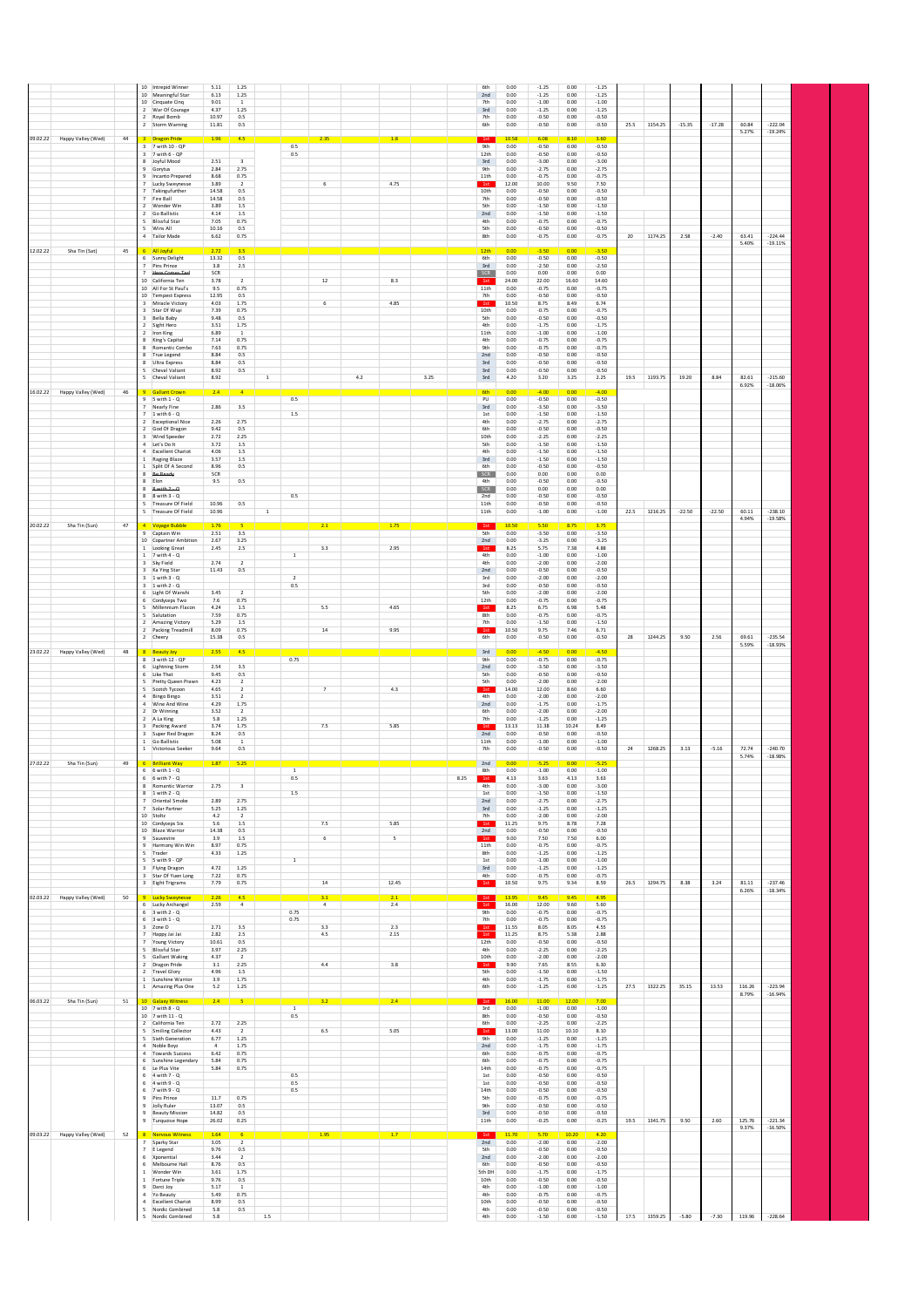| 12.03.22<br>Sha Tin (Sat)<br>53       | <b>Brilliant Way</b>                                              | 1.98           | 4.5                              | $3.3 -$                  | 2.1            | 1st                     | 14.85             | 10.35<br>9.45                                           | 4.95               |      |         |          |          | 8.83%           | $-16.82%$              |  |
|---------------------------------------|-------------------------------------------------------------------|----------------|----------------------------------|--------------------------|----------------|-------------------------|-------------------|---------------------------------------------------------|--------------------|------|---------|----------|----------|-----------------|------------------------|--|
|                                       | Master Eight<br>$\overline{7}$<br>Trillion Win                    | 2.17<br>6.21   | 3.75<br>$1.25\,$                 |                          |                | 3rd<br>6th              | 0.00<br>0.00      | $-3.75$<br>0.00<br>$-1.25$<br>$_{0.00}$                 | $-3.75$<br>$-1.25$ |      |         |          |          |                 |                        |  |
|                                       | Whizz Kid<br>$\overline{\mathbf{3}}$                              | 2.94           | 2.25                             |                          |                | 2nd                     | 0.00              | $-2.25$<br>0.00                                         | $-2.25$            |      |         |          |          |                 |                        |  |
|                                       | $\overline{3}$<br><b>Rising From Ashes</b><br>War Weapon<br>9     | 17.96<br>4.03  | 0.5<br>$\overline{2}$            |                          |                | 10th<br>11th            | 0.00<br>0.00      | $-0.50$<br>0.00<br>$-2.00$<br>0.00                      | $-0.50$<br>$-2.00$ |      |         |          |          |                 |                        |  |
|                                       | Gallant Express<br>War Of Courage                                 | 5.75<br>8.37   | 1.25<br>0.75                     |                          |                | 7th<br>3rd              | 0.00<br>$_{0.00}$ | $-1.25$<br>0.00<br>0.00<br>$-0.75$                      | $-1.25$<br>$-0.75$ |      |         |          |          |                 |                        |  |
|                                       | 10 Beauty Fit<br>10 Beauty Fit                                    | 7.63<br>7.63   | 0.75<br>1.5                      |                          |                | 4th<br>4th              | 0.00<br>0.00      | $-0.75$<br>0.00<br>$-1.50$<br>0.00                      | $-0.75$<br>$-1.50$ |      |         |          |          |                 |                        |  |
|                                       | 6 Brave Dreams                                                    | 7.35           | $\overline{1}$                   |                          |                | 12th                    | 0.00              | $-1.00$<br>0.00                                         | $-1.00$            |      |         |          |          |                 |                        |  |
|                                       | Science Patch<br><b>Happily Friends</b>                           | 10.13<br>15.61 | 0.75<br>0.5                      |                          |                | 2nd<br>8th              | 0.00<br>0.00      | $-0.75$<br>0.00<br>$-0.50$<br>0.00                      | $-0.75$<br>$-0.50$ |      |         |          |          |                 |                        |  |
|                                       | 2 Kung Fu Tea<br>2 Apex Top                                       | 7.01<br>8.22   | 0.75<br>0.75                     |                          |                | 6th<br>2nd              | 0.00<br>0.00      | $-0.75$<br>0.00<br>$-0.75$<br>0.00                      | $-0.75$<br>$-0.75$ |      |         |          |          |                 |                        |  |
|                                       | 2 Destin                                                          | 12.39          | 0.5<br>0.75                      |                          |                | 5th<br>10th             | 0.00<br>0.00      | $-0.50$<br>0.00<br>0.00                                 | $-0.50$<br>$-0.75$ |      |         |          |          |                 |                        |  |
|                                       | Eevee<br>4 Turquoise Alpha                                        | 7.73<br>9.48   | 0.5                              |                          |                | 13th                    | 0.00              | $-0.75$<br>$-0.50$<br>0.00                              | $-0.50$            | 24   | 1383.25 | $-9.15$  | $-14.55$ | 110.81          | $-243.19$              |  |
| 16.03.22 Happy Valley (Wed)<br>54     | <b>Perfect Maryknoll</b><br>з                                     | 2.41           | 3.5                              |                          |                | 3rd                     | 0.00              | $-3.50$<br>0.00                                         | $-3.50$            |      |         |          |          | 8.01%           | $-17.58%$              |  |
|                                       | 6 Like That<br>6 Faribault                                        | 3.59<br>4.16   | 2.25<br>$\overline{2}$           | 5                        | 4.45           | 1st<br>2nd              | 11.25<br>0.00     | 9.00<br>10.01<br>$-2.00$<br>0.00                        | 7.76<br>$-2.00$    |      |         |          |          |                 |                        |  |
|                                       | $\overline{a}$<br>Harmony N Home                                  | 3.7            |                                  |                          |                | 5th                     | 0.00              | $-2.00$<br>0.00                                         | $-2.00$            |      |         |          |          |                 |                        |  |
|                                       | 4 Dassit<br>7 4 with 5 - Q                                        | 7.26           | $\,$ 1 $\,$                      | 1.25                     |                | 10th<br>5th             | 0.00<br>0.00      | $-1.00$<br>0.00<br>0.00<br>$-1.25$                      | $-1.00$<br>$-1.25$ |      |         |          |          |                 |                        |  |
|                                       | $7.4$ with $6 - 0.7$<br>7 4 with 10 - Q                           |                |                                  | <sup>1</sup><br>0.5      |                | 6th<br>3rd              | 0.00<br>0.00      | $-1.00$<br>0.00<br>$-0.50$<br>0.00                      | $-1.00$<br>$-0.50$ |      |         |          |          |                 |                        |  |
|                                       | $8 - 2$ with $9 - Q$<br>8 2 with $10 - Q$                         |                |                                  | 1.25<br>0.75             |                | 1st<br>3rd              | 0.00<br>0.00      | $-1.25$<br>0.00<br>$-0.75$<br>0.00                      | $-1.25$<br>$-0.75$ |      |         |          |          |                 |                        |  |
|                                       | 2 Who Loves The Ace                                               | 4.62           | 1.25                             |                          |                | 9th                     | 0.00              | $-1.25$<br>0.00                                         | $-1.25$            |      |         |          |          |                 |                        |  |
|                                       | 2 Mister Arm<br><b>Happy Profit</b><br>5                          | 8.13<br>7.86   | 0.75<br>0.5                      |                          |                | 8th<br>12th             | 0.00<br>0.00      | $-0.75$<br>0.00<br>$-0.50$<br>0.00                      | $-0.75$<br>$-0.50$ |      |         |          |          |                 |                        |  |
|                                       | <b>Happy Profit</b><br>5                                          | 7.86           | $1.5\,$                          |                          |                | 12th                    | 0.00              | $-1.50$<br>0.00                                         | $-1.50$            | 19.5 | 1402.75 | $-8.25$  | $-9.49$  | 102.56<br>7.31% | $-252.68$<br>$-18.01%$ |  |
| 20.03.22 Sha Tin HK Derby (Sun)<br>55 | <b>Voyage Bubble</b>                                              | 1.95           |                                  |                          |                | 2nd                     | 0.00              | $-5.00$<br>0.00                                         | $-5.00$            |      |         |          |          |                 |                        |  |
|                                       | 6 Running Glory<br>8 Romantic Warrior                             | 2.7<br>2.72    | 3.75<br>$\overline{\mathbf{3}}$  | 3.2<br>3.9               | 2.1<br>3.75    | 1st<br>1st              | 12.00<br>11.70    | 8.25<br>7.88<br>8.70<br>11.25                           | 4.13<br>8.25       |      |         |          |          |                 |                        |  |
|                                       | 8 Senor Toba<br>Cheery                                            | 5.03<br>3.94   | $1.5\,$<br>$\overline{2}$        |                          |                | 4th<br>3rd              | 0.00<br>0.00      | $-1.50$<br>0.00<br>$-2.00$<br>0.00                      | $-1.50$<br>$-2.00$ |      |         |          |          |                 |                        |  |
|                                       | $\overline{a}$<br>Amazing Victory                                 | 8.5            | 0.75                             |                          |                | 2nd                     | 0.00              | $-0.75$<br>$_{0.00}$                                    | $-0.75$            |      |         |          |          |                 |                        |  |
|                                       | 4 Star Of Yuen Long<br>2 Sweet Diamond                            | 10.89<br>4.77  | 0.5<br>1.5                       |                          |                | 14th<br>4th             | 0.00<br>0.00      | $-0.50$<br>0.00<br>$-1.50$<br>0.00                      | $-0.50$<br>$-1.50$ |      |         |          |          |                 |                        |  |
|                                       | 2 12 with 4 - Q<br>Golden Empire                                  | 4.65           | $1.25\,$                         | 0.75<br>6                | $4.2\,$        | 8th<br>1st              | 0.00<br>7.50      | $-0.75$<br>0.00<br>6.25<br>5.25                         | $-0.75$<br>4.00    |      |         |          |          |                 |                        |  |
|                                       | Sauvestre<br>Amazing Teens<br>$\overline{\mathbf{3}}$             | 6.83<br>5.02   | 1<br>1.25                        |                          |                | 3rd<br>9th              | 0.00<br>0.00      | $-1.00$<br>0.00<br>$-1.25$<br>0.00                      | $-1.00$<br>$-1.25$ |      |         |          |          |                 |                        |  |
|                                       | 3 Jovful Heart                                                    | 7.68           | 0.75                             |                          |                | 11th                    | 0.00              | $-0.75$<br>0.00                                         | $-0.75$            |      |         |          |          |                 |                        |  |
|                                       | 3 Strathmoretoo<br>Prosecco                                       | 12.62<br>4.96  | 0.5<br>1.25                      |                          |                | 13th<br>4th             | 0.00<br>0.00      | $-0.50$<br>0.00<br>0.00<br>$-1.25$                      | $-0.50$<br>$-1.25$ |      |         |          |          |                 |                        |  |
|                                       | 1 Eligere                                                         | 4.96           | 1.25                             |                          |                | 10th                    | 0.00              | 0.00<br>$-1.25$                                         | $-1.25$            | 26   | 1428.75 | 5.20     | $-1.63$  | 107.76<br>7.54% | $-254.30$<br>$-17.80%$ |  |
| 23.03.22 Happy Valley (Wed)<br>56     | <b>Excellent Peers</b><br>6                                       | 2.09           | 4.5                              |                          |                | 7th                     | 0.00              | $-4.50$<br>0.00                                         | $-4.50$            |      |         |          |          |                 |                        |  |
|                                       | 9 Viva Hunter<br>9 Packing Award                                  | 4.08<br>4.29   | $\overline{2}$<br>$\overline{2}$ | 6                        | 5.8            | 2nd<br>$1\mathrm{st}$   | 0.00<br>12.00     | $-2.00$<br>0.00<br>10.00<br>11.60                       | $-2.00$<br>9.60    |      |         |          |          |                 |                        |  |
|                                       | $\overline{2}$<br>Happy Jai Jai<br>Red Impact<br>$\overline{2}$   | 2.08<br>4.66   | $\overline{\mathbf{3}}$<br>1.25  |                          |                | 5th<br>8th              | 0.00<br>0.00      | $-3.00$<br>0.00<br>$-1.25$<br>0.00                      | $-3.00$<br>$-1.25$ |      |         |          |          |                 |                        |  |
|                                       | 8 Toronado Phantom                                                | 5.23           | <sup>1</sup>                     |                          |                | 4th                     | 0.00              | 0.00<br>$-1.00$                                         | $-1.00$            |      |         |          |          |                 |                        |  |
|                                       | $R = 5$ with $2 - 0$<br>3 Gorgeous Vitality                       | 6.16           | $\overline{1}$                   | $\mathbf{1}$             |                | 1st<br>4th              | 0.00<br>0.00      | $-1.00$<br>0.00<br>$-1.00$<br>0.00                      | $-1.00$<br>$-1.00$ |      |         |          |          |                 |                        |  |
|                                       | 3 Gorgeous Vitality<br>4 Take What You Need                       | 6.16<br>5.19   | $\overline{2}$<br>$\mathbf{1}$   |                          |                | 4th<br>6th              | 0.00<br>0.00      | $-2.00$<br>0.00<br>$-1.00$<br>0.00                      | $-2.00$<br>$-1.00$ |      |         |          |          |                 |                        |  |
|                                       | $\sim$<br>Hercules                                                | 7.14           | 0.75                             |                          |                | 3rd                     | 0.00              | 0.00<br>$-0.75$                                         | $-0.75$            |      |         |          |          |                 |                        |  |
|                                       | 7 Mr Colouful<br>6 with 7 - Q<br>$\overline{7}$                   | 8.19           | 0.5                              | $1\,$                    |                | 6th<br>2nd              | 0.00<br>0.00      | $-0.50$<br>0.00<br>$-1.00$<br>0.00                      | $-0.50$<br>$-1.00$ |      |         |          |          |                 |                        |  |
|                                       | 5<br>tce-Legend<br>-5<br>lce Legend                               | 8.78<br>8.78   |                                  |                          |                | SCR<br>SCR              | 0.00<br>0.00      | 0.00<br>0.00<br>0.00<br>0.00                            | 0.00<br>0.00       | 21   | 1449.75 | $-9.00$  | $-9.40$  | 98.76           | $-263.70$              |  |
|                                       |                                                                   |                |                                  |                          |                |                         |                   |                                                         |                    |      |         |          |          | 6.81%           | $-18.19%$              |  |
| 27.03.22<br>Sha Tin (Sun)<br>57       | 6 Country Treasure<br>$6 \quad 3 \text{ with } 5 \cdot 0$         | 1.94           | 4.75                             | $\overline{1}$           |                | 13th<br>1st             | 0.00<br>0.00      | $-4.75$<br>0.00<br>$-1.00$<br>0.00                      | $-4.75$<br>$-1.00$ |      |         |          |          |                 |                        |  |
|                                       | 10 Circuit Stellar<br>10 Brilliant Way                            | 3.45<br>3.67   | 2.5<br>2.25                      |                          |                | 6th<br>9th              | 0.00<br>0.00      | $-2.50$<br>0.00<br>$-2.25$<br>0.00                      | $-2.50$<br>$-2.25$ |      |         |          |          |                 |                        |  |
|                                       | 8 Boom Stitch                                                     | 3.54           | 2.25                             |                          |                | 6th                     | 0.00              | $-2.25$<br>0.00                                         | $-2.25$            |      |         |          |          |                 |                        |  |
|                                       | 8 Salutation<br>5 Campione                                        | 4.72<br>4.21   | 1.5<br>1.75                      | 7.5                      | 8.55           | 14th<br>1st             | 0.00<br>13.13     | $-1.50$<br>0.00<br>11.38<br>14.96                       | $-1.50$<br>13.21   |      |         |          |          |                 |                        |  |
|                                       | Power Koepp<br>5<br>Painter                                       | 8.26<br>8.32   | 0.75<br>0.75                     |                          |                | <b>9th</b><br>10th      | 0.00<br>0.00      | $-0.75$<br>0.00<br>$-0.75$<br>0.00                      | $-0.75$<br>$-0.75$ |      |         |          |          |                 |                        |  |
|                                       | King Of The Court<br>9                                            | 12.83          | 0.5                              |                          |                | 7th                     | 0.00              | $-0.50$<br>0.00                                         | $-0.50$            |      |         |          |          |                 |                        |  |
|                                       | Sixth Generation<br>9                                             | 13.5           | 0.5                              |                          |                | 4th                     | 0.00              | $-0.50$<br>0.00                                         | $-0.50$            | 18.5 | 1468.25 | $-5.38$  | $-3.54$  | 93.39<br>6.36%  | $-267.24$<br>$-18.20%$ |  |
| 30.03.22 Sha Tin AWT (Wed)<br>58      | 8 Lightning Bolt<br>$8$ 7 with 5 - Q                              | 2.12           | 4.25                             | 0.75                     |                | 2nd<br><b>5th</b>       | 0.00<br>0.00      | $-4.25$<br>0.00<br>$-0.75$<br>0.00                      | $-4.25$<br>$-0.75$ |      |         |          |          |                 |                        |  |
|                                       | 8 7 with 11 - Q                                                   |                |                                  | 0.5                      |                | 10.45<br>$1\mathrm{st}$ | 5.23              | 4.73<br>5.23                                            | 4.73               |      |         |          |          |                 |                        |  |
|                                       | 3 Flying Dragon<br>3 Dassit                                       | 2.27<br>12.28  | 3.25<br>0.5                      | 2.8                      | 2.15           | 1st<br>11th             | 9.10<br>0.00      | 5.85<br>6.99<br>$-0.50$<br>0.00                         | 3.74<br>$-0.50$    |      |         |          |          |                 |                        |  |
|                                       | 6<br>Thunderstrike<br>$6 - 3$ with $4 - Q$                        | 2.82           | 2.5                              | 0.5                      |                | 10th<br>5th             | 0.00<br>0.00      | $-2.50$<br>0.00<br>$-0.50$<br>0.00                      | $-2.50$<br>$-0.50$ |      |         |          |          |                 |                        |  |
|                                       | Wisdom Patch                                                      | 4.1<br>4.63    | $1.25\,$<br>$\mathbf{1}$         |                          |                | 2nd<br>6th              | $_{0.00}$<br>0.00 | $-1.25$<br>0.00<br>$-1.00$                              | $-1.25$            |      |         |          |          |                 |                        |  |
|                                       | <b>Ultra Express</b><br>$\overline{7}$<br>7<br>King's Capital     | 6.17           | 0.75                             |                          |                | 9th                     | 0.00              | 0.00<br>$-0.75$<br>0.00                                 | $-1.00$<br>$-0.75$ |      |         |          |          |                 |                        |  |
|                                       | 1 Mission Brayo<br>1 Unite Spirit                                 | 3.25           | 1.25<br>$\,$ 1 $\,$              | $\overline{\phantom{a}}$ | 4.5            |                         |                   |                                                         |                    |      |         |          |          |                 |                        |  |
| 03.04.22<br>Sha Tin (Sun)<br>59       |                                                                   |                |                                  |                          |                | 1st<br>4th              | 6.25              | 5.00<br>5.63                                            | 4.38               |      |         |          |          | 96.46           |                        |  |
|                                       |                                                                   | 4.97           |                                  |                          |                |                         | 0.00              | $-1.00$<br>0.00                                         | $-1.00$            | 17.5 | 1485.75 | 3.08     | 0.34     | 6.49%           | $-266.90$<br>$-17.96%$ |  |
|                                       | 10 Super Fortune                                                  | 1.66<br>2.36   | 3.25                             | 2.35                     | 1.6            | 8th                     | 0.00              | 0.00<br>$-3.25$                                         | $-3.25$            |      |         |          |          |                 |                        |  |
|                                       | 10 Pins Prince<br>6 Sparky Star                                   | 8.58<br>2.48   | <sup>1</sup><br>3.25             |                          |                | 4th<br>4th              | 0.00<br>0.00      | $-1.00$<br>0.00<br>$-3.25$<br>0.00                      | $-1.00$<br>$-3.25$ |      |         |          |          |                 |                        |  |
|                                       | 6 Handsome Veggie                                                 | 5.84           | 1.25                             |                          |                | 10th                    | 0.00              | $-1.25$<br>0.00                                         | $-1.25$            |      |         |          |          |                 |                        |  |
|                                       | 2 G One Excellent<br>2 Seize The Spirit                           | 2.45<br>5.28   | 2.5<br>1.25                      |                          |                | 9th<br>5th              | 0.00<br>0.00      | $-2.50$<br>0.00<br>$-1.25$<br>0.00                      | $-2.50$<br>$-1.25$ |      |         |          |          |                 |                        |  |
|                                       | Super Wealthy<br>$\overline{7}$<br>7 Lucky Express                | 4.55<br>6.5    | 1.25<br><sup>1</sup>             |                          |                | 7th<br>4th              | 0.00<br>0.00      | $-1.25$<br>0.00<br>$-1.00$<br>0.00                      | $-1.25$<br>$-1.00$ |      |         |          |          |                 |                        |  |
|                                       | 4 Super Oasis                                                     | 5.22           | 1.25                             |                          |                | <b>5th</b>              | 0.00              | $-1.25$<br>0.00                                         | $-1.25$            |      |         |          |          |                 |                        |  |
|                                       | Infinite Power<br>4 Total Power                                   | 6.21<br>8.56   | $\,$ 1<br>0.75                   |                          |                | 8th<br>2nd              | 0.00<br>0.00      | $-1.00$<br>0.00<br>$-0.75$<br>0.00                      | $-1.00$<br>$-0.75$ |      |         |          |          |                 |                        |  |
|                                       | $\overline{\mathbf{3}}$<br>Country Boy<br>President's Choice<br>8 | 7.66<br>6.54   | <sup>1</sup><br><sup>1</sup>     |                          |                | 6th<br>2nd              | 0.00<br>0.00      | $-1.00$<br>0.00<br>$-1.00$<br>0.00                      | $-1.00$<br>$-1.00$ |      |         |          |          |                 |                        |  |
|                                       | 8 Dragon Pride<br>8                                               | 6.54<br>10.9   | $\overline{1}$                   | 15                       | 7.55           | 1st                     | 15.00<br>0.00     | 14.00<br>7.55<br>0.00                                   | 6.55<br>$-0.50$    |      |         |          |          |                 |                        |  |
|                                       | Toycoon<br>1 Lucky Quality                                        | 6.44           | $0.5\,$<br>$\,$ 1 $\,$           |                          |                | 9th<br>8th              | 0.00              | $-0.50$<br>$-1.00$<br>0.00                              | $-1.00$            |      |         |          |          |                 |                        |  |
|                                       | 1 Good Beauty<br>1 Woodfire Bro                                   | 8.25<br>13.68  | 0.75<br>0.5                      |                          |                | 4th<br>2nd              | 0.00<br>0.00      | $-0.75$<br>0.00<br>$-0.50$<br>0.00                      | $-0.75$<br>$-0.50$ | 30   | 1515.75 | 0.28     | $-12.05$ | 96.74           | $-278.95$              |  |
| 60                                    | 9 Star Brite                                                      | 2.33           | 45                               |                          |                | 1st                     | 13.05             | 8.55<br>9.00                                            | 450                |      |         |          |          | 6.38%           | $-18.40%$              |  |
| 06.04.22 Happy Valley (Wed)           | Kokushi Musou<br>8                                                | $2.18\,$       | 4.25                             | 2.9                      | $\overline{2}$ | 2nd                     | $_{0.00}$         | $-4.25$<br>$0.00\,$                                     | $-4.25$            |      |         |          |          |                 |                        |  |
|                                       | 4 Money Catcher<br>7<br><b>Bingo Bingo</b>                        | 2.02<br>3.6    | 3.25<br>2.25                     |                          |                | 3rd<br>2nd              | 0.00<br>0.00      | $-3.25$<br>0.00<br>$-2.25$<br>0.00                      | $-3.25$<br>$-2.25$ |      |         |          |          |                 |                        |  |
|                                       | Sure Joyful<br>$\overline{7}$                                     | 3.96           | $\overline{2}$                   | 0.5                      |                | 7th<br>2nd              | 0.00<br>0.00      | $-2.00$<br>0.00<br>$-0.50$<br>0.00                      | $-2.00$<br>$-0.50$ |      |         |          |          |                 |                        |  |
|                                       | $2$ with $6 - Q$<br>$\overline{\mathbf{3}}$<br>Mister Arm         | 4.07           | $1.5\,$                          |                          |                | 6th                     | 0.00              | $-1.50$<br>0.00                                         | $-1.50$            |      |         |          |          |                 |                        |  |
|                                       | Amazing Boy<br>$\overline{\mathbf{3}}$<br>5 Winning Icey          | 5.09<br>6.21   | <sup>1</sup><br><sup>1</sup>     |                          |                | <b>9th</b><br>3rd       | 0.00<br>0.00      | $-1.00$<br>0.00<br>$-1.00$<br>0.00                      | $-1.00$<br>$-1.00$ |      |         |          |          |                 |                        |  |
|                                       | Happy Tango<br>-5<br>The Anomaly<br>6                             | 10.58<br>4.49  | 0.5<br>1.25                      |                          |                | 7th<br>2nd              | 0.00<br>0.00      | $-0.50$<br>0.00<br>$-1.25$<br>0.00                      | $-0.50$<br>$-1.25$ |      |         |          |          |                 |                        |  |
|                                       | 6<br>Killer Instinct                                              | 6.4            | $\,$ 1                           |                          |                | 4th                     | 0.00              | $-1.00$<br>0.00                                         | $-1.00$            |      |         |          |          |                 |                        |  |
|                                       | 6 Cinquante Cinq<br>1 Harmony Fire                                | 9.9<br>5.52    | 0.5<br>0.75                      |                          |                | 6th<br>6th              | 0.00<br>0.00      | $-0.50$<br>0.00<br>$-0.75$<br>0.00                      | $-0.50$<br>$-0.75$ |      |         |          |          |                 |                        |  |
|                                       | $1 - 4$ with $1 - Q$                                              |                |                                  | 0.75                     |                | $1st$                   | 0.00              | $-0.75$<br>0.00                                         | $-0.75$            | 25   | 1540.75 | $-11.95$ | $-16.00$ | 84.79<br>5.50%  | $-294.95$<br>$-19.14%$ |  |
| 10.04.22<br>Sha Tin (Sun)<br>61       | <b>Wonderful Warrior</b>                                          | 2.01           | 5                                | 2.2                      | 1.65           |                         | 11.00             | 6.00<br>8.25                                            | 3.25               |      |         |          |          |                 |                        |  |
|                                       | $1$ 6 with 9 - Q<br>6 Erimo                                       | 2.3            | 3.5                              | $\overline{1}$           |                | 3rd<br>2nd              | 0.00<br>0.00      | $-1.00$<br>0.00<br>$-3.50$<br>0.00                      | $-1.00$<br>$-3.50$ |      |         |          |          |                 |                        |  |
|                                       | 8 Running Glory                                                   | 2.44<br>7.67   | 3.25<br>$\overline{1}$           | $2.6\,$                  | 2.15           | 1st<br>9th              | 8.45<br>0.00      | 5.20<br>6.99<br>$-1.00$<br>0.00                         | 3.74<br>$-1.00$    |      |         |          |          |                 |                        |  |
|                                       | 8 Darci Joy<br>$\overline{9}$<br>Buzzinga                         | $3.6\,$        | 2.5                              | $\overline{4}$           | 2.9            | 1st                     | 10.00             | 7.50<br>7.25                                            | 4.75               |      |         |          |          |                 |                        |  |
|                                       | 5 Joyful Genius<br>5 Amazing Victory                              | 3.35<br>4.05   | $2.5\,$<br>$\overline{2}$        |                          |                | 3rd<br>4th              | 0.00<br>0.00      | $-2.50$<br>0.00<br>$-2.00$<br>0.00                      | $-2.50$<br>$-2.00$ |      |         |          |          |                 |                        |  |
|                                       | 7 Carroll Street<br>Stoltz                                        | 3.75<br>7.93   | 2.5<br>$\,$ 1 $\,$               |                          |                | 3rd<br>2nd              | 0.00<br>0.00      | $-2.50$<br>0.00<br>$-1.00$<br>0.00                      | $-2.50$<br>$-1.00$ |      |         |          |          |                 |                        |  |
|                                       | 2 Dragon Kingdom                                                  | 3.75           | $\overline{\phantom{a}}$         | 5                        | 5.4            | 1st                     | 10.00             | 8.00<br>10.80                                           | 8.80               |      |         |          |          |                 |                        |  |
|                                       | <b>Beauty Cheers</b><br>$\overline{2}$<br>2 Cordyceps One         | 5.42<br>8.74   | $1.25\,$<br>0.75                 |                          |                | 7 <sup>th</sup><br>8th  | 0.00<br>0.00      | $-1.25$<br>0.00<br>$-0.75$<br>0.00                      | $-1.25$<br>$-0.75$ |      |         |          |          |                 |                        |  |
|                                       | 10 Navas Two                                                      | 4.26<br>9.38   | 1.5<br>0.75                      |                          |                | 5th<br>3rd              | 0.00<br>0.00      | $-1.50$<br>0.00<br>0.00                                 | $-1.50$<br>$-0.75$ |      |         |          |          |                 |                        |  |
|                                       | 10 Ima Single Man<br>10 Bourbonaire                               | 9.99           | 0.75                             |                          |                | 11th                    | 0.00              | $-0.75$<br>$-0.75$<br>0.00                              | $-0.75$            |      |         |          |          |                 |                        |  |
|                                       | 3 Jumbo Legend<br>3 Circuit Mighty                                | 4.01<br>6.13   | $1.25\,$<br>0.75                 |                          |                | 7th<br>11th             | 0.00<br>0.00      | $-1.25$<br>0.00<br>$-0.75$<br>0.00                      | $-1.25$<br>$-0.75$ |      |         |          |          |                 |                        |  |
|                                       | 3 Ever Force                                                      | 6.61           | 0.75                             |                          |                | 4th                     | 0.00              | $-0.75$<br>0.00                                         | $-0.75$            | 34   | 1574.75 | 5.45     | $-0.71$  | 90.24           | $-295.66$<br>$-18.78%$ |  |
| 13.04.22 Happy Valley (Wed)<br>62     | 1 Above All                                                       | 2.38<br>2.95   | 3.75                             | 3.5                      | 3.2            |                         | 13.13<br>9.90     | 9.38<br>12.00                                           | 8.25<br>4.40       |      |         |          |          | 5.73%           |                        |  |
|                                       | 9 Eason<br>9 Armour Eagle<br>8 Party Warrior                      | 6.31<br>3.31   | 2.75<br>$\overline{1}$<br>2.25   | 3.6                      | 2.6            | 1st<br>10th<br>8th      | 0.00<br>0.00      | 7.15<br>7.15<br>$-1.00$<br>$_{0.00}$<br>$-2.25$<br>0.00 | $-1.00$<br>$-2.25$ |      |         |          |          |                 |                        |  |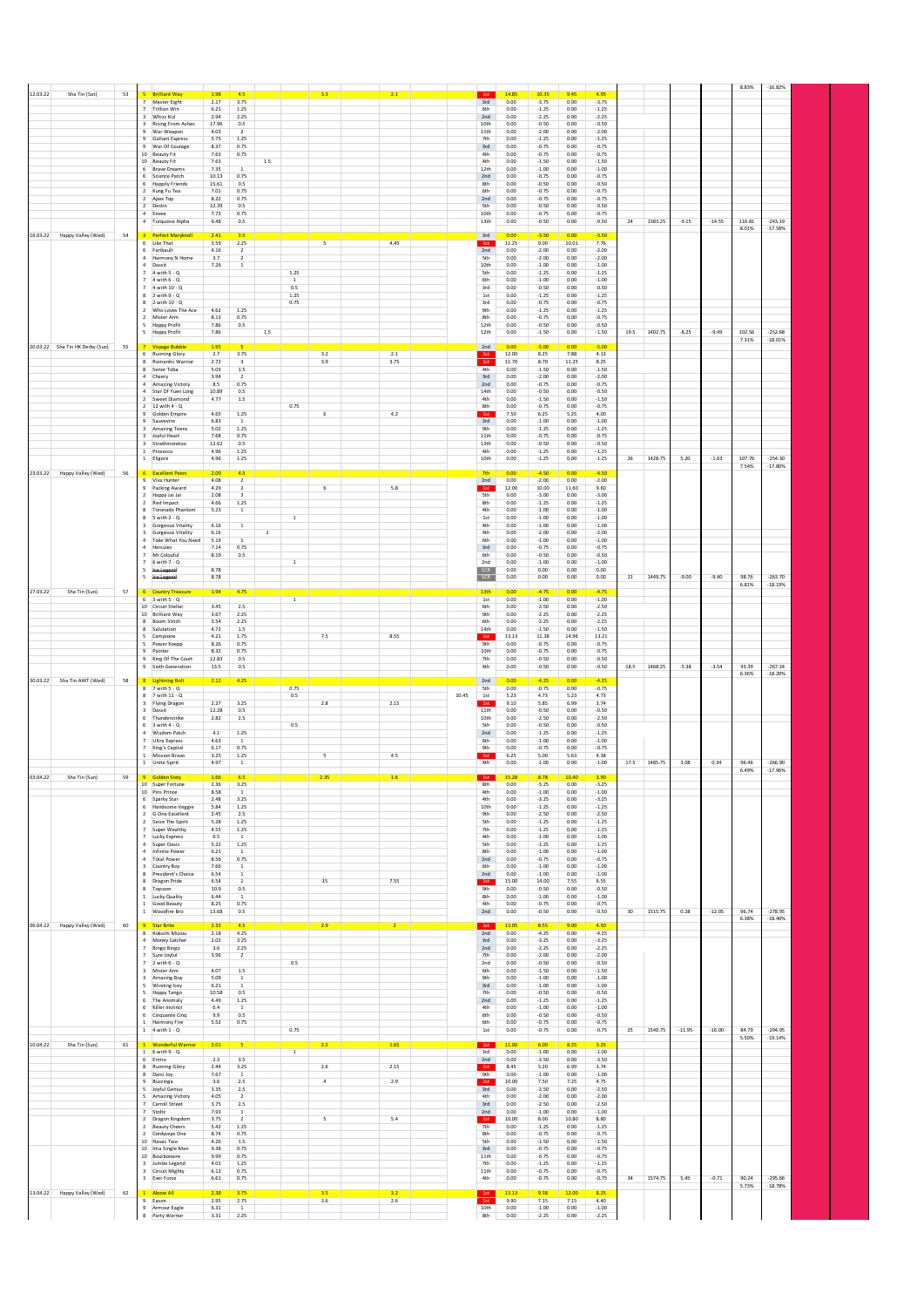|                                   |    | 8<br>5<br>5<br>$\overline{7}$<br>$\overline{7}$<br>$\overline{\mathbf{3}}$<br>6                      | California Redwood<br>Charming Steed<br>See U Again<br>Let's Do It<br>Nothing New<br>Right Honourable<br>Miracle Victory<br>3 Street Scream<br>Baby<br>6 Universal Go Go                                                                                                                                                                        | 6.2<br>3.05<br>4.19<br>4.57<br>4.84<br>6.79<br>4.09<br>5.11<br>8.15<br>8.66                                                                                    | <sup>1</sup><br>$\overline{2}$<br>1.75<br>1.25<br>1.25<br>0.75<br>1.25<br><sup>1</sup><br>0.5<br>$0.5\,$                                                        |                             |                       | $\overline{\tau}$<br>7.5                                                     | 4.5<br>8.55          |       | 6th<br>4th<br>6th<br>6th<br>1st<br><b>9th</b><br>8th<br>1st<br>3rd<br>12th                                                                               | 0.00<br>0.00<br>0.00<br>0.00<br>8.75<br>0.00<br>0.00<br>7.50<br>0.00<br>0.00                                                                           | $-1.00$<br>$-2.00$<br>$-1.75$<br>$-1.25$<br>7.50<br>$-0.75$<br>$-1.25$<br>6.50<br>$-0.50$<br>$-0.50$                                                                                                 | 0.00<br>0.00<br>0.00<br>0.00<br>5.63<br>0.00<br>0.00<br>8.55<br>0.00<br>0.00                                                                         | $-1.00$<br>$-2.00$<br>$-1.75$<br>$-1.25$<br>4.38<br>$-0.75$<br>$-1.25$<br>7.55<br>$-0.50$<br>$-0.50$                                                                                                 | 21   | 1595.75 | 18.28    | 12.33    | 108.51          | $-283.34$              |
|-----------------------------------|----|------------------------------------------------------------------------------------------------------|-------------------------------------------------------------------------------------------------------------------------------------------------------------------------------------------------------------------------------------------------------------------------------------------------------------------------------------------------|----------------------------------------------------------------------------------------------------------------------------------------------------------------|-----------------------------------------------------------------------------------------------------------------------------------------------------------------|-----------------------------|-----------------------|------------------------------------------------------------------------------|----------------------|-------|----------------------------------------------------------------------------------------------------------------------------------------------------------|--------------------------------------------------------------------------------------------------------------------------------------------------------|------------------------------------------------------------------------------------------------------------------------------------------------------------------------------------------------------|------------------------------------------------------------------------------------------------------------------------------------------------------|------------------------------------------------------------------------------------------------------------------------------------------------------------------------------------------------------|------|---------|----------|----------|-----------------|------------------------|
| 16.04.22 Sha Tin Easter (Sat)     | 63 | $\overline{7}$<br>$\overline{\mathbf{3}}$<br>3<br>5                                                  | 7 Flying Season<br>1 with 5 - OP<br>4 Smiling Collector<br>4 Prosecco<br>Lucky Gold<br>Royal Pride<br>Looking Cool<br>5 Robot Warrior<br>10 Super Dynamite                                                                                                                                                                                      | 1.85<br>2.88<br>6.2<br>3.07<br>3.84<br>3.74<br>7.75<br>$\Delta$                                                                                                | 2.5<br>$\mathbf{1}$<br>2.25<br>$\overline{2}$<br>$\overline{2}$<br><sup>1</sup><br>1.75                                                                         |                             | $\mathbf{1}$          |                                                                              |                      |       | 2nd<br>8th<br>11th<br>3rd<br>2nd<br>5th<br>2nd<br>10th<br>2nd                                                                                            | 0.00<br>0.00<br>0.00<br>0.00<br>0.00<br>0.00<br>0.00<br>0.00<br>0.00                                                                                   | $-5.00$<br>$-1.00$<br>$-2.50$<br>$-1.00$<br>$-2.25$<br>$-2.00$<br>$-2.00$<br>$-1.00$<br>$-1.75$                                                                                                      | 0.00<br>0.00<br>0.00<br>0.00<br>0.00<br>0.00<br>0.00<br>0.00<br>0.00                                                                                 | $-5.00$<br>$-1.00$<br>$-2.50$<br>$-1.00$<br>$-2.25$<br>$-2.00$<br>$-2.00$<br>$-1.00$<br>$-1.75$                                                                                                      |      |         |          |          | 6.80%           | $-17.76%$              |
|                                   |    |                                                                                                      | 10 The Hulk<br>2 Colourful Prince<br>2 Jazz Angel<br>2 Takingufurther<br>1 Dragon Baby<br>1 Red Brick Fighter<br>1 Viva Chef<br>8 Unite Spirit<br>8 Unite Spirit                                                                                                                                                                                | 10.06<br>4.11<br>7.53<br>14.32<br>3.5<br>4.66<br>14.56<br>8.09<br>8.09                                                                                         | 0.5<br>1.75<br><sup>1</sup><br>0.5<br>$1.5\,$<br>1.25<br>0.5<br>0.5                                                                                             | $\overline{1}$              |                       | 14<br>5.5                                                                    | 12.6<br>4.45         |       | 7th<br>11th<br>1st<br>6th<br>8th<br>1st<br>12th<br>6th<br>6th                                                                                            | 0.00<br>0.00<br>14.00<br>0.00<br>0.00<br>6.88<br>0.00<br>0.00<br>0.00                                                                                  | $-0.50$<br>$-1.75$<br>13.00<br>$-0.50$<br>$-1.50$<br>5.63<br>$-0.50$<br>$-0.50$<br>$-1.00$                                                                                                           | 0.00<br>0.00<br>12.60<br>0.00<br>0.00<br>5.56<br>0.00<br>0.00<br>0.00                                                                                | $-0.50$<br>$-1.75$<br>11.60<br>$-0.50$<br>$-1.50$<br>4.31<br>$-0.50$<br>$-0.50$<br>$-1.00$                                                                                                           | 27   | 1622.75 | $-6.13$  | $-8.84$  | 102.39          | $-292.18$              |
| 20.04.22 Happy Valley (Wed)       | 64 | $\overline{\mathbf{3}}$<br>$\overline{7}$<br>5<br>$\overline{2}$                                     | 9 Packing Award<br>$9 - 6$ with $8 - Q$<br>9 6 with 2 - Q<br>6 Rise Brethren<br>3 Rising From Ashes<br>Namjong Sings<br>Magic Phoenix<br>Lucky Gor<br>Royal Pride<br>4 Super Mission<br>4 Oversubscribed                                                                                                                                        | 2.23<br>$\overline{3}$<br>3.25<br>4.47<br>3.46<br>3.51<br>2.8<br>4.5<br>7.43                                                                                   | $\overline{3}$<br>2.75<br>$1.5\,$<br>$\overline{2}$<br>$\overline{2}$<br>$\overline{2}$<br>1.25<br>$\overline{1}$                                               |                             | 0.5<br>0.5            | 7<br>5.5                                                                     | 4.55<br>4.25         | 31.25 | 2nd<br>9th<br>1st<br>6th<br>2nd<br>1st<br>5th<br>5th<br>4th<br>1st<br>11th                                                                               | 0.00<br>0.00<br>15.63<br>0.00<br>0.00<br>10.50<br>0.00<br>0.00<br>0.00<br>6.88<br>0.00                                                                 | $-5.00$<br>$-0.50$<br>15.13<br>$-3.00$<br>$-2.75$<br>9.00<br>$-2.00$<br>$-2.00$<br>$-2.00$<br>5.63<br>$-1.00$                                                                                        | 0.00<br>0.00<br>15.63<br>0.00<br>0.00<br>6.83<br>0.00<br>0.00<br>0.00<br>5.31<br>0.00                                                                | $-5.00$<br>$-0.50$<br>15.13<br>$-3.00$<br>$-2.75$<br>5.33<br>$-2.00$<br>$-2.00$<br>$-2.00$<br>4.06<br>$-1.00$                                                                                        |      |         |          |          | 6.31%           | $-18.00%$              |
| 24.04.22 Sha Tin Champs Day (Sun) | 65 |                                                                                                      | 4 Happy Soul<br>4 Happy Soul<br>9 Romantic Warrior                                                                                                                                                                                                                                                                                              | 9.92<br>9.92<br>$\overline{2}$                                                                                                                                 | 0.5<br>5.5                                                                                                                                                      | 1.5                         |                       | 2.4                                                                          | 1.8                  |       | 10th<br>10th<br>1st                                                                                                                                      | 0.00<br>0.00<br>13.20                                                                                                                                  | $-0.50$<br>$-1.50$<br>7.70                                                                                                                                                                           | 0.00<br>0.00<br>9.90                                                                                                                                 | $-0.50$<br>$-1.50$<br>4.40                                                                                                                                                                           | 23.5 | 1646.25 | 9.50     | 4.26     | 111.89<br>6.80% | $-287.91$<br>$-17.49%$ |
|                                   |    | $\overline{2}$<br>-5<br>6<br>6<br><sup>1</sup><br>$\overline{\mathbf{3}}$<br>$\overline{\mathbf{3}}$ | 9 8 with 9 - Q<br>$9 - 8$ with $9 - QP$<br>One Voice<br>2 Sugar Sugar<br>2 Sugar Sugar<br>11 Cordyceps Six<br>11 Lucky With You<br>11 Trillion Win<br>5 Beauty Joy<br>5 Routhonaire<br>Bourbonaire<br>Wellington<br>Super Wealthy<br>Rhapsody<br>1 Fortune Carrier<br>Precise Express<br>My Ecstatic<br>10 Circuit Stellar<br>10 Dragon Fortune | 2.73<br>11.98<br>11.98<br>3.03<br>9.14<br>12.46<br>$\overline{\mathbf{3}}$<br>13.26<br>13.26<br>3.07<br>12.11<br>3.25<br>8.79<br>4.13<br>6.31<br>7.07<br>10.18 | 3.25<br>0.5<br>3.25<br>$\mathbf{1}$<br>0.5<br>$\overline{\mathbf{3}}$<br>0.5<br>2.75<br>0.5<br>2.75<br>0.75<br>$1.5\,$<br>$\,$ 1 $\,$<br>$\overline{1}$<br>0.75 | $\mathbf{1}$<br>$\mathbf 1$ | 0.5<br>$\overline{1}$ | $10\,$<br>3.6<br>3.3                                                         | 5.25<br>2.4<br>2.9   |       | <b>9th</b><br><b>9th</b><br>2nd<br>4th<br>4th<br>2nd<br>1st<br>5th<br>1st<br>5th DH<br>5th DH<br>1st<br>4th<br>13th<br>11th<br>10th<br>5th<br>5th<br>6th | 0.00<br>0.00<br>0.00<br>0.00<br>0.00<br>0.00<br>10.00<br>0.00<br>10.80<br>0.00<br>0.00<br>9.08<br>0.00<br>0.00<br>0.00<br>0.00<br>0.00<br>0.00<br>0.00 | $-0.50$<br>$-1.00$<br>$-3.25$<br>$-0.50$<br>$-1.00$<br>$-3.25$<br>9.00<br>$-0.50$<br>7.80<br>$-0.50$<br>$-1.00$<br>6.33<br>$-0.50$<br>$-2.75$<br>$-0.75$<br>$-1.50$<br>$-1.00$<br>$-1.00$<br>$-0.75$ | 0.00<br>0.00<br>0.00<br>0.00<br>0.00<br>0.00<br>5.25<br>0.00<br>7.20<br>0.00<br>0.00<br>7.98<br>0.00<br>0.00<br>0.00<br>0.00<br>0.00<br>0.00<br>0.00 | $-0.50$<br>$-1.00$<br>$-3.25$<br>$-0.50$<br>$-1.00$<br>$-3.25$<br>4.25<br>$-0.50$<br>4.20<br>$-0.50$<br>$-1.00$<br>5.23<br>$-0.50$<br>$-2.75$<br>$-0.75$<br>$-1.50$<br>$-1.00$<br>$-1.00$<br>$-0.75$ | 32   | 1678.25 | 11.08    | $-1.68$  | 122.96<br>7.33% | $-289.59$<br>$-17.26%$ |
| 27.04.22 Happy Valley (Wed)       | 66 | $\overline{\mathbf{3}}$<br>8<br>8<br>$\overline{7}$                                                  | 6 Above All<br>6 Above All<br>9 Stoltz<br>4 Joyful Genius<br>Telecom Cheetah<br>3 Natural Storm<br>Crossford<br>Copartner Fionn<br>Star Brite<br>7 Sky Forever<br>7 Forte                                                                                                                                                                       | 4.66<br>4.66<br>2.7<br>3.53<br>3.34<br>7.2<br>4.79<br>5.64<br>5.64<br>5.98<br>14.76                                                                            | 1.5<br>$2.5\,$<br>$\overline{2}$<br>1.75<br><sup>1</sup><br>1.5<br>1.25<br>1.25<br>1.25<br>0.5                                                                  |                             |                       | <u> 1999 - Jan James Barnett, prima politik (</u><br>$\overline{\mathbf{3}}$ | 2.3                  |       | <b>9th</b><br><b>gth</b><br>1st<br>6th<br>8th<br>2nd<br>6th<br><b>9th</b><br>7th<br>2nd<br>4th                                                           | 0.00<br>0.00<br>7.50<br>0.00<br>0.00<br>0.00<br>0.00<br>0.00<br>0.00<br>0.00<br>0.00                                                                   | $-1.50$<br>$-3.00$<br>5.00<br>$-2.00$<br>$-1.75$<br>$-1.00$<br>$-1.50$<br>$-1.25$<br>$-1.25$<br>$-1.25$<br>$-0.50$                                                                                   | 0.00<br>0.00<br>5.75<br>0.00<br>0.00<br>0.00<br>0.00<br>0.00<br>0.00<br>0.00<br>0.00                                                                 | $-1.50$<br>$-3.00$<br>3.25<br>$-2.00$<br>$-1.75$<br>$-1.00$<br>$-1.50$<br>$-1.25$<br>$-1.25$<br>$-1.25$<br>$-0.50$                                                                                   | 17.5 | 1695.75 | $-10.00$ | $-11.75$ | 112.96<br>6.66% | $-301.34$<br>$-17.77%$ |
| 01.05.22<br>Sha Tin (Sun)         | 67 | $6\overline{6}$                                                                                      | 10 Buzzinga<br>2 Wonderful Warrior<br>Massive Action<br>6 Beauty Nova                                                                                                                                                                                                                                                                           | 2.2<br>2.81<br>8.46                                                                                                                                            | 3.75<br>2.75<br>$\mathbf{1}$                                                                                                                                    |                             |                       | 3.5                                                                          | $2.1\,$              |       | 3rd<br>8th<br>1st<br>14th                                                                                                                                | 0.00<br>0.00<br>9.63<br>0.00                                                                                                                           | $-3.75$<br>6.88<br>$-1.00$                                                                                                                                                                           | 0.00<br>0.00<br>5.78<br>0.00                                                                                                                         | $-5.00$<br>$-3.75$<br>3.03<br>$-1.00$                                                                                                                                                                |      |         |          |          |                 |                        |
| 04.05.22 Sha Tin AWT (Wed)        |    | $\mathbf{1}$<br>5<br>8<br>8<br>9<br>9                                                                | 1 <b>Circuit Nine</b><br>Lucky Banner<br><b>Shining Fortune</b><br>Amigos Giggle<br>Rise Brethren<br>8 Five G Patch<br>Entrusted<br><b>Boom Stitch</b><br>Double Six Pop<br>My Intelligent<br>8 Lightning Bolt                                                                                                                                  | 3.12<br>4.16<br>5.64<br>9.04<br>3.98<br>6.56<br>7.79<br>4.02<br>4.96<br>5.65<br>2.86                                                                           | 2.5<br>$1.5\,$<br>$1.5\,$<br>$\overline{1}$<br>$1.5\,$<br><sup>1</sup><br>$\mathbf{1}$<br>$1.5\,$<br>$1.5\,$<br>$\mathbf{1}$<br>3.5                             |                             |                       | 8                                                                            | 8.45                 |       | 1st<br>5th<br>5th<br>$3rd$<br>4th<br>2nd<br>10th<br>12th<br>11th<br>2nd<br>2nd                                                                           | 20.00<br>0.00<br>0.00<br>0.00<br>0.00<br>0.00<br>0.00<br>0.00<br>0.00<br>0.00<br>0.00                                                                  | 17.50<br>$-1.50$<br>$-1.50$<br>$-1.00$<br>$-1.50$<br>$-1.00$<br>$-1.00$<br>$-1.50$<br>$-1.50$<br>$-1.00$<br>$-3.50$                                                                                  | 21.13<br>0.00<br>0.00<br>0.00<br>0.00<br>0.00<br>0.00<br>0.00<br>0.00<br>0.00<br>0.00                                                                | 18.63<br>$-1.50$<br>$-1.50$<br>$-1.00$<br>$-1.50$<br>$-1.00$<br>$-1.00$<br>$-1.50$<br>$-1.50$<br>$-1.00$<br>$-3.50$                                                                                  | 26.5 | 1722.25 | 3.13     | 0.40     | 116.09<br>6.74% | $-300.94$<br>$-17.47%$ |
|                                   | 68 | $\,$ 9<br>9<br>$\overline{2}$<br>6                                                                   | 8 Hong Kong Win<br>Changcheng Prince<br>Buddies<br>Regency Gem<br>2 Aca Power<br>Unite Spirit<br>Super Win Dragon<br>The Multiplier<br>5 Big Happiness<br>4 This Is Charisma                                                                                                                                                                    | 8.29<br>3.51<br>10.49<br>3.24<br>10.19<br>4.42<br>5.83<br>7.89<br>14.97<br>5.24                                                                                | 0.5<br>2.25<br>0.5<br>1.75<br>0.5<br>1.25<br>$\mathbf{1}$<br>0.75<br>0.25<br><sup>1</sup>                                                                       |                             |                       |                                                                              |                      |       | 6th<br>8th<br>12th<br>9th<br>5th<br>2nd<br>2nd<br>5th<br>12th<br>3rd                                                                                     | 0.00<br>0.00<br>0.00<br>0.00<br>0.00<br>0.00<br>0.00<br>0.00<br>0.00<br>0.00                                                                           | $-0.50$<br>$-2.25$<br>$-0.50$<br>$-1.75$<br>$-0.50$<br>$-1.25$<br>$-1.00$<br>$-0.75$<br>$-0.25$<br>$-1.00$                                                                                           | 0.00<br>0.00<br>0.00<br>0.00<br>0.00<br>0.00<br>0.00<br>0.00<br>0.00<br>0.00                                                                         | $-0.50$<br>$-2.25$<br>$-0.50$<br>$-1.75$<br>$-0.50$<br>$-1.25$<br>$-1.00$<br>$-0.75$<br>$-0.25$<br>$-1.00$                                                                                           |      |         |          |          |                 |                        |
|                                   |    |                                                                                                      | 4 Destin<br>4 Victory More<br>Ultra Express<br>7 Ultra Express                                                                                                                                                                                                                                                                                  | 7.71<br>10.63<br>7.56<br>7.56                                                                                                                                  | 0.75<br>0.5<br>0.5                                                                                                                                              | 1                           |                       |                                                                              |                      |       | 12th<br>13th<br>4th<br>4th                                                                                                                               | 0.00<br>0.00<br>0.00<br>0.00                                                                                                                           | $-0.75$<br>$-0.50$<br>$-0.50$<br>$-1.00$                                                                                                                                                             | 0.00<br>0.00<br>0.00<br>0.00                                                                                                                         | $-0.75$<br>$-0.50$<br>$-0.50$<br>$-1.00$                                                                                                                                                             | 16   | 1738.25 | $-16.00$ | $-16.00$ | 100.09          | $-316.94$              |
| 07.04.22<br>Sha Tin (Sat)         | 69 | $\overline{\mathbf{3}}$<br>$\overline{\mathbf{3}}$<br>8<br>$\overline{7}$                            | 9 Erimo<br>6 California Vanes<br>Ima Single Man<br>Master Montaro<br>5 Right As Rain<br>5 Red Evisees<br>Copartner Elites<br>Bourbonaire<br>10 The Anomaly<br>10 Oscar Glory<br>7 Power Koepp<br>Metro Warrior                                                                                                                                  | 1.85<br>2.47<br>2.61<br>11.97<br>2.97<br>7.08<br>2.95<br>5.28<br>4.44<br>4.94<br>5.57<br>7.67                                                                  | 5.5<br>3.5<br>3.25<br>0.5<br>3.25<br><sup>1</sup><br>$\overline{\mathbf{3}}$<br>$1.5\,$<br>2.25<br>$\overline{2}$<br>1.5<br>$\mathbf{1}$                        |                             |                       | 2.1<br>10<br>6.5                                                             | 2.05<br>6.55<br>5.55 |       | 1st<br>3rd<br>8th<br>4th<br>4th<br>1st<br>2nd<br>6th<br>4th<br>5th<br>1st<br>3rd                                                                         | 11.55<br>0.00<br>0.00<br>0.00<br>0.00<br>10.00<br>0.00<br>0.00<br>0.00<br>0.00<br>9.75<br>0.00                                                         | 6.05<br>$-3.50$<br>$-3.25$<br>$-0.50$<br>$-3.25$<br>9.00<br>$-3.00$<br>$-1.50$<br>$-2.25$<br>$-2.00$<br>8.25<br>$-1.00$                                                                              | 11.28<br>0.00<br>0.00<br>0.00<br>0.00<br>6.55<br>0.00<br>0.00<br>0.00<br>0.00<br>8.33<br>0.00                                                        | 5.78<br>$-3.50$<br>$-3.25$<br>$-0.50$<br>$-3.25$<br>5.55<br>$-3.00$<br>$-1.50$<br>$-2.25$<br>$-2.00$<br>6.83<br>$-1.00$                                                                              |      |         |          |          | 5.76%           | $-18.23%$              |
| 11.05.22 Happy Valley (Wed)       | 70 | 5                                                                                                    | 2 Incredible<br>2 Vukan<br><b>Gorgeous Vitality</b>                                                                                                                                                                                                                                                                                             | 3.47<br>7.97<br>2.32                                                                                                                                           | 1.25<br>0.5                                                                                                                                                     |                             |                       | $16\,$                                                                       | 13.3<br>2.25         |       | 12th<br>1st<br>1st                                                                                                                                       | 0.00<br>8.00<br>9.00                                                                                                                                   | $-1.25$<br>7.50<br>6.00                                                                                                                                                                              | 0.00<br>6.65<br>6.75                                                                                                                                 | $-1.25$<br>6.15                                                                                                                                                                                      | 30   | 1768.25 | 9.30     | 2.80     | 109.39<br>6.19% | $-314.14$<br>$-17.77%$ |
|                                   |    | 8<br>8                                                                                               | 5 Viva Mama<br>Never Too So<br><b>Street Scream</b><br>8 Proud Dragon                                                                                                                                                                                                                                                                           | 5.88<br>2.96<br>6.76<br>7.18                                                                                                                                   | 0.75<br>0.5<br>0.5                                                                                                                                              |                             |                       |                                                                              |                      |       | 2nd<br>SCR<br>$3rd$<br>10th                                                                                                                              | 0.00<br>0.00<br>0.00<br>0.00                                                                                                                           | $-0.75$<br>0.00<br>$-0.50$<br>$-0.50$                                                                                                                                                                | 0.00<br>0.00<br>0.00<br>0.00                                                                                                                         | $-0.75$<br>0.00<br>$-0.50$<br>$-0.50$                                                                                                                                                                | 4.75 | 1773    | 4.25     | 2.00     | 113.64          | $-312.14$              |
| 15.05.22<br>Sha Tin (Sun)         | 71 | $\overline{2}$<br>1                                                                                  | 7 Fun N Glory<br>7 All Riches<br>6 Beauty Tycoon<br>6 Ace One<br>9 Setanta<br>4 Ernest Feeling<br>4 Amigos Giggle<br>4 Treasure Of Field<br>10 Flying Season<br>10 Beauty Mission<br>10 Reve Parisien<br>2 Beauty Spirit<br>Kung Fu Tea<br>Universal Crown                                                                                      | 2.66<br>8.02<br>3.05<br>4.87<br>4.56<br>3.83<br>5.11<br>6.32<br>4.19<br>5.59<br>5.97<br>3.73<br>8.21<br>4.83                                                   | 0.75<br>3.25<br>$1.5\,$<br>$\overline{2}$<br>$\overline{2}$<br>1.5<br>$\mathbf{1}$<br>$1.5\,$<br>1.25<br>1.25<br>1.5<br>$0.5\,$<br>1.25                         |                             |                       | 6.5<br>7.5                                                                   | 4.4<br>6.55          |       | <b>5th</b><br>7th<br>4th<br>1st<br>5th<br>5th<br>3rd<br>12th<br><b>9th</b><br>7th<br>2nd<br>3rd<br>4th<br>1st                                            | 0.00<br>0.00<br>0.00<br>9.75<br>0.00<br>0.00<br>0.00<br>0.00<br>0.00<br>0.00<br>0.00<br>0.00<br>0.00<br>9.38                                           | $-4.00$<br>$-0.75$<br>$-3.25$<br>8.25<br>$-2.00$<br>$-2.00$<br>$-1.50$<br>$-1.00$<br>$-1.50$<br>$-1.25$<br>$-1.25$<br>$-1.50$<br>$-0.50$<br>8.13                                                     | 0.00<br>0.00<br>0.00<br>6.60<br>0.00<br>0.00<br>0.00<br>0.00<br>0.00<br>0.00<br>0.00<br>0.00<br>0.00<br>8.19                                         | $-4.00$<br>$-0.75$<br>$-3.25$<br>5.10<br>$-2.00$<br>$-2.00$<br>$-1.50$<br>$-1.00$<br>$-1.50$<br>$-1.25$<br>$-1.25$<br>$-1.50$<br>$-0.50$<br>6.94                                                     |      |         |          |          | 6.41%           | $-17.61%$              |
| 18.05.22 Happy Valley (Wed)       | 72 | 6<br>8                                                                                               | 1 Takingufurther<br>1 Little Player<br>9 Campione<br>9 4 with 7 - Q<br>6 Drops Of God<br>Valiant Elegance<br>Nothing New<br>8 Crossford<br>4 See U Again                                                                                                                                                                                        | 5.13<br>9.63<br>2.93<br>3.62<br>5.97<br>6.23<br>6.62<br>3.9                                                                                                    | 1.25<br>0.5<br>$\overline{4}$<br>$\overline{2}$<br>1.25<br>1.75<br>1.75<br>1.75                                                                                 |                             | $\mathbf{1}$          | $10\,$                                                                       | $11.1\,$             |       | 10th<br>7th<br><b>9th</b><br>2nd<br>$3rd$<br>1st<br>4th<br>5th<br>3rd                                                                                    | 0.00<br>0.00<br>0.00<br>0.00<br>0.00<br>12.50<br>0.00<br>0.00<br>0.00                                                                                  | $-1.25$<br>$-0.50$<br>$-4.00$<br>$-1.00$<br>$-2.00$<br>11.25<br>$-1.75$<br>$-1.75$<br>$-1.75$                                                                                                        | 0.00<br>0.00<br>0.00<br>0.00<br>0.00<br>13.88<br>0.00<br>0.00<br>0.00                                                                                | $-1.25$<br>$-0.50$<br>$-4.00$<br>$-1.00$<br>$-2.00$<br>12.63<br>$-1.75$<br>$-1.75$<br>$-1.75$                                                                                                        | 25   | 1798    | $-5.88$  | $-10.21$ | 107.76<br>5.99% | $-322.35$<br>$-17.93%$ |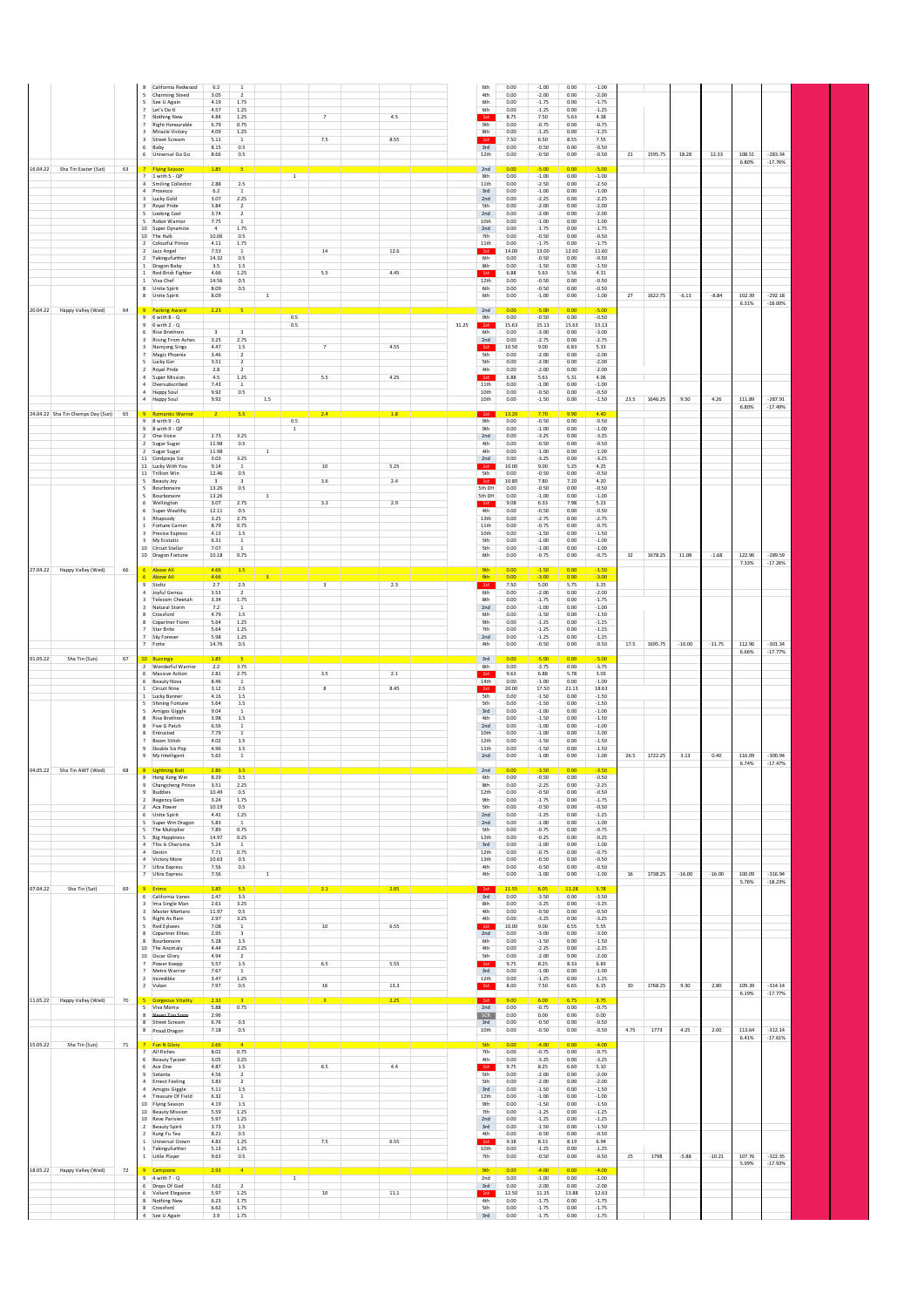|                      |                             |    | 4 Shining Fortune<br>2 E Legend                   | 9.17<br>3.7                        | 0.75<br>1.5                             |                         |            | 2nd<br>7th          | 0.00<br>0.00  | $-0.75$<br>$-1.50$ | 0.00<br>0.00  | $-0.75$<br>$-1.50$ |       |            |          |          |                 |                        |
|----------------------|-----------------------------|----|---------------------------------------------------|------------------------------------|-----------------------------------------|-------------------------|------------|---------------------|---------------|--------------------|---------------|--------------------|-------|------------|----------|----------|-----------------|------------------------|
|                      |                             |    | 2 Win Win Fighter<br>2 Kowloon Great              | 4.94<br>10.01                      | $\,$ 1 $\,$<br>0.5                      | 8                       | $6.1\,$    | 1st<br>5th          | 8.00<br>0.00  | 7.00<br>$-0.50$    | 6.10<br>0.00  | 5.10<br>$-0.50$    |       |            |          |          |                 |                        |
|                      |                             |    | 1 Diamond Star<br>1 Run The Table                 | 4.27<br>$4.5\,$                    | 1.25<br>$\,$ 1 $\,$                     |                         |            | 3rd<br>9th          | 0.00<br>0.00  | $-1.25$<br>$-1.00$ | 0.00<br>0.00  | $-1.25$<br>$-1.00$ | 19.5  | 1817.5     | 1.00     | 0.48     | 108.76          | $-321.88$              |
|                      |                             |    |                                                   | 2.55                               |                                         |                         |            | 11th                | 0.00          |                    | 0.00          | $-4.25$            |       |            |          |          | 5.98%           | $-17.71%$              |
| 22.05.22             | Sha Tin (Sun)               | 73 | <b>Super Sunny Sing</b><br>3 8 with 7 - QP        |                                    | 4.25                                    | 0.5                     |            | 13th                | 0.00          | $-0.50$            | 0.00          | $-0.50$            |       |            |          |          |                 |                        |
|                      |                             |    | 3 8 with 10 - QP<br>5 Power Koepp                 | 2.68                               | 3.5                                     | 0.5                     |            | 8th<br>6th          | 0.00<br>0.00  | $-0.50$<br>$-3.50$ | 0.00<br>0.00  | $-0.50$<br>$-3.50$ |       |            |          |          |                 |                        |
|                      |                             |    | 5 Igniting<br>Cordyceps Six                       | 9.42<br>2.53                       | 0.75<br>$3.5\,$                         | $\overline{\mathbf{3}}$ | 2.55       | 4th<br>1st          | 0.00<br>10.50 | $-0.75$<br>7.00    | 0.00<br>8.93  | $-0.75$<br>5.43    |       |            |          |          |                 |                        |
|                      |                             |    | Nervous Witness<br>9 Lucky Patch                  | $7.1\,$<br>9.48                    | $\,$ 1 $\,$<br>0.75                     |                         |            | 2nd<br>3rd          | 0.00<br>0.00  | $-1.00$<br>$-0.75$ | 0.00<br>0.00  | $-1.00$<br>$-0.75$ |       |            |          |          |                 |                        |
|                      |                             |    | 6 Senor Toba<br>6 Panfield                        | 2.7                                | $\overline{\mathbf{3}}$<br>1.25         |                         |            | 3rd<br>5th          | 0.00          | $-3.00$            | 0.00<br>0.00  | $-3.00$<br>$-1.25$ |       |            |          |          |                 |                        |
|                      |                             |    | Amazing Victory<br>$\overline{4}$                 | $4.5\,$<br>$\overline{\mathbf{3}}$ | $2.5\,$                                 |                         |            | 2nd                 | 0.00<br>0.00  | $-1.25$<br>$-2.50$ | 0.00          | $-2.50$            |       |            |          |          |                 |                        |
|                      |                             |    | 4 Prosecco<br>My Intelligent                      | 6.77<br>4.03                       | $\,$ 1 $\,$<br>1.5                      |                         |            | 3rd<br>6th DH       | 0.00<br>0.00  | $-1.00$<br>$-1.50$ | 0.00<br>0.00  | $-1.00$<br>$-1.50$ |       |            |          |          |                 |                        |
|                      |                             |    | 7 Eternal Bloom<br>10 Bourbonaire                 | 5.04<br>5.51                       | <sup>1</sup><br>1.25                    |                         |            | 2nd<br>4th          | 0.00<br>0.00  | $-1.00$<br>$-1.25$ | 0.00<br>0.00  | $-1.00$<br>$-1.25$ |       |            |          |          |                 |                        |
|                      |                             |    | 10 All For St Paul's<br>8 Oriental Smoke          | 8.58<br>5.98                       | 0.75<br>$\,$ 1 $\,$                     |                         |            | 2nd<br>3rd          | 0.00<br>0.00  | $-0.75$<br>$-1.00$ | 0.00<br>0.00  | $-0.75$<br>$-1.00$ |       |            |          |          |                 |                        |
|                      |                             |    | 2 Great For You                                   | 7.08                               | <sup>1</sup>                            |                         |            | 11th                | 0.00          | $-1.00$            | 0.00          | $-1.00$            |       |            |          |          |                 |                        |
|                      |                             |    | 2 Bella Baby<br>2 Aeroversary                     | 7.08<br>14.85                      | 0.5                                     |                         |            | SCR<br>12th         | 0.00<br>0.00  | 0.00<br>$-0.50$    | 0.00<br>0.00  | 0.00<br>$-0.50$    | 29.5  | 1847       | $-19.00$ | $-20.58$ | 89.76           | $-342.45$              |
| 25.05.22             | Happy Valley (Wed)          | 74 | 6 Al One                                          | 2.65                               | 3.5                                     |                         |            | 11th                | 0.00          | $-3.50$            | 0.00          | $-3.50$            |       |            |          |          | 4.86%           | $-18.54%$              |
|                      |                             |    | $6$ 3 with $1 - Q$<br>$6$ 3 with $10 - Q$         |                                    |                                         | 0.5<br>0.25             |            | 2nd<br>4th          | 0.00<br>0.00  | $-0.50$<br>$-0.25$ | 0.00<br>0.00  | $-0.50$<br>$-0.25$ |       |            |          |          |                 |                        |
|                      |                             |    | 4 Our Creed<br>9 Special M                        | 2.85<br>3.98                       | $\overline{\mathbf{3}}$<br>1.5          |                         |            | 4th<br>4th DH       | 0.00<br>0.00  | $-3.00$<br>$-1.50$ | 0.00<br>0.00  | $-3.00$<br>$-1.50$ |       |            |          |          |                 |                        |
|                      |                             |    | Hong Kong Win                                     | 4.98                               | 1.25                                    |                         |            | 8th                 | 0.00          | $-1.25$            | 0.00          | $-1.25$            |       |            |          |          |                 |                        |
|                      |                             |    | Exuberant<br>7 Jiangxi Stamina                    | 4.17<br>5.74                       | $1.5\,$<br>$\overline{1}$               |                         |            | 2nd<br>10th         | 0.00<br>0.00  | $-1.50$<br>$-1.00$ | 0.00<br>0.00  | $-1.50$<br>$-1.00$ |       |            |          |          |                 |                        |
|                      |                             |    | 2 Loyal Ambition<br>2 Foxhunter Way               | 3.91<br>4.6                        | 1.25<br>$\overline{1}$                  |                         |            | 7th<br>11th         | 0.00<br>0.00  | $-1.25$<br>$-1.00$ | 0.00<br>0.00  | $-1.25$<br>$-1.00$ |       |            |          |          |                 |                        |
|                      |                             |    | 2 Wah May Luck<br>Inestimable                     | 8.61<br>0.75                       | 0.5<br>0.75                             |                         |            | 2nd<br>10th         | 0.00<br>0.00  | $-0.50$<br>$-0.75$ | 0.00<br>0.00  | $-0.50$<br>$-0.75$ |       |            |          |          |                 |                        |
|                      |                             |    | 5 Split Of A Second                               | 0.75                               | 0.75                                    |                         |            | 6th                 | 0.00          | $-0.75$            | 0.00          | $-0.75$            |       |            |          |          |                 |                        |
|                      |                             |    | 5 Farm Bumper<br>1 World Famous                   | 0.5<br>$\mathbf{1}$                | 0.5<br>$\overline{1}$                   |                         |            | 3rd<br>2nd          | 0.00<br>0.00  | $-0.50$<br>$-1.00$ | 0.00<br>0.00  | $-0.50$<br>$-1.00$ |       |            |          |          |                 |                        |
|                      |                             |    | 1 Ready Player One                                | 0.75                               | 0.75                                    |                         |            | 4th                 | 0.00          | $-0.75$            | 0.00          | $-0.75$            | 19    | 1866       | $-19.00$ | $-19.00$ | 70.76<br>3.79%  | $-361.45$<br>$-19.37%$ |
| 29.05.22             | Sha Tin (Sun)               | 75 | 4 Super Highway<br>4 Millennium Falcon            | 3.34<br>7.86                       | 0.75                                    |                         |            | 4th<br>3rd          | 0.00<br>0.00  | $-4.00$<br>$-0.75$ | 0.00<br>0.00  | $-4.00$<br>$-0.75$ |       |            |          |          |                 |                        |
|                      |                             |    | 8 Buzzinga                                        | 3.4                                | 3.5<br>$\overline{1}$                   |                         |            | 2nd                 | 0.00          | $-3.50$            | 0.00<br>0.00  | $-3.50$            |       |            |          |          |                 |                        |
|                      |                             |    | 8 Majestic Knight<br>Massive Action               | 8.53<br>3.6                        | 3.25                                    |                         |            | 11th<br>$3rd$       | 0.00<br>0.00  | $-1.00$<br>$-3.25$ | 0.00          | $-1.00$<br>$-3.25$ |       |            |          |          |                 |                        |
|                      |                             |    | 9 Setanta<br>6 Untold Riches                      | 5.95<br>4.43                       | 1.25<br>1.5                             |                         |            | 7th<br><b>9th</b>   | 0.00<br>0.00  | $-1.25$<br>$-1.50$ | 0.00<br>0.00  | $-1.25$<br>$-1.50$ |       |            |          |          |                 |                        |
|                      |                             |    | 6 Beauty Tycoon<br>6 E Rainbow                    | 5.54<br>8.69                       | 1.25<br>0.75                            |                         |            | 2nd<br>5th          | 0.00<br>0.00  | $-1.25$<br>$-0.75$ | 0.00<br>0.00  | $-1.25$<br>$-0.75$ |       |            |          |          |                 |                        |
|                      |                             |    | 10 Fantastic Treasure<br>10 Packing Victory       | 4.24<br>$\overline{7}$             | $1.5\,$<br>$\mathbf{1}$                 |                         |            | 6th<br>13th         | 0.00<br>0.00  | $-1.50$<br>$-1.00$ | 0.00<br>0.00  | $-1.50$<br>$-1.00$ |       |            |          |          |                 |                        |
|                      |                             |    | 10 Rewarding Together                             | 7.6                                | 1                                       |                         |            | 2nd                 | 0.00          | $-1.00$            | 0.00          | $-1.00$            |       |            |          |          |                 |                        |
|                      |                             |    | 3 Running Glory<br>3 Bourbonaire                  | 3.52<br>5.68                       | $\overline{2}$<br>$\overline{1}$        | $\overline{7}$          | 6.7        | 1st<br>2nd          | 14.00<br>0.00 | 12.00<br>$-1.00$   | 13.40<br>0.00 | 11.40<br>$-1.00$   |       |            |          |          |                 |                        |
|                      |                             |    | Cheerful Days<br>7 Silver Express                 | 6.04<br>8.88                       | 0.75<br>0.5                             |                         |            | 2nd<br>4th          | 0.00<br>0.00  | $-0.75$<br>$-0.50$ | 0.00<br>0.00  | $-0.75$<br>$-0.50$ |       |            |          |          |                 |                        |
|                      |                             |    | 6 with 7 - Q<br>7 6 with 8 - Q                    |                                    |                                         | 0.75<br>0.5             |            | 11.45<br>1st<br>1st | 8.59<br>0.00  | 7.84<br>$-0.50$    | 8.59<br>0.00  | 7.84<br>$-0.50$    |       |            |          |          |                 |                        |
|                      |                             |    | 5 Amazing Teens                                   | 4.96                               | $\overline{1}$                          |                         |            | 2nd                 | 0.00          | $-1.00$            | 0.00          | $-1.00$            |       |            |          |          |                 |                        |
|                      |                             |    | Chancheng Prince<br>5<br>5 Delightful Laos        | 5.83<br>7.58                       | 0.75<br>0.5                             |                         |            | 10th<br>5th         | 0.00<br>0.00  | $-0.75$<br>$-0.50$ | 0.00<br>0.00  | $-0.75$<br>$-0.50$ |       |            |          |          |                 |                        |
|                      |                             |    | 1 Righteous Doctrine<br>1 Lucky Victor            | 5.39<br>10.09                      | <sup>1</sup><br>0.5                     |                         |            | 5th<br>8th          | 0.00<br>0.00  | $-1.00$<br>$-0.50$ | 0.00<br>0.00  | $-1.00$<br>$-0.50$ | 30    | 1896       | $-7.41$  | $-8.01$  | 63.35           | $-369.46$              |
|                      | 01.06.22 Happy Valley (Wed) | 76 | 8 Rising From Ashes                               | 1.99                               |                                         | 2.5                     | 2.35       |                     | 12.50         | 7.50               | 11.75         |                    |       |            |          |          | 3.34%           | $-19.49%$              |
|                      |                             |    | Gorgeous Vitality<br>$\overline{7}$               | 2.59                               | $\overline{\mathbf{3}}$                 | 2.9                     | 2.55       | 1st                 | 8.70          | 5.70               | 7.65          | 4.65               |       |            |          |          |                 |                        |
|                      |                             |    | Viva Mama<br>$\overline{7}$<br>3 Blissful Star    | 4.49<br>2.77                       | 1.5<br>2.25                             |                         |            | 4th<br>2nd          | 0.00<br>0.00  | $-1.50$<br>$-2.25$ | 0.00<br>0.00  | $-1.50$<br>$-2.25$ |       |            |          |          |                 |                        |
|                      |                             |    | 3 E Legend<br>9 Win Win Fighter                   | 3.58<br>3.7                        | 1.5<br>$\overline{2}$                   | 6.5                     | 4.15       | 1st<br>4th          | 9.75<br>0.00  | 8.25<br>$-2.00$    | 6.23<br>0.00  | 4.73<br>$-2.00$    |       |            |          |          |                 |                        |
|                      |                             |    | 9 En Pointe<br>Red Impact<br>1                    | 4.35<br>2.88                       | $1.5\,$<br>$\overline{2}$               |                         |            | 7th<br>5th          | 0.00<br>0.00  | $-1.50$<br>$-2.00$ | 0.00<br>0.00  | $-1.50$<br>$-2.00$ |       |            |          |          |                 |                        |
|                      |                             |    | 1 So Awesome<br>2 Treasure Of Field               | 7.77<br>4.4                        | 0.75<br>1.25                            |                         |            | 7th<br>2nd          | 0.00<br>0.00  | $-0.75$<br>$-1.25$ | 0.00<br>0.00  | $-0.75$<br>$-1.25$ |       |            |          |          |                 |                        |
|                      |                             |    | 2 Day Day Rich                                    | 7.25                               | 0.75                                    |                         |            | 8th                 | 0.00          | $-0.75$            | 0.00          | $-0.75$            |       |            |          |          |                 |                        |
|                      |                             |    | Escape Route<br>6 Packing Award                   | 4.56<br>6.5                        | 0.75                                    | $12\,$                  | 10.2       | SCR<br>1st          | 0.00<br>9.00  | 0.00<br>8.25       | 0.00<br>7.65  | 0.00<br>6.90       | 22.25 | 1918.25    | 17.70    | 11.03    | 81.05           | $-358.44$              |
| 05.06.22             | Sha Tin (Sun)               | 77 | Tuchel                                            | 2.69                               |                                         | 3.2                     | 2.95       | 1st                 | 12.80         | 8.80               | 11.80         | 7.80               |       |            |          |          | 4.23%           | $-18.69%$              |
|                      |                             |    | 3 Voyage Star<br>10 Lucky With You                | 8.79<br>3.24                       | 0.75<br>3.25                            |                         |            | 3rd<br>9th          | 0.00<br>0.00  | $-0.75$<br>$-3.25$ | 0.00<br>0.00  | $-0.75$<br>$-3.25$ |       |            |          |          |                 |                        |
|                      |                             |    |                                                   |                                    | 2.25                                    | 7.5                     | 6.1<br>5.4 | $1\mathrm{st}$      | 16.88         | 14.63              | 13.73         | 11.48              |       |            |          |          |                 |                        |
|                      |                             |    | 10 Lucky Sweynesse<br>4 Gang Of Brothers          | 4.86<br>3.56                       | 3.25                                    | 5.5                     |            | 1st                 | 17.88         | 14.63              | 17.55         | 14.30              |       |            |          |          |                 |                        |
|                      |                             |    | 4 Fiery Diamond<br>9 Golden Empire                | 8.35<br>3.55                       | <sup>1</sup><br>2.25                    |                         |            | 3rd<br>5th          | 0.00<br>0.00  | $-1.00$<br>$-2.25$ | 0.00<br>0.00  | $-1.00$<br>$-2.25$ |       |            |          |          |                 |                        |
|                      |                             |    | 9 Secret Vision                                   | 8.74                               | 0.75                                    |                         |            | 2nd                 | 0.00          | $-0.75$            | 0.00          | $-0.75$            |       |            |          |          |                 |                        |
|                      |                             |    | Red Titan<br>Adios<br>$\overline{7}$              | 3.79<br>5.05                       | $\overline{2}$<br>1.25                  |                         |            | 5th<br>6th          | 0.00<br>0.00  | $-2.00$<br>$-1.25$ | 0.00<br>0.00  | $-2.00$<br>$-1.25$ |       |            |          |          |                 |                        |
|                      |                             |    | $\overline{7}$<br>Ace One<br>8 Metro Warrior      | 9.52<br>6.75                       | 0.75<br><sup>1</sup>                    | $14\,$                  | 7.2        | 1st<br>3rd          | 10.50<br>0.00 | 9.75<br>$-1.00$    | 5.40<br>0.00  | 4.65<br>$-1.00$    |       |            |          |          |                 |                        |
|                      |                             |    | 8 Alcari<br>8                                     | 7.25                               | $\overline{1}$                          | 19                      | 12.2       | $1st$               | 19.00         | 18.00              | 12.20         | 11.20<br>$-0.50$   |       |            |          |          |                 |                        |
|                      |                             |    | Seven Heavens<br>2 Royal Agility<br>2 Rrave Power | 10.44<br>4.08                      | 0.5<br>1.25                             | $\overline{7}$          | $7.1\,$    | 4th<br>1st          | 0.00<br>8.75  | $-0.50$<br>7.50    | 0.00<br>8.88  | 7.63               |       |            |          |          |                 |                        |
|                      |                             |    | 1 The Multiplier                                  | 5.52<br>5.19                       | 0.75<br><sup>1</sup>                    |                         |            | <b>9th</b><br>2nd   | 0.00<br>0.00  | $-0.75$<br>$-1.00$ | 0.00<br>0.00  | $-0.75$<br>$-1.00$ |       | 27 1945.25 | 58.80    | 42.55    | 139.85          | $-315.89$              |
|                      | 08.06.22 Happy Valley (Wed) | 78 | 7 Excellent Peer:                                 | 1.97                               |                                         | 2.7                     | 2.45       | 1st                 | 5.40          | 3.40               | 4.90          | 2.90               |       |            |          |          | 7.19%           | $-16.24%$              |
|                      |                             |    | 7 2 with $1 - Q$<br>5 Leslie                      | 3.4                                | 1.25                                    | 0.25                    |            | 12th<br>2nd         | 0.00<br>0.00  | $-0.25$<br>$-1.25$ | 0.00<br>0.00  | $-0.25$<br>$-1.25$ |       |            |          |          |                 |                        |
|                      |                             |    | 9 Drops Of God<br>9 Smart Idea                    | 3.4<br>6.53                        | 1.25<br>0.5                             |                         |            | 9th<br>6th          | 0.00<br>0.00  | $-1.25$<br>$-0.50$ | 0.00<br>0.00  | $-1.25$<br>$-0.50$ |       |            |          |          |                 |                        |
|                      |                             |    | 8 Street Scream                                   | 6.35                               | 0.75                                    |                         |            | 5th                 | 0.00          | $-0.75$            | 0.00          | $-0.75$            |       |            |          |          |                 |                        |
|                      |                             |    | 8 Special M<br>8 Igniting                         | 7.62<br>12.59                      | 0.5<br>0.25                             |                         |            | 8th<br>4th          | 0.00<br>0.00  | $-0.50$<br>$-0.25$ | 0.00<br>0.00  | $-0.50$<br>$-0.25$ |       |            |          |          |                 |                        |
|                      |                             |    | 3 Soulmate<br>$3.5 with 3 - 0$                    | 4.58                               | 0.5                                     | 6.5<br>0.25             | 6.6        | 1st<br>4th          | 3.25<br>0.00  | 2.75<br>$-0.25$    | 3.30<br>0.00  | 2.80<br>$-0.25$    |       |            |          |          |                 |                        |
|                      |                             |    | 6 Reach Goal<br>6<br>Toycoon                      | 6.29<br>9.07                       | 0.5<br>0.25                             |                         |            | 8th<br><b>9th</b>   | 0.00<br>0.00  | $-0.50$<br>$-0.25$ | 0.00<br>0.00  | $-0.50$<br>$-0.25$ |       |            |          |          |                 |                        |
|                      |                             |    | 2 Noble Man                                       | 8.75                               | 0.25                                    |                         |            | 2nd                 | 0.00          | $-0.25$            | 0.00          | $-0.25$            |       |            |          |          |                 |                        |
|                      |                             |    | 2 Mister Arm<br>2 Sea Monarch                     | 9.98<br>9.98                       | 0.25<br>0.25                            |                         |            | 8th<br>7th          | 0.00<br>0.00  | $-0.25$<br>$-0.25$ | 0.00<br>0.00  | $-0.25$<br>$-0.25$ | 9     | 1954.25    | $-0.35$  | $-0.80$  | 139.50          | $-316.69$              |
|                      | Sha Tin (Sun)               | 79 | 1 Lucky Banner                                    | 1.72                               | 4.5                                     |                         |            | 2nd                 | 0.00          | $-4.50$            | 0.00          | $-4.50$            |       |            |          |          | 7.14%           | $-16.21%$              |
|                      |                             |    | 10 Escape Route<br>10 8 with 3 - Q                | 3.38                               | $\overline{\mathbf{3}}$                 | $\,$ 1 $\,$             |            | 2nd<br>11.25<br>1st | 0.00<br>11.25 | $-3.00$<br>10.25   | 0.00<br>11.25 | $-3.00$<br>10.25   |       |            |          |          |                 |                        |
|                      |                             |    | 3 Bundle Of Charm<br>3 Miracle Victory            | 2.43<br>6.42                       | $\overline{\mathbf{3}}$<br>$\mathbf{1}$ |                         |            | 4th<br><b>9th</b>   | 0.00<br>0.00  | $-3.00$<br>$-1.00$ | 0.00<br>0.00  | $-3.00$<br>$-1.00$ |       |            |          |          |                 |                        |
|                      |                             |    | 7 Campione                                        | 2.76                               | $\overline{2}$                          | $\overline{4}$          | 3.9        | 1st                 | 8.00          | 6.00               | 7.80          | 5.80               |       |            |          |          |                 |                        |
|                      |                             |    | 5 Double Show<br>11 Beauty Mission                | 3.59<br>3.84                       | 1.75<br>1.5                             |                         |            | 6th<br>4th          | 0.00<br>0.00  | $-1.75$<br>$-1.50$ | 0.00<br>0.00  | $-1.75$<br>$-1.50$ |       |            |          |          |                 |                        |
|                      |                             |    | 11 Power Koepp<br>2 Flying Mighty                 | 4.52<br>3.44                       | 1.25<br>1.25                            |                         |            | 3rd<br>5th          | 0.00<br>0.00  | $-1.25$<br>$-1.25$ | 0.00<br>0.00  | $-1.25$<br>$-1.25$ |       |            |          |          |                 |                        |
|                      |                             |    | 2 Go Go Sixteen                                   | 7.41                               | 0.75                                    |                         |            | 3rd                 | 0.00          | $-0.75$            | 0.00          | $-0.75$            |       |            |          |          |                 |                        |
|                      |                             |    | 2 El Valiente                                     | 12.94                              | $0.5\,$                                 |                         |            | 4th                 | 0.00          | $-0.50$            | 0.00          | $-0.50$            | 21.5  | 1975.75    | $-2.25$  | $-2.45$  | 137.25<br>6.95% | $-319.14$<br>$-16.15%$ |
|                      | Sha Tin (Sun)               | 80 | <b>Beauty Tycoon</b><br>8 Tuchel                  | 1.74<br>1.98                       | 4.5                                     | 2.2                     | 1.7        | 2nd<br>1st          | 0.00<br>9.90  | $-5.00$<br>5.40    | 0.00<br>7.65  | $-5.00$<br>3.15    |       |            |          |          |                 |                        |
|                      |                             |    | 2 Lucky Eight<br>2 Kokushi Musou                  | 2.26<br>12.24                      | 3.75<br>0.5                             | 2.9                     | 2.35       | 1st<br>12th         | 10.88<br>0.00 | 7.13<br>$-0.50$    | 8.81<br>0.00  | 5.06<br>$-0.50$    |       |            |          |          |                 |                        |
|                      |                             |    | 10 Massive Action<br>10 Secret Vision             | 4.58                               | $\overline{2}$<br>1.5                   | 9                       |            | 9th<br>1st          | 0.00          | $-2.00$            | 0.00          | $-2.00$            |       |            |          |          |                 |                        |
|                      |                             |    | 6 Midori Beauty                                   | 6.11<br>5.68                       | $\overline{2}$                          |                         | 4.95       | 14th                | 13.50<br>0.00 | 12.00<br>$-2.00$   | 7.43<br>0.00  | 5.93<br>$-2.00$    |       |            |          |          |                 |                        |
|                      |                             |    | 6 Armour Eagle<br>7 Cheerful Days                 | 6.47<br>6.43                       | 1.5<br>0.75                             |                         |            | 10th<br>5th         | 0.00<br>0.00  | $-1.50$<br>$-0.75$ | 0.00<br>0.00  | $-1.50$<br>$-0.75$ |       |            |          |          |                 |                        |
|                      |                             |    | 7 Lucky Patch<br>$7 - 3$ with $6 - Q$             | 6.85                               | 0.75                                    | 0.5                     |            | 6th<br>1st          | 0.00<br>0.00  | $-0.75$<br>$-0.50$ | 0.00<br>0.00  | $-0.75$<br>$-0.50$ |       |            |          |          |                 |                        |
|                      |                             |    | 7 3 with 2 - Q<br>4 Let's Do It                   | 3.17                               | 1.5                                     | 0.5                     |            | 1st<br>2nd          | 0.00<br>0.00  | $-0.50$            | 0.00<br>0.00  | $-0.50$<br>$-1.50$ |       |            |          |          |                 |                        |
|                      |                             |    | 4 Palace Pal                                      | 6.21                               | 0.75                                    |                         |            | 4th                 | 0.00          | $-1.50$<br>$-0.75$ | 0.00          | $-0.75$            |       |            |          |          |                 |                        |
|                      |                             |    | 4 On Excel Star<br>1 Eevee                        | 16.49<br>3.49                      | 0.25<br>$1.5\,$                         |                         |            | 13th<br>11th        | 0.00<br>0.00  | $-0.25$<br>$-1.50$ | 0.00<br>0.00  | $-0.25$<br>$-1.50$ |       |            |          |          |                 |                        |
|                      |                             |    | 1 Hyperion Tree                                   | 6.85                               | 0.75                                    |                         |            | 2nd                 | 0.00          | $-0.75$            | 0.00          | $-0.75$            | 28    | 2003.75    | 6.28     | $-4.11$  | 143.53<br>7.16% | $-323.25$<br>$-16.13%$ |
|                      | 22.06.22 Happy Valley (Wed) | 81 | 5 Blissful Star<br>7 Flying Season                | 2.22<br>3.24                       | 4.25<br>3.25                            |                         |            | 2nd<br>11th         | 0.00<br>0.00  | $-4.25$<br>$-3.25$ | 0.00<br>0.00  | $-4.25$<br>$-3.25$ |       |            |          |          |                 |                        |
| 12.06.22<br>19.06.22 |                             |    | 9 Rewarding Together<br>9 Voyage Warrior          | 3.96<br>7.38                       | $\overline{2}$<br>$\mathbf{1}$          |                         |            | 5th<br>3rd          | 0.00<br>0.00  | $-2.00$<br>$-1.00$ | 0.00<br>0.00  | $-2.00$<br>$-1.00$ |       |            |          |          |                 |                        |